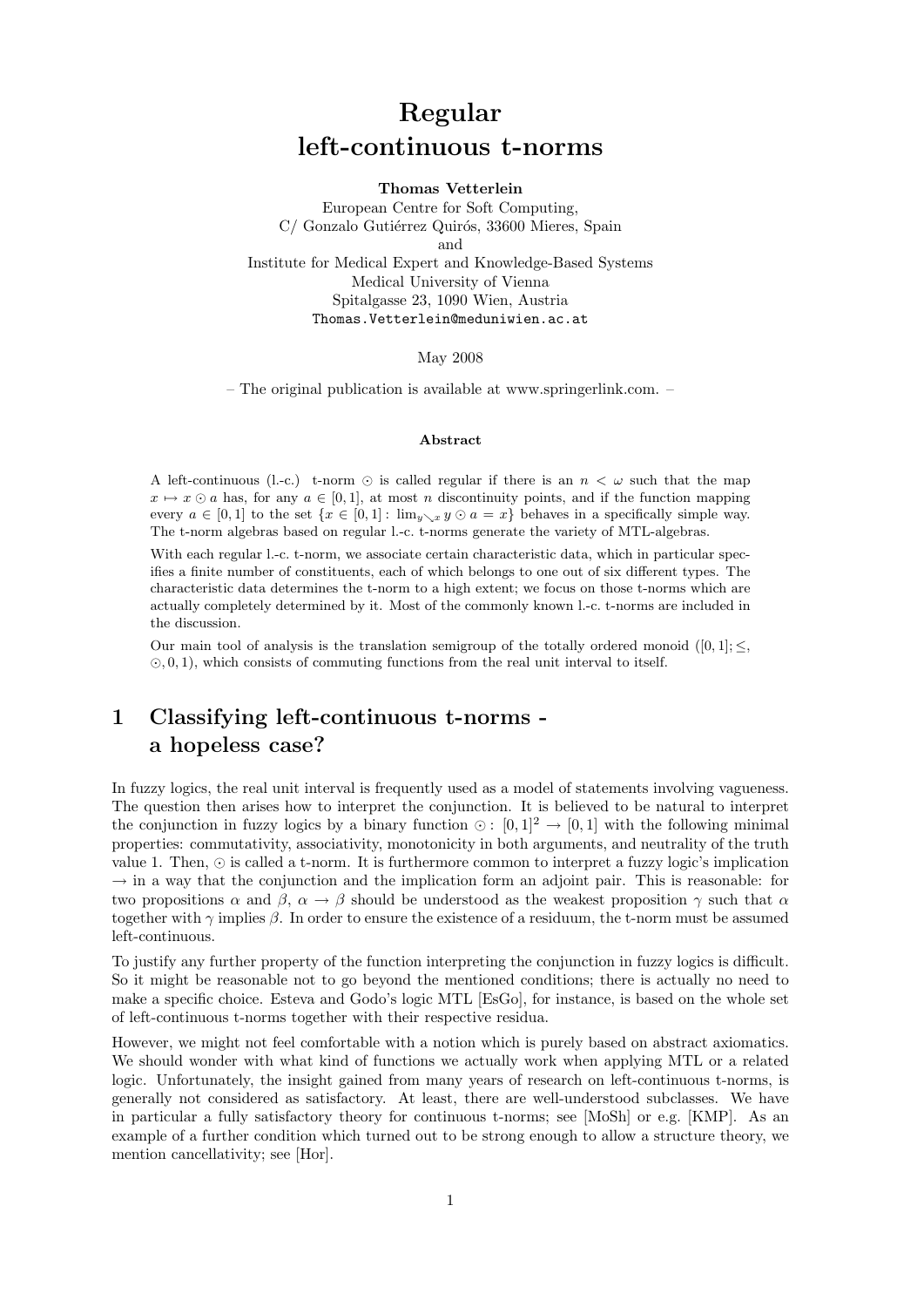How to describe left-continuous t-norms in general, remains mysterious though. Generally applicable tools for an analysis being unknown, various ways of their construction were proposed; see [Jen4] for an overview. Now, out of the work summarized in [Jen4], quite a large collection of different t-norms arose. As we are not able to deal with the general case, we decided to review this collection of wellknown left-continuous t-norms and tried to detect common properties. Our paper is motivated by the aim to systematize and to characterize a class of as many left-continuous t-norms as possible; at the very least, the well-known ones should be included.

By now, there have been just a few efforts to bring the known constructions methods into a single line. One such approach is contained in the author's work [Vet1], in which the observation is made that, apart from few known cases, left-continuous t-norms can be represented by means of totally ordered Abelian groups.

The approach on which the present paper is based, is not related to the ideas used in [Vet1]. Rather than working with the abstract notion of a totally ordered group, we refer to a common source of inspiration about the properties of t-norms: a t-norm may be visualized by means of its graph, which is a three-dimensional geometrical object. However, we slightly modify this approach; we work with the – two-dimensional – vertical cuts through the three-dimensional graph.

Namely, a t-norm is a binary operation  $\odot$  on the real unit interval making  $([0,1]; \leq, \odot, 0, 1)$  a totally ordered commutative monoid. We may associate with it its semigroup  $\Lambda$  of (inner right) translations.  $\Lambda$  then actually possesses the structure of a totally ordered monoid as well and, as such,  $\Lambda$  is isomorphic to  $([0,1]; \leq, \odot, 0, 1)$ . So rather than studying  $\odot$ , we may equally well study  $\Lambda$ , and this is what we propose here. Now, the translation by an element  $a \in [0, 1]$  is the function  $[0, 1] \rightarrow [0, 1]$ ,  $x \mapsto x \odot a$ ; this is nothing but the vertical cut at the point a. So from the geometrical point of view,  $\Lambda$  may be considered as the set containing all the vertical cuts of  $\odot$ .

We introduce in this paper so-called regular left-continuous t-norms. From the universal-algebraic point of view, regularity might be considered as a not too serious restriction: we will show that the t-norm algebras based on a regular left-continuous t-norm and the corresponding residuum, generate the whole variety of MTL-algebras.

Now, if a left-continuous t-norm is regular, we may partition the real unit interval into certain subintervals, called basic intervals, and we may consider the set of translations restricted in an appropriate way to one of them. It turns out that the resulting restricted translation semigroup, which is actually again a totally ordered monoid, belongs to one out of six different isomorphism types. The number of basic intervals and their respective isomorphism types is contained in what we call the characteristic data of a regular left-continuous t-norm. The characteristic data determines the t-norm, up to isomorphism, to a high extent, and we consider here the case that the t-norm is actually fully determined by it. We cover in this way most of the left-continuous t-norms explicitly defined somewhere in the literature, as far as known to us.

The paper is organized as follows. We start with the one-to-one correspondence between t-norm monoids and the totally ordered monoids of their translations, and we characterize the latter (Section 2). We then introduce our basic notion – regularity (Section 3), and we discuss the implications with regard to the variety of MTL-algebras. We next see how to bring structure into the translation semigroup by means of regularity (Section 4). The next part is preparatory; we discuss certain systems of continuous and idempotent functions (Section 5). We then describe the basic constituents of regular left-continuous t-norms (Section 6) and how the t-norm is built up from these constituents (Section 7). We conclude with a list of examples, to illustrate how specific t-norms are characterized within our framework (Section 8). We also add the example of a set of non-regular left-continuous tnorms, closed under the pointwise formation of the arithmetic mean; we answer in this way a question proposed in [AFS] positively (Section 9).

## 2 Left-continuous t-norms as functional algebras

We study in this paper the totally ordered monoids which are based on left-continuous t-norms.

**Definition 2.1** Let  $[0,1]$  be the real unit interval, endowed with its natural order. An operation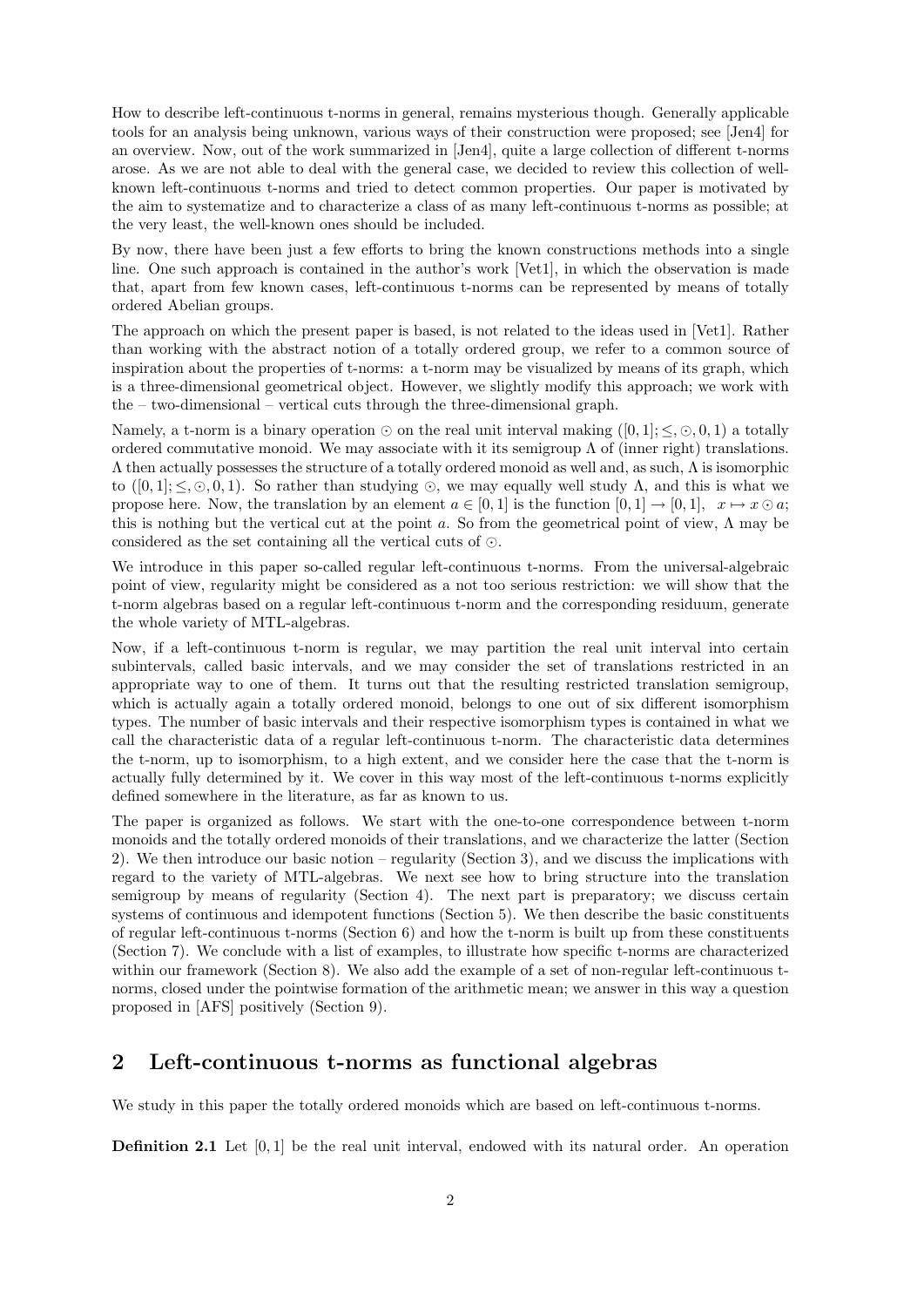$\odot: [0,1]^2 \rightarrow [0,1]$  is called a *t-norm* if, for all  $a,b,c \in [0,1]$ , (i)  $(a \odot b) \odot c = a \odot (b \odot c)$ , (ii)  $a \odot b = b \odot a$ , (iii)  $a \odot 1 = a$ , and (iv)  $a \leq b$  implies  $a \odot c \leq b \odot c$ . A t-norm  $\odot$  is called *left-continuous*, or *l.-c.* for short, if for every  $a \in [0,1]$ , the function  $(0,1] \rightarrow [0,1]$ ,  $x \mapsto x \odot a$  is left-continuous.

Let  $\odot$  be a l.-c. t-norm. Then we call  $([0,1]; \leq, \odot, 0, 1)$  the t-norm monoid based on  $\odot$ . Moreover, let  $\rightarrow$ :  $[0,1]^2 \rightarrow [0,1], (a,b) \mapsto \max \{x : a \odot x \leq b\}$  be the residuum of  $\odot$ ; then we call  $([0,1]; \wedge, \vee, \odot, \rightarrow, \vee)$  $(0, 1)$  the *t-norm algebra* based on  $\odot$ .

In other words, a t-norm monoid is a structure  $([0, 1]; \leq, 0, 0, 1)$ , where  $[0, 1]$  is the naturally ordered real unit interval,  $([0, 1]; \leq, \odot, 1)$  is a totally ordered commutative monoid, and  $\cdot \odot a$  preserves, for any a, arbitrary suprema. In the sequel, a totally ordered commutative monoid  $(L,<, \odot, 1)$  will be called a tomonoid, and a structure  $(L, \leq, \circ, 0, 1)$  such that  $(L, \leq, \circ, 1)$  is a tomonoid with the bottom element 0 and the top element 1, will be called a 0, 1-tomonoid. Using these notions, a t-norm monoid is a 0, 1-tomonoid such that  $\cdot \odot a$  preserves, for any a, arbitrary suprema.

Alternatively, we may view a t-norm monoid as a strictly two-sided commutative quantale whose base set is [0, 1] endowed with the natural order.

For an overview of results on totally ordered semigroups, see [HoLa] and the references given herein. For tomonoids in particular, see the comprehensive article [EKMMW]. As a rich source of information about quantales, we refer to [Ros]. For an account focused directly on t-norms, see [KMP].

We have been originally interested in a classification of l.-c. t-norm algebras, since it is them to play the important role for the semantics of fuzzy logics. However, apart from our considerations about the question how comprehensive the class of regular l.-c. t-norms is within the class of all l.-c. t-norms, our analysis will concern exclusively the monoidal operation  $\odot$ ; this is why we will deal mostly with t-norm monoids rather than t-norm algebras. For our general aim to classify l.-c. t-norm algebras, this is certainly not a restriction as  $\rightarrow$  is definable from the monoidal operation and the order.

The main idea of this paper is to examine the set of inner right translations of the semigroup  $([0, 1]; \odot)$ rather than the t-norm itself. This is a set of pairwise commuting functions from  $[0, 1]$  to  $[0, 1]$ . We introduce and discuss the relevant notions step by step.

**Definition 2.2** Let  $\odot$  be a l.-c. t-norm. We denote by

$$
\lambda_a^\odot\colon\thinspace[0,1]\to[0,1],\ \ x\mapsto x\odot a
$$

the translation by  $a \in [0,1]$  based on  $\odot$ . The set of all translations based on  $\odot$  will be denoted by

$$
\Lambda^{\odot}=\{\lambda^{\odot}_a\colon\thinspace a\in[0,1]\}.
$$

Because we have to do with a commutative semigroup with an identity, the attributes "right" and "inner" are superfluous in the present context; this is why we speak simply about "translations". Furthermore, in the sequel, we will drop the superscript  $\circ$  and write  $\lambda_a$  and  $\Lambda$  rather than  $\lambda_a^{\odot}$  and  $\Lambda^{\odot}$ , respectively, whenever the reference to a specific t-norm is clear.

Geometrically, Λ consists of the vertical cuts through the graph of the t-norm. Namely, cutting the three-dimensional graph  $\{(x, y, x \odot y): x, y \in [0,1]\}$  of a t-norm  $\odot$  by a vertical plane parallel to the x-axis at the point  $a \in [0,1]$  on the y-axis, yields the graph of  $\lambda_a^{\odot}$ , the translation by a.

However, the most convenient way to visualize the set  $\Lambda$  of all translations based on a t-norm makes use of just two dimensions. Namely, it is most instructive to visualize  $\lambda_a$ , where a ranges over [0, 1], as a continuum of functions; we start with the largest function,  $\lambda_1$ , which is always the identity function of [0, 1], proceed successively to smaller ones, and end up finally with  $\lambda_0$ , which is always the constant 0 function. Throughout this paper, we implicitly rely on this way to imagine a t-norm as a little "movie". Corresponding graphical illustrations for several l.c. t-norms can be found in the paper [Vet2].

We further note that, apart from the theory of totally ordered semigroups and the theory of quantales, the theory of functional equations is involved here, although we will make relatively limited use of it. For facts originating from this field, we refer to [KCG].

We next establish the exact properties of the set of translations based on a l.-c. t-norm. On these properties, the results of this paper fully rely.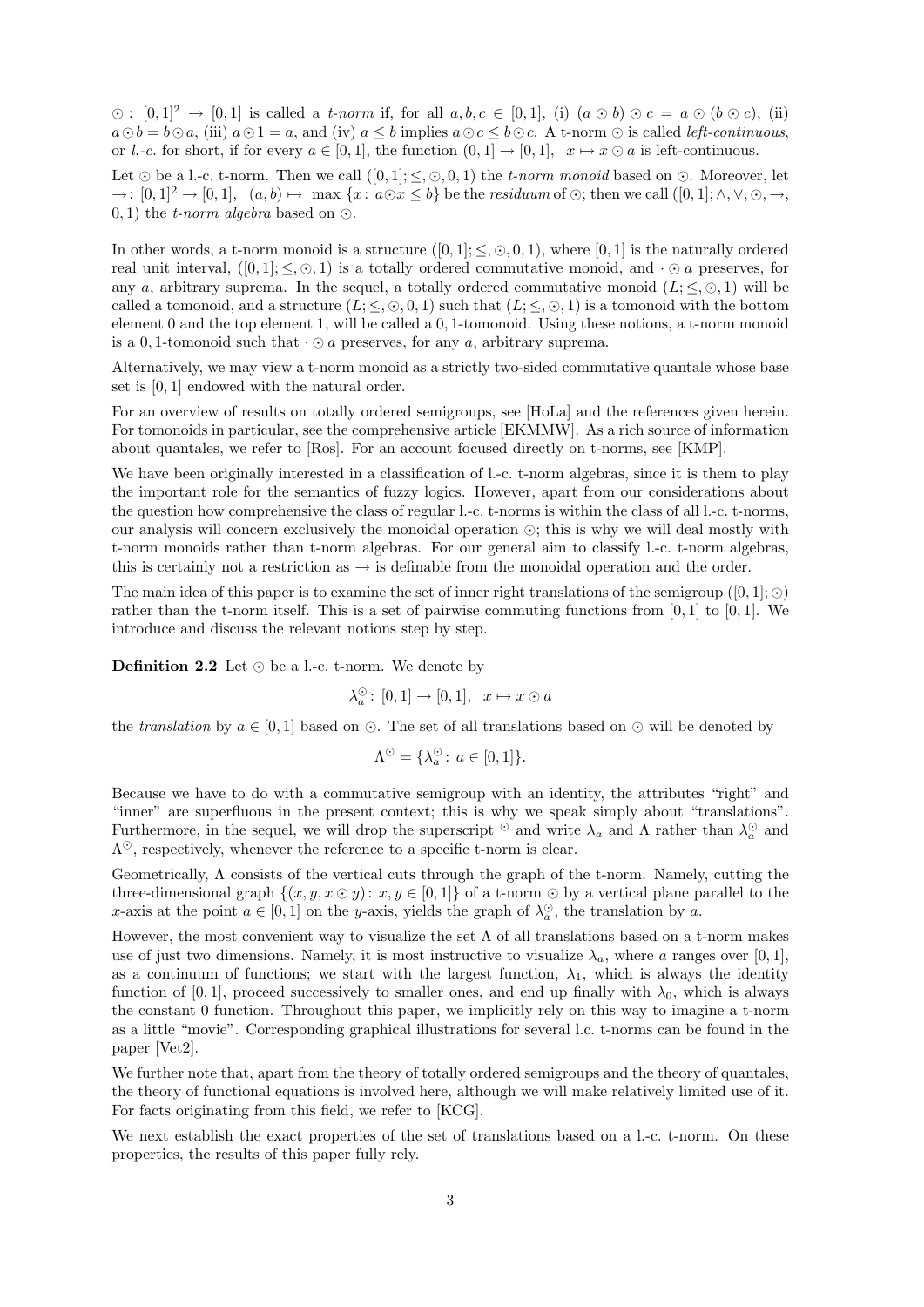In what follows, we will frequently deal with functions which preserve or reverse the order or the strict order from one poset to another one, and we will use the following simplified terminology. We call a function  $\varphi: P \to Q$  between the posets  $(P; \leq)$  and  $(Q; \leq)$  increasing, strictly increasing, decreasing, or strictly decreasing if, for  $a, b \in P$ ,  $a < b$  implies  $\varphi(a) \leq \varphi(b)$ ,  $\varphi(a) < \varphi(b)$ ,  $\varphi(a) \geq \varphi(b)$ , or  $\varphi(a) > \varphi(b)$ , respectively. Increasing or decreasing bijections will also be called order isomorphisms or order antiisomorphisms, respectively, and in the case of a coincidence of the domain and the range, order automorphisms or order antiautomorphisms, respectively.

Moreover, a function  $f \in [0, 1] \rightarrow [0, 1]$  is called left-continuous if f is left-continuous on  $(0, 1]$  and continuous at 0. Note that if  $f(x) \leq x$  for all  $x \in [0,1]$ , then continuity at 0 it automatic. We also recall at this point that each increasing left-continuous function  $f : [0,1] \rightarrow [0,1]$  is regulated, that is, all right-side limits exist. We write

$$
f^+(a) = \lim_{x \searrow a} f(x), \quad a \in [0, 1)
$$

and, in addition, we set  $f^+(1) = f(1)$ . – Similar remarks apply for functions from any other closed real interval to itself.

**Theorem 2.3** Let  $\Lambda$  be the set of translations based on a l.-c. t-norm  $\odot$ . Then  $\Lambda$  contains functions from  $[0, 1]$  to  $[0, 1]$  with the following properties:

- (T1) Every  $f \in \Lambda$  is increasing.
- (T2) Every two functions in  $\Lambda$  commute, that is,  $f \circ q = q \circ f$  for any  $f, q \in \Lambda$ .
- (T3) For every  $t \in [0, 1]$ , there is exactly one  $f \in \Lambda$  such that  $f(1) = t$ .
- (T4) Every  $f \in \Lambda$  is left-continuous.

Conversely, let  $\Lambda$  be a set of functions from [0, 1] to [0, 1] fulfilling (T1)–(T4). Then there is a l. c. t-norm  $\odot$  such that  $\Lambda$  is the set of translations based on  $\odot$ . The t-norm  $\odot$  is uniquely determined by

$$
a \odot b = f(a), \text{ where } f \in \Lambda \text{ is such that } f(1) = b \tag{1}
$$

for  $a, b \in [0, 1]$ .

Proof. It is not difficult to see that the set of translations based on a l.-c. t-norm fulfils the conditions  $(T1)$ – $(T4)$ .

Conversely, assume that  $\Lambda$  is a set of mappings from [0, 1] to [0, 1] fulfilling (T1)–(T4). By (T3), we may associate with every  $t \in [0,1]$  a unique  $\lambda_t \in \Lambda$  such that  $\lambda_t(1) = t$ . It follows that  $\odot : [0,1]^2 \to$  $[0, 1]$  is well-defined by  $(1)$ .

We then have  $a \odot b = \lambda_b(a) = \lambda_b(\lambda_a(1)) = \lambda_a(\lambda_b(1)) = \lambda_a(b) = b \odot a$  by (T2); so  $\odot$  is commutative. Furthermore,  $(a \odot b) \odot c = \lambda_c(a \odot b) = \lambda_c(\lambda_b(a)) = \lambda_b(\lambda_c(a)) = (a \odot c) \odot b$  again by (T2); so in view of the commutativity of  $\odot$ , the associativity follows as well. Moreover,  $a \odot 1 = 1 \odot a = \lambda_a(1) = a$ . And  $a \leq b$  implies  $a \odot c = \lambda_c(a) \leq \lambda_c(b) = b \odot c$  by (T1). Finally,  $\odot$  is l.-c. because, by (T4), every  $f \in \Lambda$  is.

So  $\odot$  is a l.-c. t-norm, and obviously,  $\Lambda$  contains exactly the translations based on  $\odot$ .

In other words, there is a one-to-one correspondence between the l.-c. t-norms and the functions from  $[0, 1]$  to  $[0, 1]$  fulfilling  $(T1)$ – $(T4)$ . Note that this correspondence can be extended to all t-norms, by dropping the condition (T4).

We now proceed to endow a l.-c. t-norm's set of translations with the usual algebraic structure.  $\Lambda$  is a semigroup under composition, and there is natural partial order. So with each pair  $f, g : [0, 1] \rightarrow [0, 1]$ , we associate their composition  $f \circ g$ . Furthermore, for pairs of functions  $f, g : [0, 1] \rightarrow [0, 1]$ , we denote the pointwise order by  $\leq$ ;  $f < g$  will mean  $f \leq g$  and  $f(x) < g(x)$  for at least one x.

**Definition 2.4** Let  $\odot$  be a l.-c. t-norm, and let  $\Lambda$  be the set of translations based on  $\odot$ . Endow  $\Lambda$ with the pointwise order  $\leq$ , with the composition of functions  $\circ$ , and with the constants  $\theta$  and id. Then we call  $(\Lambda; \leq, \circ, 0, id)$  the translation tomonoid of  $\odot$ .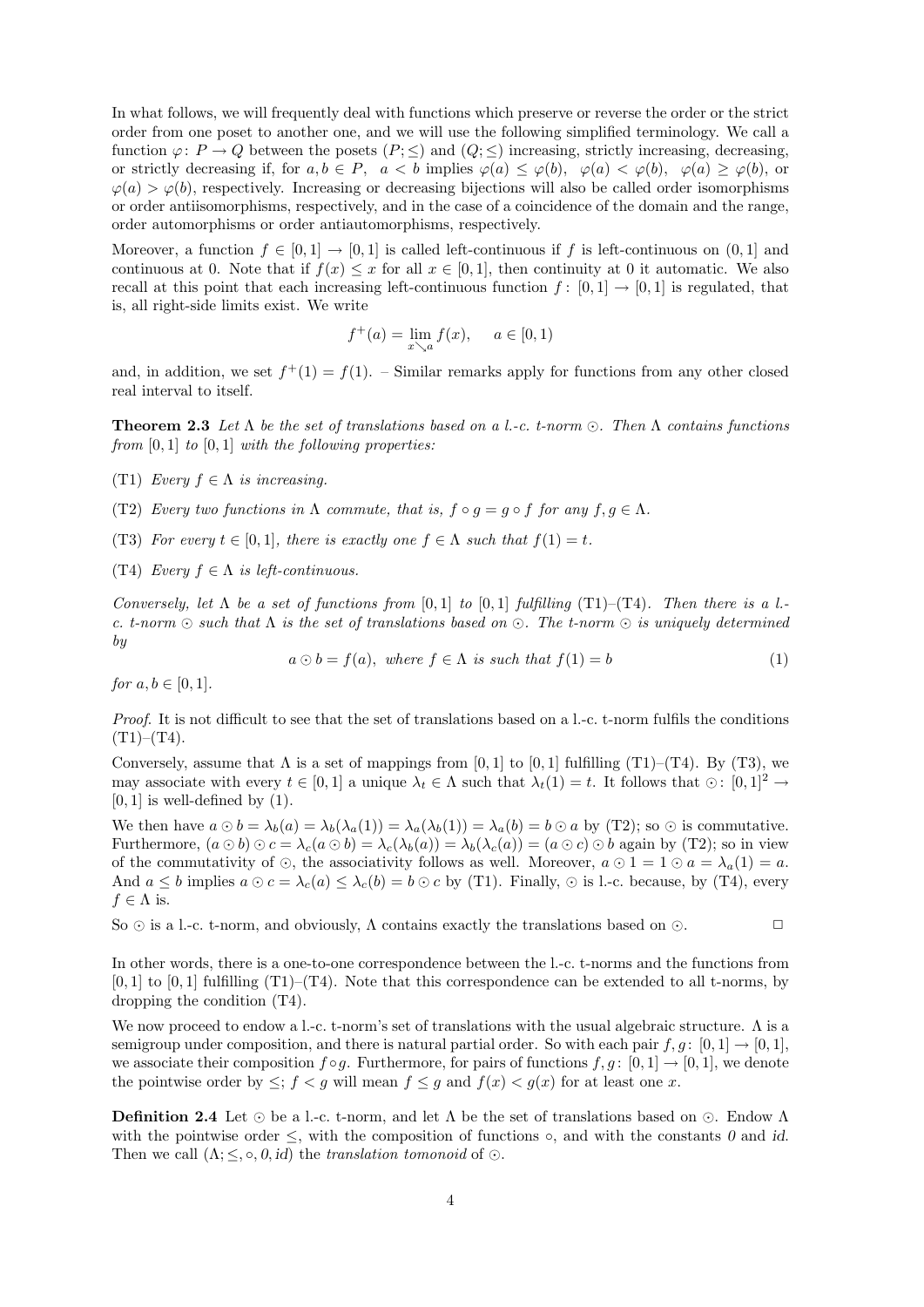The basic properties of the order  $\leq$  and of the operation  $\circ$  on  $\Lambda$  are stated next.

**Lemma 2.5** Let  $\odot$  be a l.-c. t-norm. Then  $\Lambda$ , the set of translations based on  $\odot$ , has the following properties:

(T5)  $(\Lambda; \leq)$ , where  $\leq$  is the pointwise order, is isomorphic to  $([0, 1]; \leq)$ , where  $\leq$  is the natural order. The bottom element of  $\Lambda$  is

$$
0\colon [0,1]\to [0,1], \quad x\mapsto 0,
$$

and the top element of  $\Lambda$  is

$$
id\colon [0,1]\to [0,1], \quad x\mapsto x.
$$

Moreover, suprema in  $\Lambda$  are calculated pointwise.

(T6)  $\Lambda$  is closed under composition, that is,  $f \circ g \in \Lambda$  for any  $f, g \in \Lambda$ .

*Proof.* These properties are not difficult to check from the fact that  $\Lambda$  consists of the translations  $\Box$ 

Alternative proof. We find it instructive to see how  $(T5)$ – $(T6)$  derive from the axioms  $(T1)$ – $(T4)$ ; the following procedure may be seen as an illustration. So let us assume that  $\Lambda$  is a set of functions from  $[0, 1]$  to  $[0, 1]$  such that  $(T1)$ – $(T4)$  hold.

Again, in view of (T3), let us denote the unique  $f \in \Lambda$  such that  $f(1) = t$  by  $\lambda_t$ , where  $t \in [0,1]$ . Let  $\lambda_t, \lambda_u \in \Lambda$  be such that  $t \leq u$ . We then have  $\lambda_t(x) = \lambda_t(\lambda_x(1)) = \lambda_x(\lambda_t(1)) = \lambda_x(t) \leq \lambda_x(u) = \lambda_u(x)$ for all x by (T2) and (T1); so the order of  $\Lambda$  is total. By (T3),  $(\Lambda; \leq)$  is isomorphic to  $([0, 1]; \leq)$ .

Furthermore,  $\lambda_0$  is constant 0; so  $0 \in \Lambda$ . And for every  $x \in [0,1]$  we have  $\lambda_1(x) = \lambda_x(1) = x$ ; so  $\lambda_1 = id \in \Lambda$ . Clearly,  $\Lambda$  is bounded by 0 and id.

Finally, let  $t_i$ ,  $i \in I$ , be a subset of [0, 1], and let  $t = \bigvee_t t_i$ . Then  $\bigvee_t \lambda_{t_i} = \lambda_t$ . Using (T4), we have  $\lambda_t(x) = \lambda_x(t) = \lambda_x(\bigvee_t t_t) = \bigvee_t \lambda_x(t_t) = \bigvee_t \lambda_{t_t}(x)$  for every  $x \in (0,1]$ . So suprema are calculated pointwise. This finishes the proof of (T5).

For  $f, g \in \Lambda$ , let  $k \in \Lambda$  be the unique function such that  $k(1) = f(g(1))$ . Then, for any  $x \in [0,1]$ , we have  $k(x) = k(\lambda_x(1)) = \lambda_x(k(1)) = \lambda_x(f(g(1))) = f(g(\lambda_x(1))) = f(g(x))$ , so  $k = f \circ g$ , and (T6) is shown.  $\Box$ 

The correspondence between a l.-c. t-norm and the set of translations based on it, may easily be shown to preserve the respective algebraic structure; cf. [ClPr, Chapter 1.2].

**Theorem 2.6** Let  $\odot$  be a l.-c. t-norm. Then the t-norm monoid based on  $\odot$ ,  $([0,1]; \leq, \odot, 0, 1)$ , and the translation tomonoid of  $\odot$ ,  $(\Lambda; \leq, \circ, 0, id)$ , are isomorphic. The isomorphism is given by  $[0, 1] \rightarrow \Lambda, \quad t \mapsto \lambda_t.$ 

*Proof.* It is a well-known fact that  $([0, 1]; \odot)$ , a commutative semigroup with identity, is isomorphic to its (inner right) translation semigroup  $(\Lambda; \circ)$ . Also the remaining facts are straightforward to see.  $\Box$ 

We finally endow the translation tomonoid of a l.-c. t-norm with a topology. Namely, we will assume in the sequel that the translation tomonoid is endowed with the supremum metric. Uniform convergence refers to this metric.

The following lemma originates from [Fra, Lemma 1.12].

**Lemma 2.7** Let  $f : [0,1] \rightarrow [0,1]$  be continuous, and let  $g_i : [0,1] \rightarrow [0,1]$ ,  $i < \omega$ , be increasing left-continuous functions such that  $g_0 \leq g_1 \leq \ldots$  and, for each  $x \in [0,1]$ ,  $f(x) = \bigvee_i g_i(x)$ . Then the sequence  $(q_i)_i$  converges to f uniformly.

**Lemma 2.8** Let  $(\Lambda; \leq, \circ, 0, id)$  be the translation tomonoid of a l.-c. t-norm, and let  $f \in \Lambda$  be continuous and  $> 0$ . Then f is the uniform limit of a sequence of functions strictly below f.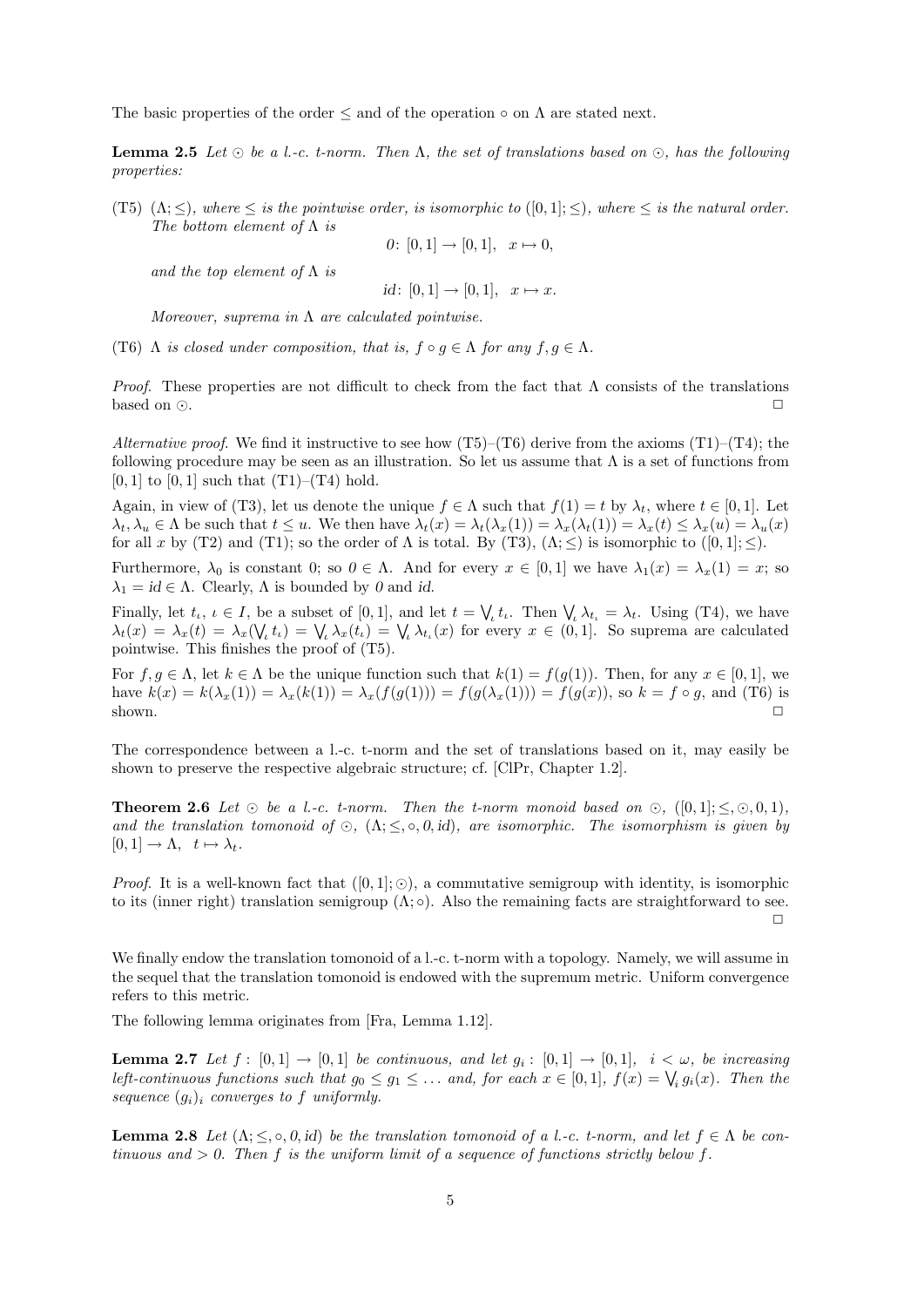*Proof.* Let  $a \in (0,1]$  such that  $f = \lambda_a$ , and let  $b_0 \leq b_1 \leq \ldots \leq a$  be such that  $\bigvee_i b_i = a$ . Then by (T3),  $f = \bigvee_i \lambda_{b_i}$  in  $\Lambda$ . By (T5),  $(\lambda_{b_i})_i$  converges to f pointwise; so  $(\lambda_{b_i})_i$  converges to f uniformly by Lemma 2.7.  $\Box$ 

In what follows, we will characterize t-norms only up to isomorphism. We recall that two t-norms  $\odot_1$  and  $\odot_2$  are called isomorphic if there is an order automorphism  $\varphi : [0,1] \to [0,1]$  such that  $a \odot_2 b = \varphi^{-1}(\varphi(a) \odot_1 \varphi(b)), a, b \in [0,1].$  This is obviously the same as to say the t-norm monoids  $([0,1]; \leq, \odot_1, 0, 1)$  and  $([0,1]; \leq, \odot_2, 0, 1)$  are isomorphic. The corresponding notion for the translation tomonoids is conjugacy; cf. [KCG, Chapter 8].

**Definition 2.9** Let F and G consist of functions from  $[0,1]$  to  $[0,1]$ . Then F and G are called conjugate if there is an order automorphism  $\varphi: [0,1] \to [0,1]$  such that  $G = {\varphi^{-1} \circ f \circ \varphi : f \in F}$ .

**Lemma 2.10** Let  $\odot_1$  and  $\odot_2$  be l.-c. t-norms with associated sets of translations  $\Lambda^{\odot_1}$  and  $\Lambda^{\odot_2}$ . Then  $\odot$ <sub>1</sub> are  $\odot$ <sub>2</sub> are isomorphic if and only if  $\Lambda^{\odot}$ <sub>1</sub> and  $\Lambda^{\odot}$ <sub>2</sub> are conjugate.

*Proof.* Let  $\varphi$  be an order automorphism  $\varphi$  such that  $\varphi(a) \odot_1 \varphi(b) = \varphi(a \odot_2 b)$  for all  $a, b \in [0, 1]$ . Then  $\lambda_b^{\odot 2}(a) = a \odot_2 b = \varphi^{-1}(\varphi(a) \odot_1 \varphi(b)) = \varphi^{-1}(\lambda_{\varphi(b)}^{\odot 1}(\varphi(a)))$  for  $a \in [0,1]$ . It follows that  $\Lambda^{\odot 1}$  and  $\Lambda^{\odot_2}$  are isomorphic.

Conversely, let  $\Lambda^{\odot_1}$  and  $\Lambda^{\odot_2}$  be conjugate,  $\varphi$  being the order automorphism. Let  $a, b \in [0, 1]$ . Then  $\varphi^{-1} \circ \lambda_{\varphi(b)}^{\odot 1} \circ \varphi \in \Lambda^{\odot 2}$  and  $\varphi^{-1}(\lambda_{\varphi(b)}^{\odot 1}(\varphi(1))) = b$ ; hence  $\lambda_b^{\odot 2} = \varphi^{-1} \circ \lambda_{\varphi(b)}^{\odot 1} \circ \varphi$ . So  $\varphi(a) \odot_1 \varphi(b) =$  $\lambda_{\varphi(b)}^{\odot_1}(\varphi(a)) = \varphi(\lambda_b^{\odot_2})$  $(a)) = \varphi(a \odot_2 b).$ 

### 3 Regular left-continuous t-norms

In this paper, we study l.-c. t-norms subject to two conditions. The first one is as follows.

**Definition 3.1** Let  $\odot$  be a l.-c. t-norm. We say that  $\odot$  has *few discontinuity points* if there is an  $n < \omega$  such that each translation based on  $\odot$  has at most n points of discontinuity.

In other words, a l.-c. t-norm has few discontinuity points if the number of points at which the maps  $\lambda_a: [0,1] \to [0,1], x \mapsto x \odot a$ , where  $a \in [0,1]$ , are not continuous, is globally bounded by a finite number.

Let us ask how strong this condition is, first in the informal way. As a rule of thumb, we may say that l.-c. t-norms defined in a finitary way, that is, by distinction of finitely many cases which are distinguished by means of algebraic inequalities involving finite expressions and to each of which a finite algebraic expression is assigned, all have few discontinuity points.

So the t-norms found in the literature with an explicit definition, typically have this property. On the other hand, we have:

- H $a$ iek's t-norm defined in [Haj2, proof of Theorem 2] has translations with infinitely many discontinuity points.
- Hliněná's t-norm defined in [Smu, Proposition 1] has translations whose discontinuity points are even dense in [0, 1].

More t-norms of this type can be derived using the construction method presented in [JeMo2, Section 5. More specifically, H-transformations as defined in [Mes] lead to t-norms similar to Hájek's.

We now turn to a serious way to decide if a condition for left-continuous t-norms is against our aim to develop a general structure theory. The following might be a reasonable criterion. Recall that the variety generated by all t-norm algebras  $([0,1], \wedge, \vee, \odot, \rightarrow, 0, 1)$ , where  $\odot$  is a l.-c. t-norm, consists of the MTL-algebras. So we may ask: Is the variety generated by those t-norm algebras which are based on l.-c. t-norms fulfilling the given condition, the whole variety of MTL-algebras? We recall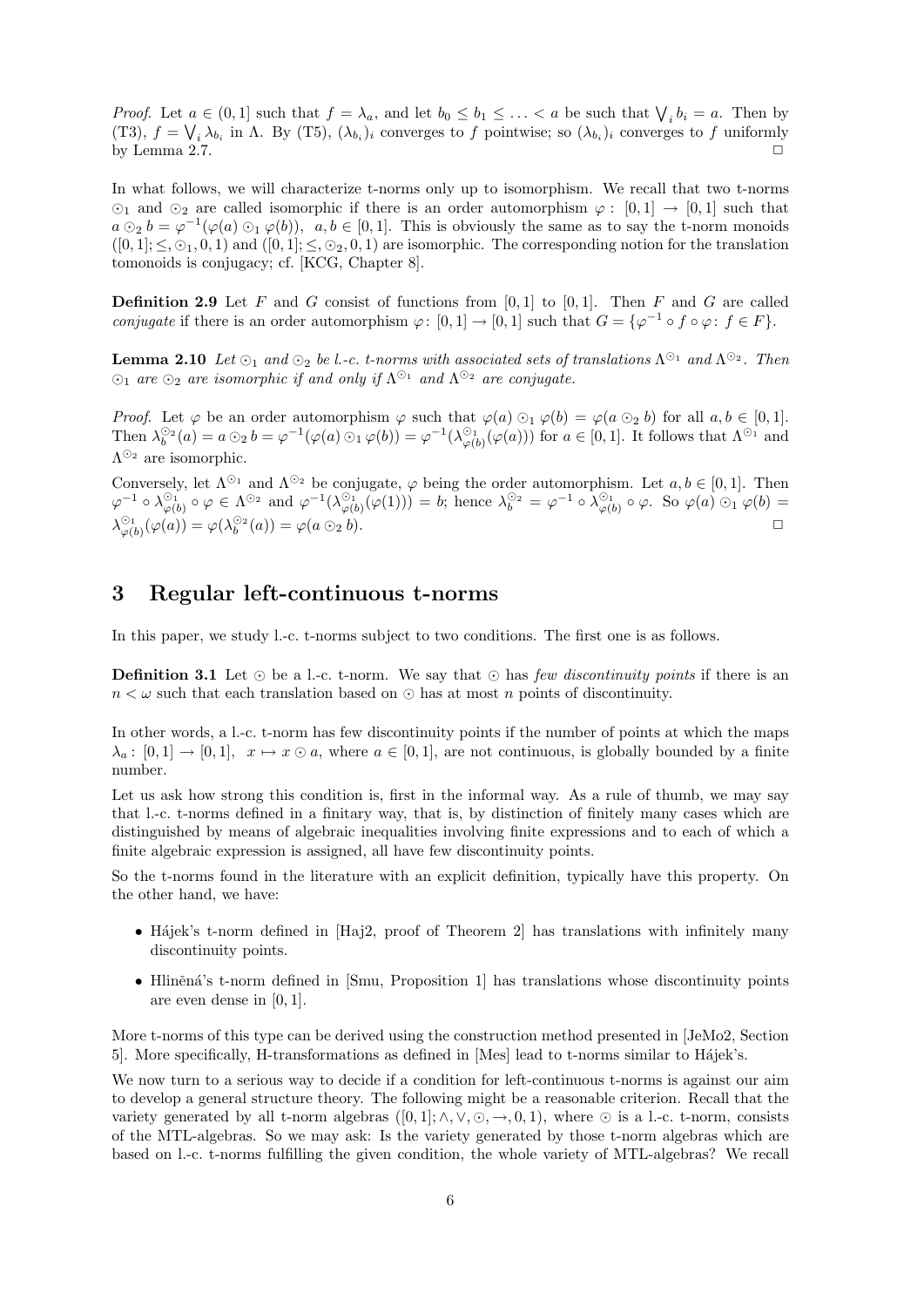the definition of MTL-algebras; for further basic information on them as well as the logic MTL, see [EsGo].

**Definition 3.2** An algebra  $(L; \wedge, \vee, \odot, \rightarrow, 0, 1)$  is an *MTL-algebra* if (i)  $(L; \wedge, \vee, 0, 1)$  is a bounded lattice, (ii)  $(L, \odot, 1)$  is a commutative monoid, (iii)  $a \odot b \leq c$  if and only if  $a \leq b \rightarrow c$  for all  $a, b, c \in L$ , and (iv)  $(a \rightarrow b) \vee (b \rightarrow a) = 1$  for all  $a, b \in L$ .

For l.-c. t-norms with few discontinuity points, the question can be answered affirmatively. The following construction is due to Jenei and Montagna [JeMo1].

**Example 3.3** Let  $(L, \leq, \odot, 0, 1)$  be a finite 0, 1-tomonoid. We may add the residuum  $\rightarrow$  of  $\odot$ , given by

$$
a \to b = \max \{x \colon a \odot x \le b\} \quad \text{for } a, b \in L,
$$
 (2)

and replace the order relation by the infimum and supremum operations; then  $(L; \wedge, \vee, \odot, \rightarrow, 0, 1)$  is an MTL-algebra.

We are going to enlarge the set  $L$  as follows; let

$$
\hat{L} = \{(a, r): a \in L \setminus \{0\}, \ r \in (0, 1]\} \cup \{(0, 1)\},\tag{3}
$$

endowed with the lexicographical order. Note that then  $\hat{L}$  is isomorphic to the real unit interval. For  $(a, r), (b, s) \in \hat{L}$  define

$$
(a,r) \odot (b,s) = (a,r) \land (b,s) \land (a \odot b,1). \tag{4}
$$

We have constructed the structure  $(\hat{L}; \leq, \odot, (0, 1), (1, 1))$ , about which we can say the following [JeMo1]:

**Lemma 3.4**  $(\hat{L}; \leq, \odot, (0, 1), (1, 1))$  from Example 3.3 is again a 0, 1-tomonoid. Moreover, the resi $duum \rightarrow of \odot exists, and (\hat{L}; \wedge, \vee, \odot, \rightarrow, (0, 1), (1, 1))$  is an MTL-algebra. The mapping  $\vartheta: L \rightarrow$  $\hat{L}, a \mapsto (a, 1)$  is an isomorphic embedding of MTL-algebras.

We draw the obvious conclusions.

**Lemma 3.5** Let  $(L; \wedge, \vee, \odot, \rightarrow, 0, 1)$  be a finite totally ordered MTL-algebra. Then L may be isomorphically embedded into a t-norm algebra  $([0,1]; \wedge, \vee, \odot, \rightarrow, 0, 1)$ , where  $\odot$  is a l.-c. t-norm with few discontinuity points.

*Proof.* Let  $\hat{L}$  be the MTL-algebra constructed from L as shown in Example 3.3. Clearly,  $\hat{L}$  is isomorphic to a l.-c. t-norm algebra. It is not difficult to check that each translation based on the t-norm has less discontinuity points than there are elements in  $L$ ; so the t-norm has few discontinuity  $\Box$ 

Theorem 3.6 The t-norm algebras based on l.-c. t-norms with few discontinuity points generate the variety of MTL-algebras.

Proof. By Lemma 3.5, any finite totally ordered MTL-algebra is a subalgebra of a t-norm algebra based on a l.-c. t-norm with few discontinuity points. Moreover, the variety MTL is generated by its finite totally ordered members [CMM]. The assertion follows.  $\Box$ 

We now turn to our second condition; the restriction of the number of discontinuity points is not yet enough to make an easily comprehensible structure theory for l.-c. t-norms possible. We need some preparations.

**Definition 3.7** For any increasing left-continuous function  $f : [0, 1] \rightarrow [0, 1]$  such that  $f \leq id$ , we define

$$
Q(f) = \{ x \in [0,1] \colon f^+(x) = x \}.
$$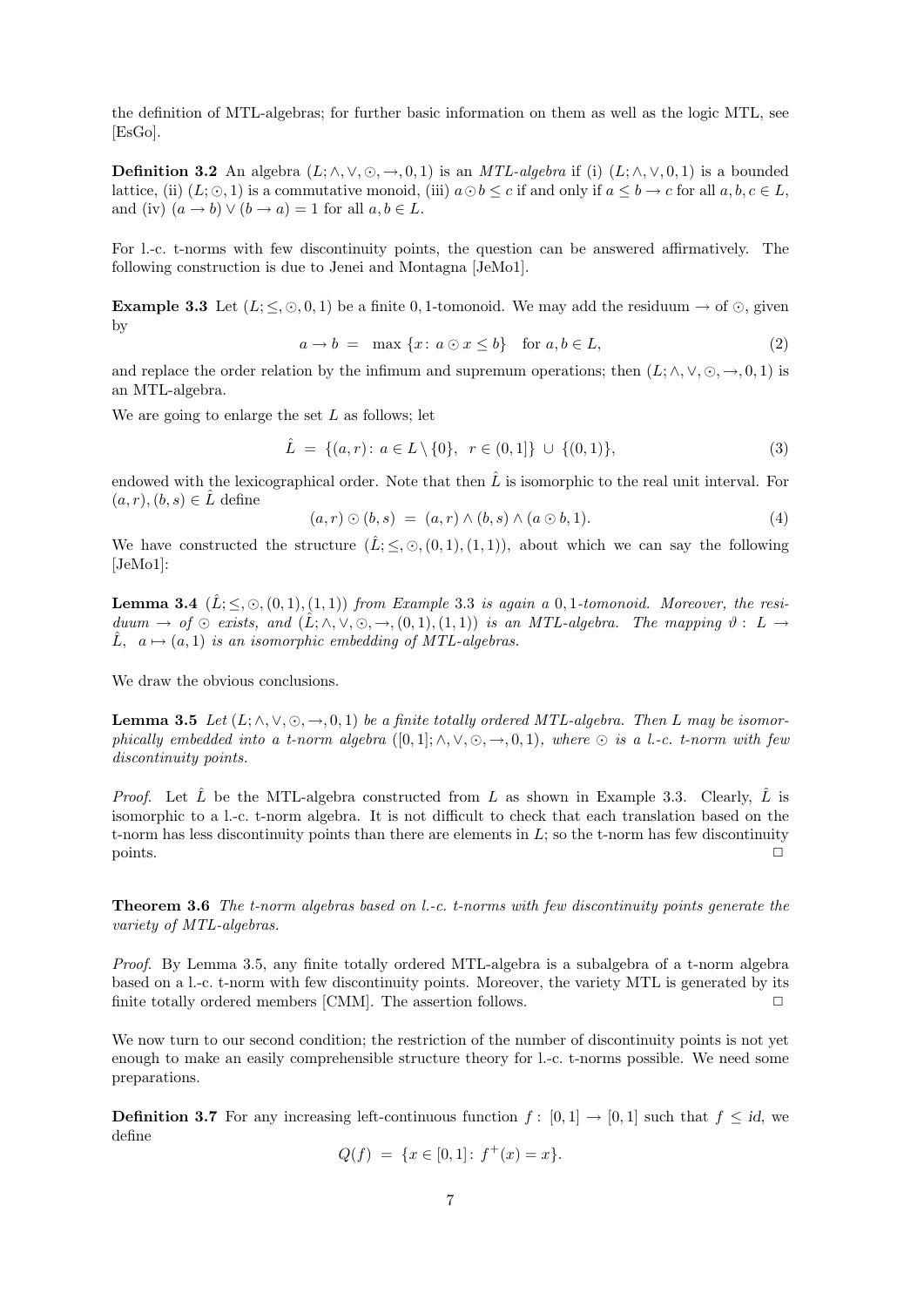Moreover, let  $\odot$  be a l.-c. t-norm. Then we put

 $q^{\odot}(a) = Q(\lambda_a^{\odot})$ 

for each  $a \in [0,1]$ . Finally, let  $\mathcal{C}([0,1])$  be the set of closed subsets of  $[0,1]$ , and partially order  $\mathcal{C}([0,1])$ by the set-theoretic inclusion.

Again, whenever the reference to a specific t-norm  $\odot$  is clear, we will write q instead of  $q^{\odot}$ .

When visualizing an element f of a translation tomonoid  $\Lambda$  by its graph,  $Q(f)$  represents the intersection of the closure of the graph of  $f$  and the graph of the identity function. Moreover, we have  $q(f(1)) = Q(f)$ ; so given A and some  $a \in [0,1]$ , we determine  $q(a)$  by first selecting among the graphs of the functions in  $\Lambda$  the unique one whose right-most point is  $(1, f(1)) = (1, a)$ , and second associating with it the intersection of its closure with the identity line.

In the next lemma, we call the element x of a subset C of  $[0,1]$  a right-limit point of C if  $x = 0$  or, for any  $0 < \varepsilon \leq x$ ,  $(x - \varepsilon, x)$  has a non-empty intersection with C.

**Lemma 3.8** Let  $f : [0,1] \rightarrow [0,1]$  be increasing, left-continuous and below the identity. Then  $Q(f)$ is a closed subset of [0, 1]. If x is a right-limit point of  $Q(f)$ , in particular if x is in the interior of  $Q(f)$ , then  $f(x) = x$ . Conversely, if  $f(x) = x$ , then  $x \in Q(f)$ . Finally, we have  $0 \in Q(f)$ .

Proof. Elementary. □

Concerning  $q$ , we have the following obvious property:

**Lemma 3.9** Let  $\odot$  be a l.-c. t-norm. Then q is an increasing mapping from [0,1] to  $\mathcal{C}([0,1])$  such that  $q(0) = \{0\}$  and  $q(1) = [0, 1]$ .

Apart from monotonicity, there is little more to say about  $q$  in general. Let

$$
q^{-}(a) = \bigvee_{x < a} q(x) = \overline{\bigcup_{x < a} q(x)} \quad \text{for } a \in (0, 1],\tag{5}
$$

$$
q^{+}(a) = \bigcap_{x>a} q(x) \quad \text{for } a \in [0,1).
$$
 (6)

Then we have  $q(a)^{-} \subseteq q(a) \subseteq q(a)^{+}$  for  $a \in (0,1)$ , and the inclusions can be proper: q preserves from [0, 1] to  $\mathcal{C}([0,1])$  in general neither suprema nor infima. Indeed, q may not preserve suprema even if  $\odot$  is continuous; for instance, in case that  $\odot$  is the product t-norm,  $q(a) = \{0\}$  for  $a < 1$ , but  $q(1) = [0, 1].$ 

We will require that  $q$  has intervalwise a simple structure; our condition is as follows. Here, for a subinterval K of [0, 1], we denote by  $\mathcal{C}K$  the set of subsets of K which are relatively closed in K.

**Definition 3.10** Let  $\odot$  be a l.-c. t-norm. We say that q is *simple* if there is a finite partition  $(0,1] = \bigcup_{1 \leq i \leq k} (b_i, c_i]$  such that, for each i, the function

$$
q_i \colon [0,1] \to \mathcal{C}(b_i, c_i), \quad x \mapsto q(x) \cap (b_i, c_i) \tag{7}
$$

fulfills the following conditions: (i) For each  $x \in [0,1]$ ,  $q_i(x)$  is of the form  $[d, c_i]$  for  $b_i < d \leq c_i$ , or  $(b_i, d]$  for  $b_i \leq d < c_i$ , or equal to  $(b_i, c_i)$ . (ii) For some  $u, v \in (0, 1]$  such that  $u \leq v$ ,  $q_i(t) = \emptyset$  for  $t \leq u, \quad q_i(t) = (b_i, c_i)$  for  $t \geq v$ , and, provided that  $u \leq v$ ,  $q_i|_{[u,v]}$  is an order isomorphism between  $[u, v]$  and a maximal chain in  $\mathcal{C}(b_i, c_i)$ .

Let us call a l.-c. t-norm  $\odot$  regular if  $\odot$  has few discontinuity points and q is simple.

Note that even simplicity of q does not imply that q preserves suprema or infima. However, it preserves infima up to finitely many single points. For a closed set  $C \subseteq [0,1]$ , let us call  $x \in C$  a singleton of C if  $x > 0$  and x is an isolated point of C. We put

$$
regcl(C) = \{x \in C : x \text{ is not a singleton of } C\}.
$$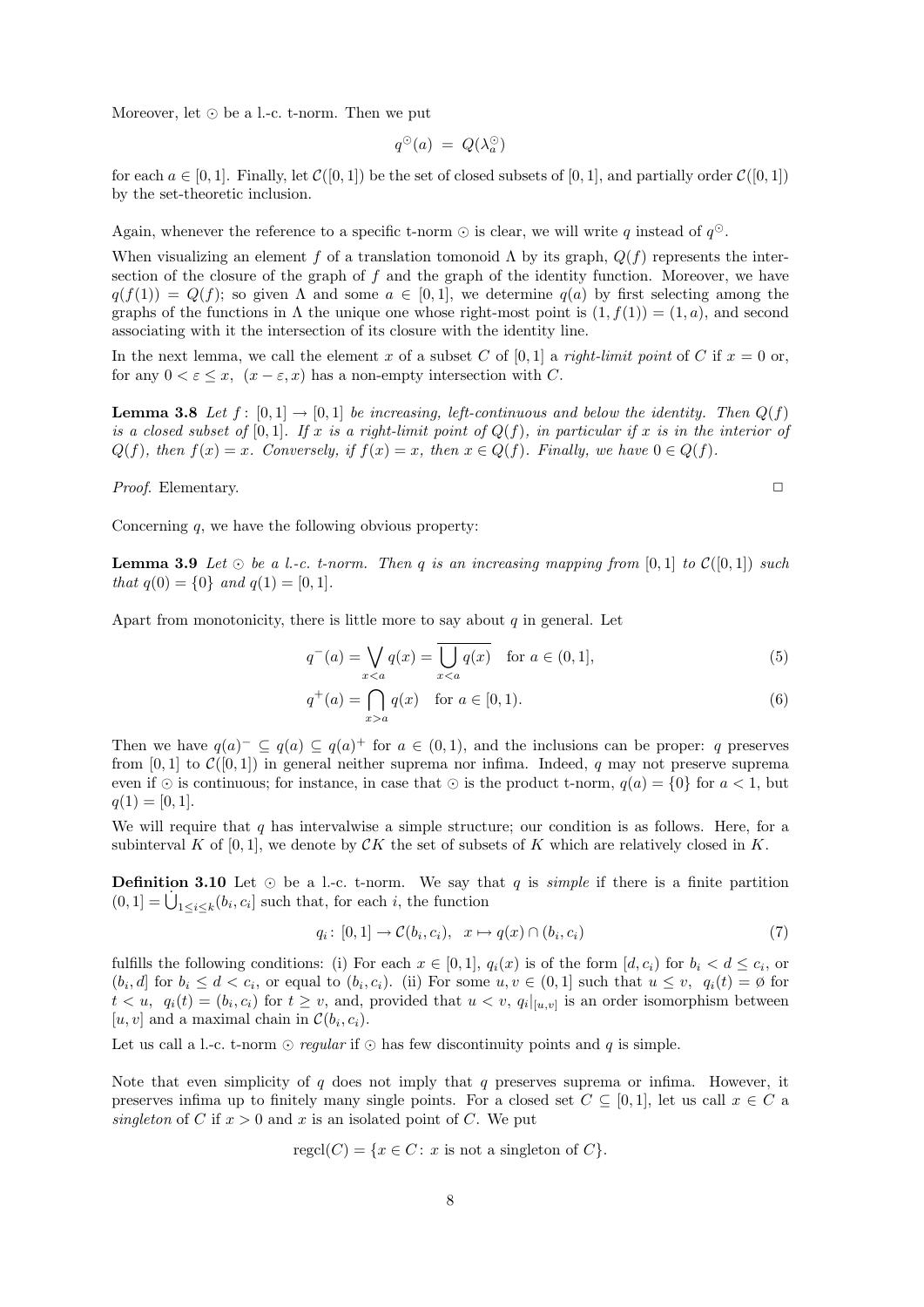**Lemma 3.11** Let q be simple. Then, for every  $a \in [0,1]$ ,  $q(a)$  is the union of finitely many closed subintervals of  $[0, 1]$ . Moreover, provided that  $a < 1$ , we have

$$
regcl(q^+(a)) \subseteq q(a) \subseteq q^+(a).
$$

*Proof.* The first assertion is clear by condition (i) of Definition 3.10 and the fact that  $q(a)$  is closed. Let  $a \in [0, 1)$ . By the monotonicity of q, we have  $q(a) \subseteq q^+(a)$ .

Let furthermore  $(0,1] = \dot{\bigcup}_{1 \leq i \leq k} (a_i, b_i]$  be given according to Definition 3.10. Then  $q(a) \cap (a_i, b_i)$  $q^+(a) \cap (a_i, b_i)$  for each i; so  $\overline{q(a)}$  differs from  $q^+(a)$  by a subset of the boundary points  $a_1, b_1, ..., a_k, b_k$ . Since  $q(a)$  is closed, the points in  $q^+(a) \setminus q(a)$  are isolated points of  $q^+(a)$ ; it follows regcl $(q^+(a)) \subseteq$  $q(a).$ 

To find l.-c. t-norms in the literature which have few continuity points, but which are not regular, is not very easy. We have the following situation.

- All continuous t-norms are regular.
- A finite ordinal sum of regular l.-c. t-norms is again regular.
- All l.-c. t-norms constructed from regular l.-c. t-norms by means of annihilation, rotation, or rotation-annihilation are again regular. See [Jen4] for an overview on these constructions.

Our counterexample is somewhat artificial in nature. Namely, consider  $\{0, \frac{1}{3}, \frac{2}{3}, 1\}$ , the four-element totally ordered MV-algebra. Embed then L into a l.-c. t-norm algebra, as explained in Example 3.3. The l.-c. t-norm  $\odot$  arising in this way has few discontinuity points; but q is not simple. In particular,  $\odot$  is not regular. In Section 9, an explicit definition of  $\odot$  and similar l.-c. t-norms can be found.

We devote the remainder of this section to the proof that the t-norm algebras based on regular l. c. t-norms generate the variety of MTL-algebras. To this end, we will modify the construction of Example 3.3.

**Example 3.12** Let  $(L, \leq, 0, 0, 1)$  be a finite 0, 1-tomonoid. We will use the following auxiliary notation. For any  $a > 0$ , we denote by Pa the immediate predecessor of a w.r.t. the total order. Furthermore, we write  $a \in b$  if b is a non-zero idempotent,  $a \odot b = a$  and  $a \odot Pb < a$ .

Let  $\hat{L}$  be defined by (3), endowed with the lexicographical order. Define  $\odot$ :  $\hat{L}^2 \rightarrow \hat{L}$  as follows: for  $(a, r), (b, s) \in \hat{L}$  such that  $(a, r) \leq (b, s)$  let

$$
(a, r) \odot (b, s) = (b, s) \odot (a, r)
$$
  
\n
$$
= \begin{cases}\n(a, rs) & \text{if } a \notin b \text{ and } a = b, \\
(a, r^{\frac{1}{s}}) & \text{if } a \notin b \text{ and } a < b, \\
(a, r) \land (a \odot b, 1) & \text{else.} \n\end{cases}
$$
\n(8)

For the structure  $(\hat{L}; \leq, \odot, (0, 1), (1, 1))$  defined this way, we have:

**Lemma 3.13** Let  $(L, \leq, 0, 0, 1)$  be a finite 0, 1-tomonoid. Then  $(\hat{L}, \leq, 0, (0, 1), (1, 1))$ , as defined in Example 3.12, is again a 0, 1-tomonoid.

*Proof.* Clearly,  $(L, \leq)$  is a total order with bounds  $(0, 1)$  and  $(1, 1)$ . By construction,  $\odot$  is commutative, and (1, 1) is easily seen to be a neutral element.

Note next that for any  $(a, r), (b, s) \in \hat{L}$ ,

$$
(a,r)\odot(b,s) = (a \odot b,t) \tag{9}
$$

for some t. Furthermore, if either  $r = 1$  or  $s = 1$ , we have

$$
(a,r) \odot (b,s) = (a,r) \land (b,s) \land (a \odot b,1). \tag{10}
$$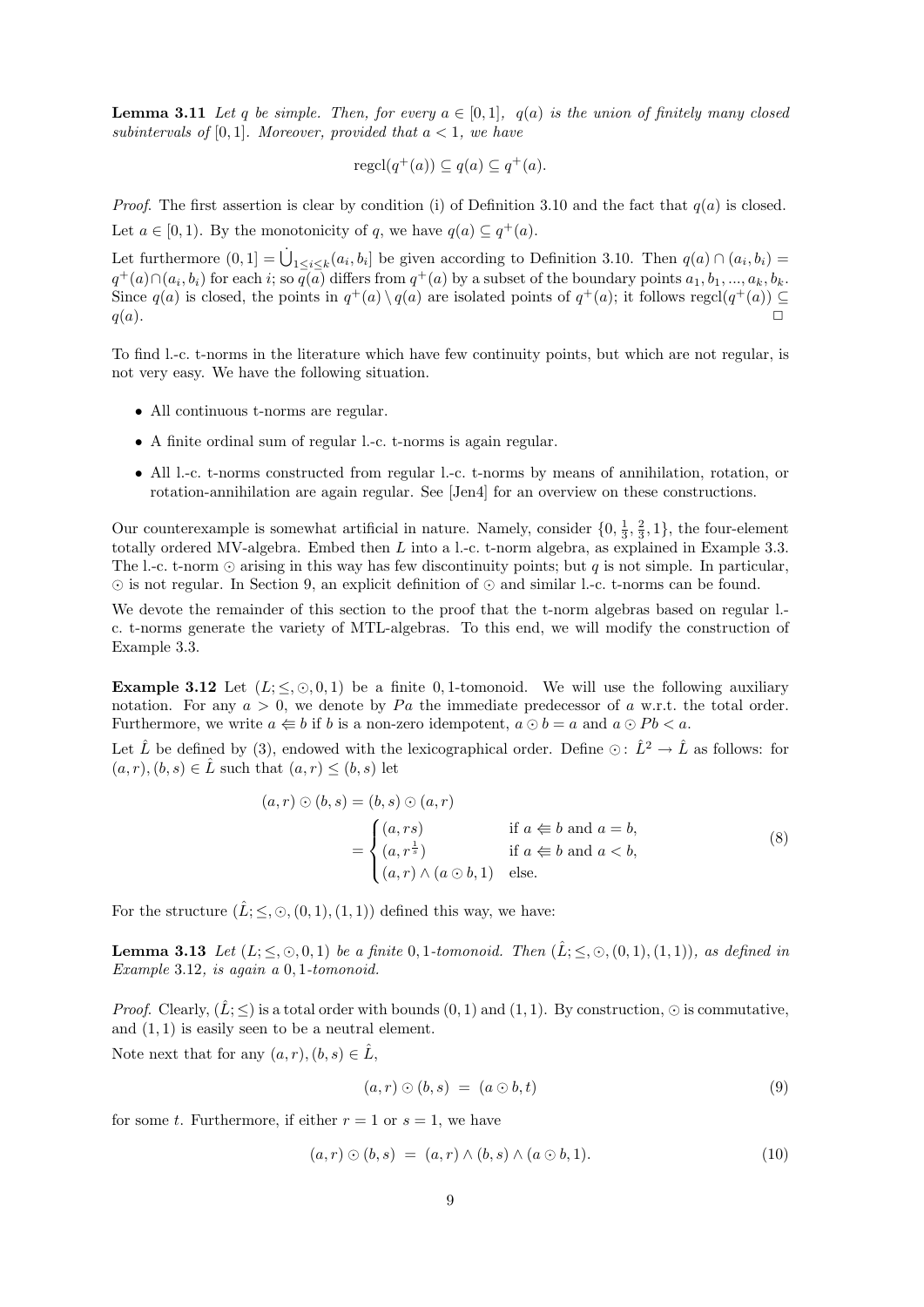We now show that  $\odot$  is in both variables increasing. Note first that  $(0, 1)$  is an annihilator in  $\hat{L}$ . Let now  $(a, r), (b, s) \in \hat{L}$  be such that  $(0, 1) < (a, r) \leq (b, s)$ , and let  $A = (a, r) \odot (b, s)$ . It is easily checked that A depends monotonously on r and on s. So it suffices to show that  $B = (Pa, 1) \odot (b, s) \leq A$  and  $C = (a, r) \odot (Pb, 1) \leq A.$ 

Assume first that  $a \neq b$  and  $a = b$ . Then  $A = (a, rs)$ , and a is a non-zero idempotent. We conclude  $B, C < A$  from (9).

Assume next that  $a \notin b$  and  $a < b$ ; then  $A = (a, r^{\frac{1}{s}})$ . Since  $Pa \odot b < a$  and  $a \odot Pb < a$ , we again use (9) to conclude  $B, C < A$ .

Assume that  $a \notin b$  and  $a \odot b = a$ ; then  $A = (a, r)$ . We have  $B < A$  by (9), and  $C < A$  by (10).

Finally, assume that  $a \notin b$  and  $a \odot b < a$ ; then  $A = (a \odot b, 1)$ . We have  $B, C \leq A$  by (9).

We next show the associativity of  $\odot$ . Assume  $(a, r) \leq (b, s) \leq (c, t)$ . We have to check that  $A =$  $[(a, r) \odot (b, s)] \odot (c, t)$  and  $B = (a, r) \odot [(b, s) \odot (c, t)]$  and  $C = [(a, r) \odot (c, t)] \odot (b, s)$  all coincide.

Assume that the first case in  $(8)$  applies at least to one pair among  $a, b, c$ ; this means there are two equal idempotents among a, b, c. If  $a = b = c$ , we have  $A = B = C = (a, rst)$ . If  $a = b < c$ , all three values equal  $(a, rs)$ . Finally, let  $a < b = c$ . If then  $a \notin b$ ; then we get  $(a, r^{\frac{1}{st}})$ . If  $a \notin b$  and  $a \odot b = a$ , we have  $(a, r)$ . If  $a \notin b$  and  $a \odot b < a$ , we get  $(a \odot b, 1)$ .

Assume now that the first case of  $(8)$  does not apply for any pair among  $a, b, c$ , but that the second case of (8) does apply at least to one pair. Assume first that  $a < b < c$  and  $a \notin b$ . Note that then  $a \odot b \odot c = a$ ,  $b \odot c = b$ ,  $a \notin c$ , and  $b \notin c$ . We get  $A = B = C = (a, r^{\frac{1}{s}})$ .

Assume next that  $a \leq b < c$  and both  $a \in c$  and  $b \in c$ . Note that then  $a \odot b \odot c = a \odot b < a$  and  $a \notin b$ . We get  $(a \odot b, 1)$  in all three cases.

Assume now that  $a \leq b < c$ ,  $a \in c$  and  $b \notin c$ . Note again that  $a \odot b \odot c = a \odot b < a$  and  $a \notin b$  and furthermore  $a \notin b \odot c$ . We again get  $(a \odot b, 1)$ .

Finally, assume that  $a \leq b < c$ ,  $a \notin c$ , and  $b \notin c$ . Then  $a \notin b$ . If  $a \odot b = a$ , we get  $(a, r)$ ; if  $a \odot b < a$ , we get  $(a \odot b, 1)$ .

Let us now assume that for all pairs  $a, b$  and  $a, c$  and  $b, c$  the third possibility in (8) applies. Note that then, (10) holds for any  $(a, r), (b, s) \in L$ . In case  $a \odot b = a$ , we calculate  $A = C = (a, r)$ , and since  $a \odot b \odot c = a$  and  $a \leq b \odot c$ , we get also  $B = (a, r)$ . In case  $a \odot b \odot c = a \odot b < a$ , we have  $A = B = C = (a \odot b, 1)$ . Finally, in case  $a \odot b \odot c < a \odot b < a$ , we get  $A = B = C = (a \odot b \odot c, 1)$ . The proof is complete.  $\Box$ 

**Lemma 3.14** Let  $(L; \leq, 0, 0, 1)$  be a finite 0, 1-tomonoid, and let  $(\hat{L}; \leq, 0, (0, 1), (1, 1))$  be the 0, 1tomonoid defined in Example 3.12. Then the residuum  $\rightarrow$  of  $\odot$  exists in L and in L, and  $(L; \wedge, \vee, \odot, \rightarrow,$ 0, 1) as well as  $(L, \wedge, \vee, \odot, \rightarrow, (0, 1), (1, 1))$  are MTL-algebras. The mapping  $\vartheta: L \to L$ ,  $a \mapsto (a, 1)$ is an isomorphic embedding of MTL-algebras.

*Proof.* Defining  $\rightarrow$  by (2), we get an MV-algebra  $(L; \wedge, \vee, \odot, \rightarrow, 0, 1)$ , as was already stated above. To see that also  $\hat{L}$  can be expanded to an MV-algebra, we have to show that in  $\hat{L}$ , we can define  $\rightarrow$  by (2). Let  $(a, r), (b, s) \in \hat{L}$ . Note that, for any  $(x, t) \in \hat{L}$ , the second component of  $(a, r) \odot (x, t)$  depends on t continuously, and t takes values in  $(0, 1]$ . It follows that the maximum of  $\{(x, t): (a, r) \odot (x, t) \leq (b, s)\}\$ always exists.

Clearly,  $\vartheta$  preserves the order, and  $\vartheta$  is injective. Moreover, let  $a, b \in L$ . We see from (10) that  $(a, 1) \odot (b, 1) = (a \odot b, 1)$ . Again by (10),  $(a, 1) \rightarrow (b, 1) = \max \{(x, t): (a, 1) \odot (x, t) \leq (b, 1)\}$ max  $\{(x,t): (x,t) \wedge (a \odot x, 1) \leq (b,1)\}$  = max  $\{(x,t): x \leq b \text{ or } a \odot c \leq b\}$  = max  $\{(x,t): a \odot x \leq b \}$  $b$  =  $(a \rightarrow b, 1)$ . So we have shown that  $\vartheta: L \rightarrow \mathring{L}$ ,  $a \mapsto (a, 1)$  is a homomorphism of MTL-algebras.  $\Box$ 

**Lemma 3.15** Let  $(L, \leq, 0, 0, 1)$  be a finite totally ordered MTL-algebra. Then L may be isomorphically embedded into a t-norm algebra  $([0,1]; \wedge, \vee, \odot, \rightarrow, 0, 1)$ , where  $\odot$  is a regular l.-c. t-norm.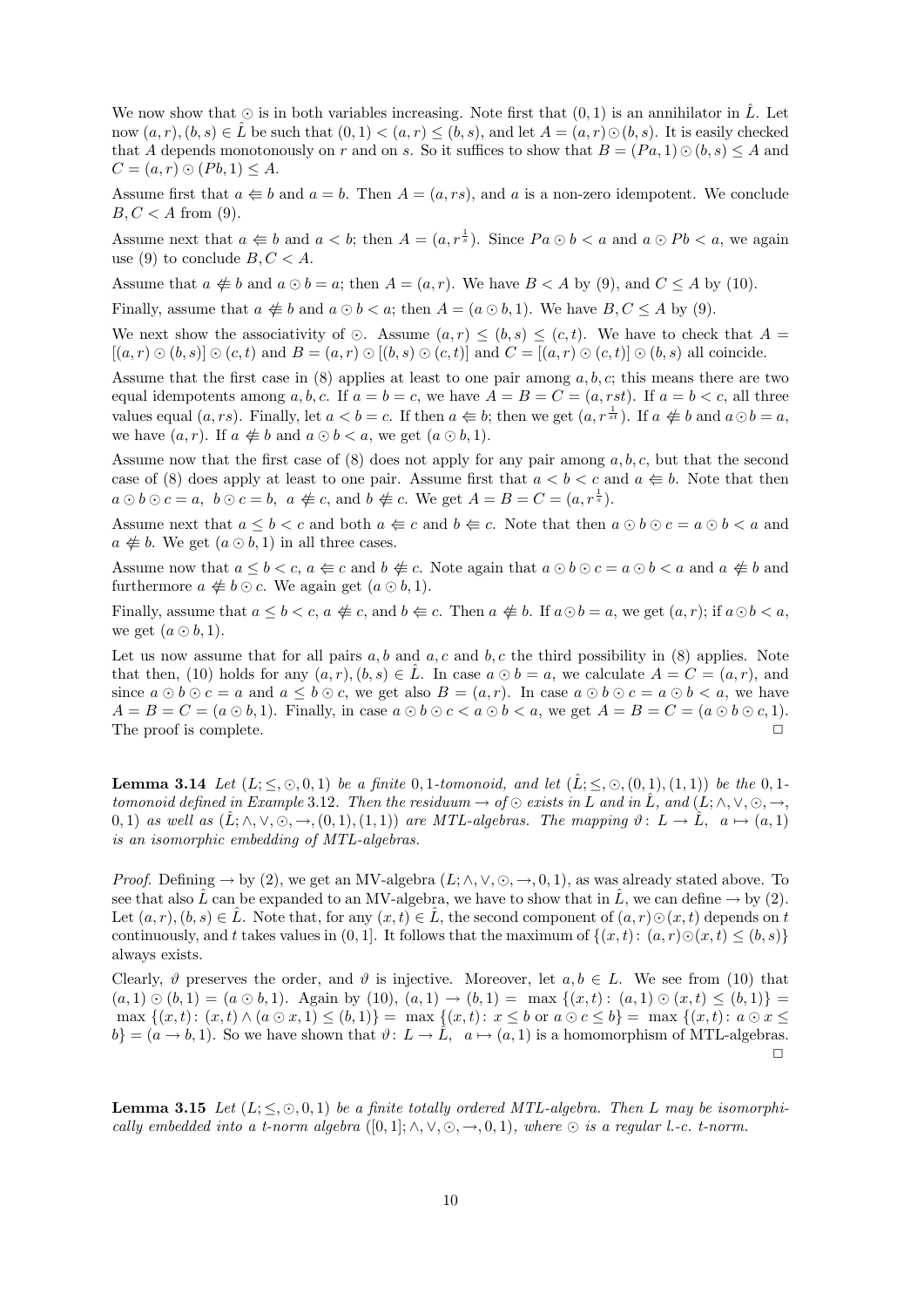*Proof.* Let  $(\hat{L}; \leq, \odot, (0, 1), (1, 1))$  be the 0, 1-tomonoid constructed from L as in Example 3.12. From Lemma 3.14 and the fact that  $\hat{L}$  is order-isomorphic to the real unit interval, we may conclude that  $(L; \wedge, \vee, \odot, \rightarrow, (0, 1), (1, 1))$  is isomorphic to a l.-c. t-norm algebra. Let  $\iota : L \rightarrow [0, 1]$  be the isomorphism.

We have to show that the t-norm  $\odot$  is regular. Discontinuities of translations associated  $\odot$  can arise only at the points  $\iota(a,1)$ , where  $a \in L$ ; so  $\odot$  has few discontinuity points.

It remains to prove that q is simple. Consider any of the intervals  $I_a = \{i(a, r): r \in (0, 1]\}\,$ , where  $a \in L \setminus \{0\}$ . Let b be the smallest idempotent  $\ge a$  such that  $a \odot b = a$ .

Assume first that a is idempotent. Then  $b = a$ , and  $a \notin b$ . So for all  $r \in (0,1]$ , we have  $(a,r) \odot (b,1) =$  $(a, r)$ , and  $(a, r) \odot (b, s) = (a, rs) < (a, r)$  if  $s < 1$ .

Assume next that a is not idempotent; then  $a < b$ . We claim that  $a \odot Pb < a$  and consequently  $a \notin b$ . Indeed, assume  $a \odot Pb = a$ , and let  $k \ge 1$  be large enough such that  $c = (Pb)^k$  is idempotent; then  $a \odot c = a < c < b$  in contradiction to the minimality of b. So  $(a, r) \odot (b, s) = (a, r^{\frac{1}{s}})$ , where  $r, s \in (0,1]$ . In particular,  $(a, r) \odot (b, 1) = (a, r)$  and for  $r \in (0,1)$ , we have  $(a, r) \odot (b, s) < (a, r)$  if  $s < 1$ .

So in both cases,  $q(t)$  contains the whole interval  $I_a$  for all  $t \geq \iota^{-1}(b, 1)$ , and  $q(t)$  has empty intersection with the interior of  $I_a$  for all  $t < \iota^{-1}(b, 1)$ .  $(b, 1)$ .

So we arrive at the announced result:

Theorem 3.16 The t-norm algebras based on regular l.-c. t-norms generate the variety of MTLalgebras.

*Proof* like for Theorem 3.6.  $\Box$ 

### 4 The basic intervals and their associated algebras

In this section, we start examining the regular l.-c. t-norms in a systematic manner. The structural characteristics which we will compile, refer to the associated translation tomonoids. Namely, using the simplicity of the function  $q$  from Definition 3.7, we will partition the unit interval into certain subintervals and restrict the translations to them in a specific way. As we will see later, each of the resulting restricted translation tomonoids belongs, up to isomorphism, to one out of six different types.

Throughout this section, let  $\odot$  be a regular l.-c. t-norm.

**Lemma 4.1** There is a finite chain  $0 = a_0 < a_1 < \ldots < a_k = 1$  such that, for any  $i \in \{1, ..., k\}$ , exactly one of the following possibilities hold:

- (Cont) For a unique  $v_i \in (0,1]$ , we have: ( $\alpha$ )  $[a_{i-1}, a_i] \subseteq q(t)$  for  $t \ge v_i$ ; ( $\beta$ )  $(a_{i-1}, a_i) \cap q(t) = \emptyset$  for  $t < v_i$ ; and  $(\gamma)$   $[a_{i-1}, a_i]$  is a maximal closed interval with the properties  $(\alpha)$  and  $(\beta)$ .
- (Idp-1) For a uniquely determined pair  $u_i, v_i \in [0,1]$  such that  $u_i < v_i$ , there is an order antiisomorphism  $m: (u_i, v_i] \to [a_{i-1}, a_i)$  such that  $q(t) \cap (a_{i-1}, a_i) = [m(t), a_i)$  for  $t \in (u_i, v_i)$ .
- (Idp-r) For a uniquely determined pair  $u_i, v_i \in [0,1]$  such that  $u_i < v_i$ , there is an order isomorphism  $m: (u_i, v_i] \to (a_{i-1}, a_i]$  such that  $q(t) \cap (a_{i-1}, a_i) = (a_{i-1}, m(t)]$  for  $t \in (u_i, v_i)$ .

*Proof.* Choose  $0 = a_0 < a_1 < \ldots < a_k = 1$  such that  $(0, 1] = \bigcup_{1 \leq i \leq k} (a_{i-1}, a_i]$  is a partition as specified in Definition 3.10. Assume that this partition is a coarsest w.r.t. the conditions of Definition 3.10.

Let  $1 \leq i \leq k$ . There are three possibilities:

Case (i): There is a  $v_i \in (0,1]$  such that  $(a_{i-1}, a_i) \subseteq q_i(t)$  if  $t \ge v_i$ , and  $(a_{i-1}, a_i) \cap q_i(t) = \emptyset$  if  $t < v_i$ .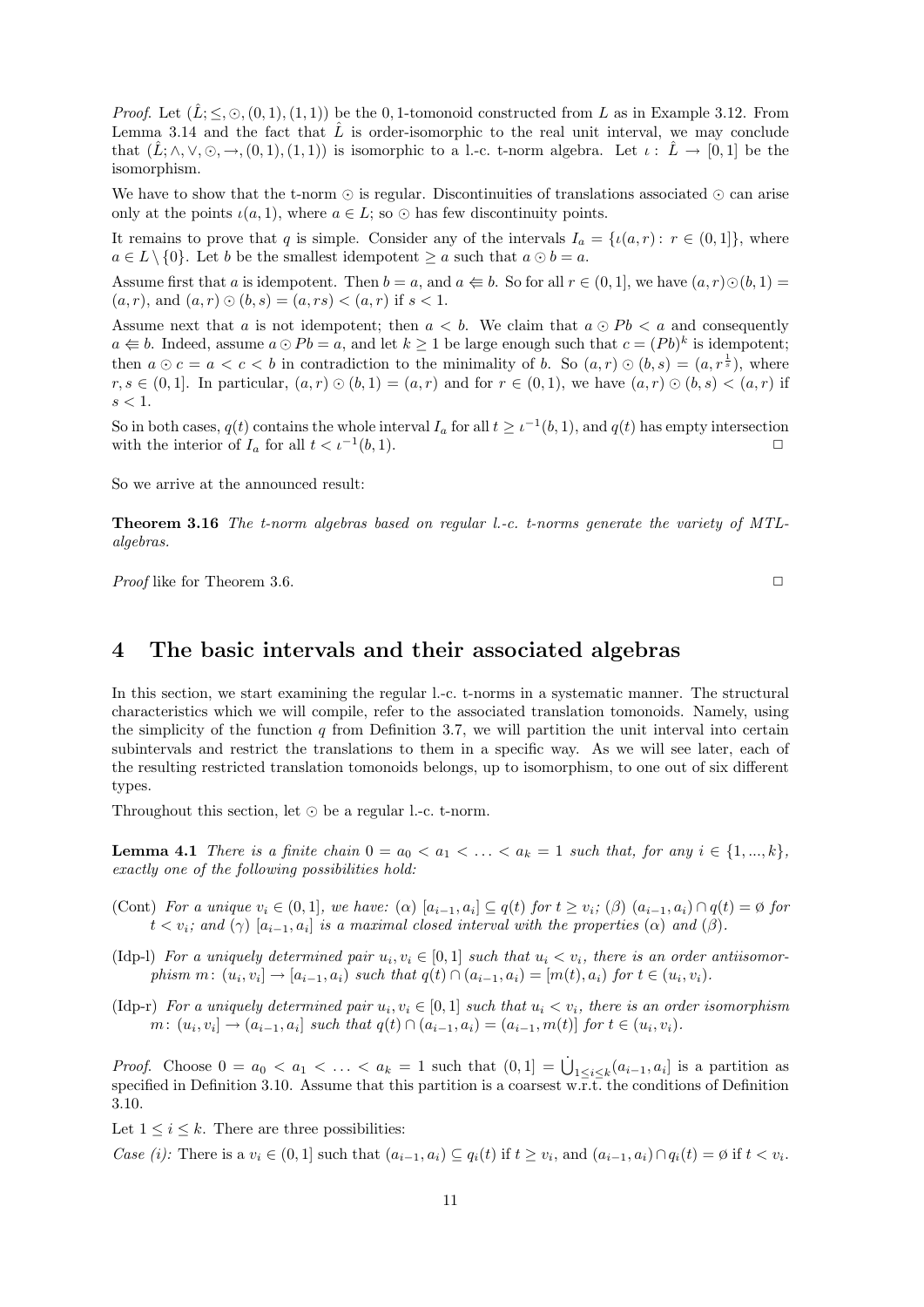Case (ii): There is a pair  $u_i, v_i \in [0,1]$  such that  $u_i < v_i$  and an order isomorphism  $[u_i, v_i] \rightarrow$  $\{[d, a_i) \setminus \{a_{i-1}\} : a_{i-1} \leq d \leq a_i\}, \ \ t \mapsto q(t) \cap (a_{i-1}, a_i).$ 

Case (iii): There is a pair  $u_i, v_i \in [0,1]$  such that  $u_i < v_i$  and an order isomorphism  $[u_i, v_i] \rightarrow$  $\{(a_{i-1}, d] \setminus \{a_i\} : a_{i-1} \leq d \leq a_i\}, \ t \mapsto q(t) \cap (a_{i-1}, a_i).$ 

Evidently, these possibilities are mutually exclusive. In case (i), conditions ( $\alpha$ ) and ( $\beta$ ) of (Cond) are obviously fulfilled. In view of our assumption that the partition is coarsest, also the maximality condition  $(\gamma)$  is assured. Finally, in case (ii), (Idp-l) is fulfilled; in case (iii), (Idp-r) is fulfilled.  $\Box$ 

Accordingly, we will associate with the t-norm a number of specific points.

**Definition 4.2** Let  $0 = a_0 < a_1 < \ldots < a_k = 1$  be such that for each  $i \in \{1, ..., k\}$  (Cont) or (Idp-1) or (Idp-r) holds, in accordance with Lemma 4.1. Then  $(a_{i-1}, a_i]$ ,  $1 \le i \le k$ , are called *basic intervals* of  $\odot$ .

Let  $i \in \{1, ..., k\}$  be such that (Cont) holds, and let  $v_i$  be as specified in (Cont). Then  $(a_{i-1}, a_i]$  is called a *continuity interval*; and  $v_i$  is called the *opening point* of  $(a_{i-1}, a_i]$ . Furthermore, let  $u_i \leq v_i$ be minimal such that  $\lambda_t(a_i) \in (a_{i-1}, a_i]$  for all  $t \in (u_i, v_i]$ . Then  $(u_i, v_i]$  is called the parameter set associated to  $(a_{i-1}, a_i]$ .

Similarly, let *i* be such that (Idp-l) or (Idp-r) holds, and let  $u_i, v_i$  be as specified by (Idp-l) or (Idp-r), respectively. Then  $(a_{i-1}, a_i]$  is called an *idempotency interval* or, more specifically, a *left*- or *rightidempotency interval*, respectively; and  $v_i$  is called the *opening point* of  $(a_{i-1}, a_i]$ . Moreover,  $(u_i, v_i]$ is called the *parameter set* associated to  $(a_{i-1}, a_i]$ .

Assume finally that any two parameter sets associated to idempotency intervals either coincide or are disjoint. Then we call  $(a_0, a_1, \ldots, a_k)$  a frame for  $\odot$ .

Note that the continuity intervals are assigned to the l.-c. t-norm  $\odot$  in a unique way. So the union of all idempotency intervals is uniquely determined as well. Indeed, a point  $x > 0$  is in some continuity interval iff x it is not in an idempotency interval iff there is a  $y < x$  such that the set  $\{q(t) \cap (y, x): t \in [0, 1]\}$  is only two-element. The choice of the idempotency intervals themselves is not unique, though; for instance, a left-idempotency interval may be divided into two intervals of this type. Uniqueness might be achieved by a maximality condition; we do not make such a requirement, not to complicate matters unnecessarily.

We rather assume now that a fixed choice of basic intervals has been made. We will actually assume that we are given a frame  $(a_0, \ldots, a_k)$ ; this is easily seen to be possible.

**Lemma 4.3** There is a frame for  $\odot$ .

*Proof.* Let  $0 = a_0 < a_1 < \ldots < a_k = 1$  be such that for each  $i \in \{1, ..., k\}$  (Cont) or (Idp-1) or (Idp-r) holds, in accordance with Lemma 4.1. Let there be two parameter sets  $(u_i, v_i]$  and  $(u_j, v_j]$  associated to the distinct idempotency intervals  $(a_{i-1}, a_i]$  and  $(a_{j-1}, a_j]$ , and assume that  $u_i < u_j < v_i < v_j$ .

We may then replace the basic intervals  $(a_{i-1}, a_i]$  and  $(a_{j-1}, a_j]$  by four intervals. Namely, we choose  $m_1 \in (a_{i-1}, a_i]$  and  $m_2 \in (a_{j-1}, a_j]$  such that the new basic intervals  $(a_{i-1}, m_1]$ ,  $(m_1, a_i]$ ,  $(a_{j-1}, m_2]$ ,  $(m_2, a_j]$  have the parameter sets  $(u_i, u_j]$ ,  $(u_j, v_i]$ , and  $(v_i, v_j]$ . Note that  $(u_j, v_i]$  is the parameter set associated to two of the four basic intervals.

Proceeding in the same way with any pair of distinct parameter sets with non-empty intersection, we obtain a frame for  $\odot$ .

We next collect the basic facts about the two types of basic intervals.

**Definition 4.4** A function  $e : [0,1] \rightarrow [0,1]$  is called *idempotent* if  $e \circ e = e$ . An idempotent e is called *proper* if  $0 < e < id$ .

**Lemma 4.5** Let  $e: [0,1] \rightarrow [0,1]$  be left-continuous, increasing, and below the identity. Then e is idempotent if and only if (i)  $Q(e)$  has no singletons and (ii) e is determined by  $Q(e)$  in the following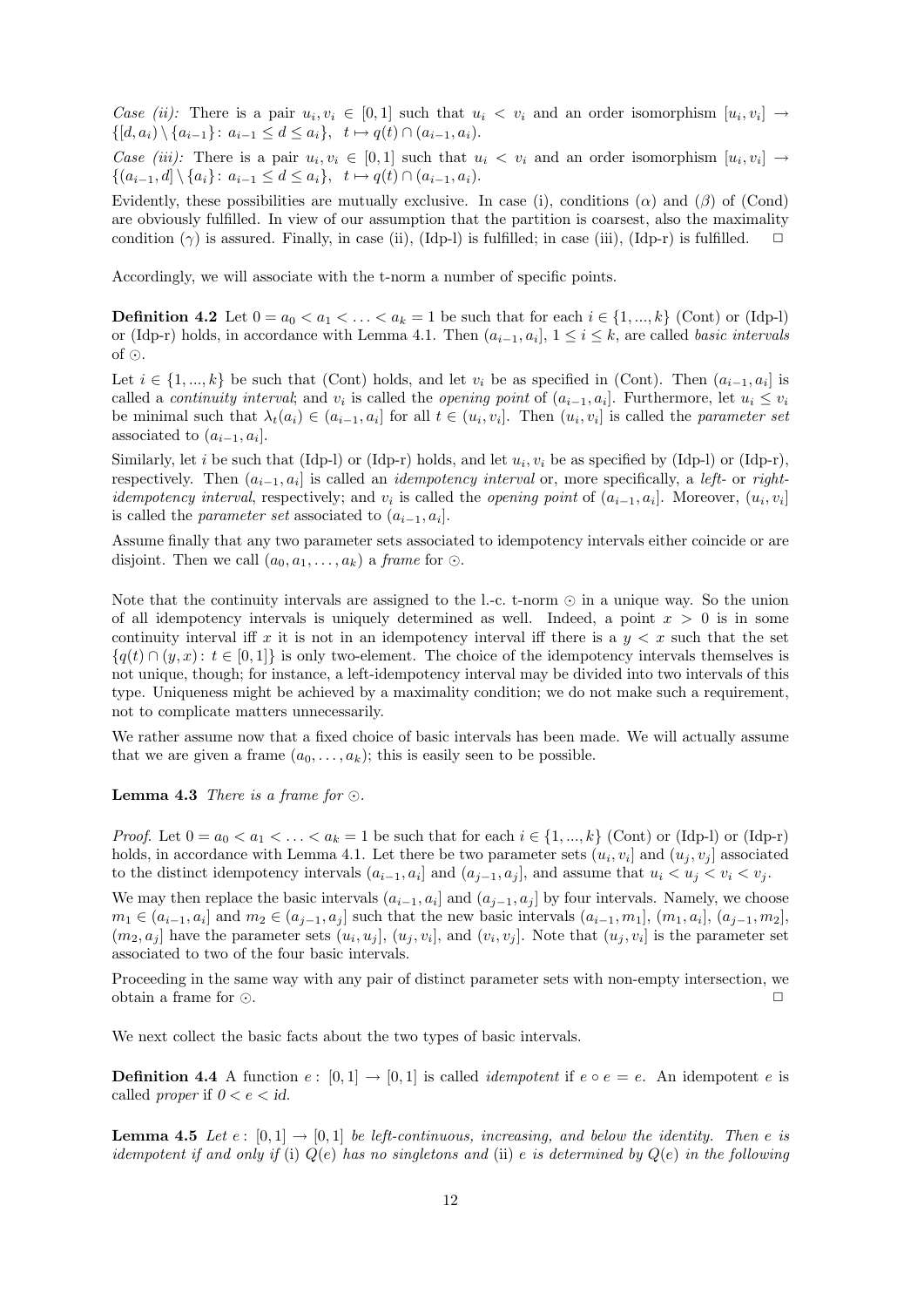way:

$$
e(x) = \begin{cases} x & \text{if } x \text{ is a right-limit point of } Q(e), \\ \text{the largest element of } \\ Q(e) \text{ strictly below } x \end{cases}
$$
 (11)

*for*  $x \in [0, 1]$ .

*Proof.* Let e be an idempotent. For  $x \in [0,1]$ , if x is a right-limit point of  $Q(e)$ , then  $e(x) = x$  by Lemma 3.8. Let  $x \notin Q(e)$ . Then  $e(x) \leq e^+(x) < x$ . Because  $e(e(x)) = e(x)$  and e is increasing, e is constant  $e(x)$  on  $[e(x), x]$ . Moreover,  $e(x) \in Q(e)$  by Lemma 3.8, and  $e(x) < y \leq x$  implies  $y \notin Q(e)$ ; so  $e(x)$  is the largest element below x of  $Q(e)$ . Finally, let  $x \in Q(e) \setminus \{0\}$  such that x is a right-limit point of the complement of  $Q(e)$ . By left-continuity,  $e(x)$  is the largest element of  $Q(e)$  strictly below  $x.$  So  $(11)$  is shown.

Assume furthermore that  $x > 0$  is a singleton of  $Q(e)$ . If then  $x < 1$ , there is an  $y > x$  such that, by (11),  $e(y) = e(x) \le x < y$ . If  $x = 1$ , then, by (11), e is constant  $e(1) < 1$  on  $(e(1), 1)$ , so even on  $[e(1), 1]$  by idempotency and left-continuity; but this contradicts  $x \in Q(e)$ . So there can be no singleton in  $Q(e)$ .

Conversely, it is clear that any  $e$  fulfilling (i) and (ii) is idempotent.  $\Box$ 

**Lemma 4.6** For any  $f \in \Lambda$ , we have  $regcl(Q(f \circ f)) = regcl(Q(f)).$ 

In particular, for any  $t \in [0,1]$ ,  $q(t) \setminus q(t \odot t)$  has an empty interior.

*Proof.* Because  $f \circ f \leq f$ , we have  $Q(f \circ f) \subseteq Q(f)$ . Moreover, if x is in the interior of  $Q(f)$ , then  $f(x) = x$  by Lemma 3.8; so  $f(f(x)) = x$  and again by Lemma 3.8,  $x \in Q(f \circ f)$ . So the interior of  $Q(f)$  equals the interior of  $Q(f \circ f)$ , and the first assertion follows.

Furthermore,  $Q(f) \setminus Q(f \circ f)$  contains only singletons of  $Q(f)$ . The second part follows as well.  $\Box$ 

**Lemma 4.7** Let  $t \in (0, 1]$ .

- (i) Let t be in the parameter set of an idempotency interval. Then  $\lambda_t$  is idempotent.
- (ii) Let t be an opening point of any basic interval. Then  $\lambda_t$  is idempotent.

*Proof.* Let t be either contained in the parameter interval of an idempotency interval, or let t be an opening point of a continuity interval. In view of Lemma 4.1, we conclude that  $q(t) \setminus q(s)$  has a non-empty interior for any  $s < t$ .

Assume now that  $\lambda_t$  is not idempotent. Then  $\lambda_t \circ \lambda_t$  is different from  $\lambda_t$ , and this means by (T3) that  $t \odot t = \lambda_t(\lambda_t(1)) < \lambda_t(1) = t$ . So it follows from Lemma 4.6 that  $q(t) \setminus q(t \odot t)$  has an empty interior. The assertions are proved.

**Lemma 4.8** Let  $(a, b]$  be a continuity interval with parameter set  $(u, v)$ . Then we have:

- (i)  $\lambda_v|_{(a,b]} = id|_{(a,b]},$  and for any  $x \in (a,b)$  and  $t < v$ , we have  $\lambda_t(x) \leq \lambda_t^+(x) < x$ .
- (ii) For any  $t \in (u, v)$ ,  $\lambda_t$  is not idempotent.

*Proof.* (i) Because  $q(v) \supseteq [a, b]$ ,  $\lambda_v(x) = x$  for  $x \in (a, b]$  by Lemma 3.8. For  $x \in (a, b)$  and  $t < v$ , we have  $q(t) \cap (a, b) = \emptyset$ , so  $\lambda_t^+(x) < t$ . The inequality  $\lambda_t(x) \leq \lambda_t^+(x)$  holds in general.

(ii) Let  $x \in (a, b)$  be such that  $a < \lambda_t(x)$ . So  $\lambda_t(x) \in (a, b)$ , and it follows  $\lambda_t(\lambda_t(x)) < \lambda_t(x)$  by part (i). So  $\lambda_t$  is not idempotent.

**Lemma 4.9** Let  $(t, u]$  and  $(v, w)$  be the parameter sets of two distinct basic intervals. Then either both  $(t, u]$  and  $(v, w]$  are associated to idempotency intervals and  $(t, u] = (v, w]$ , or both are associated to continuity intervals and  $u = w$ , or  $(t, u]$  and  $(v, w]$  are disjoint.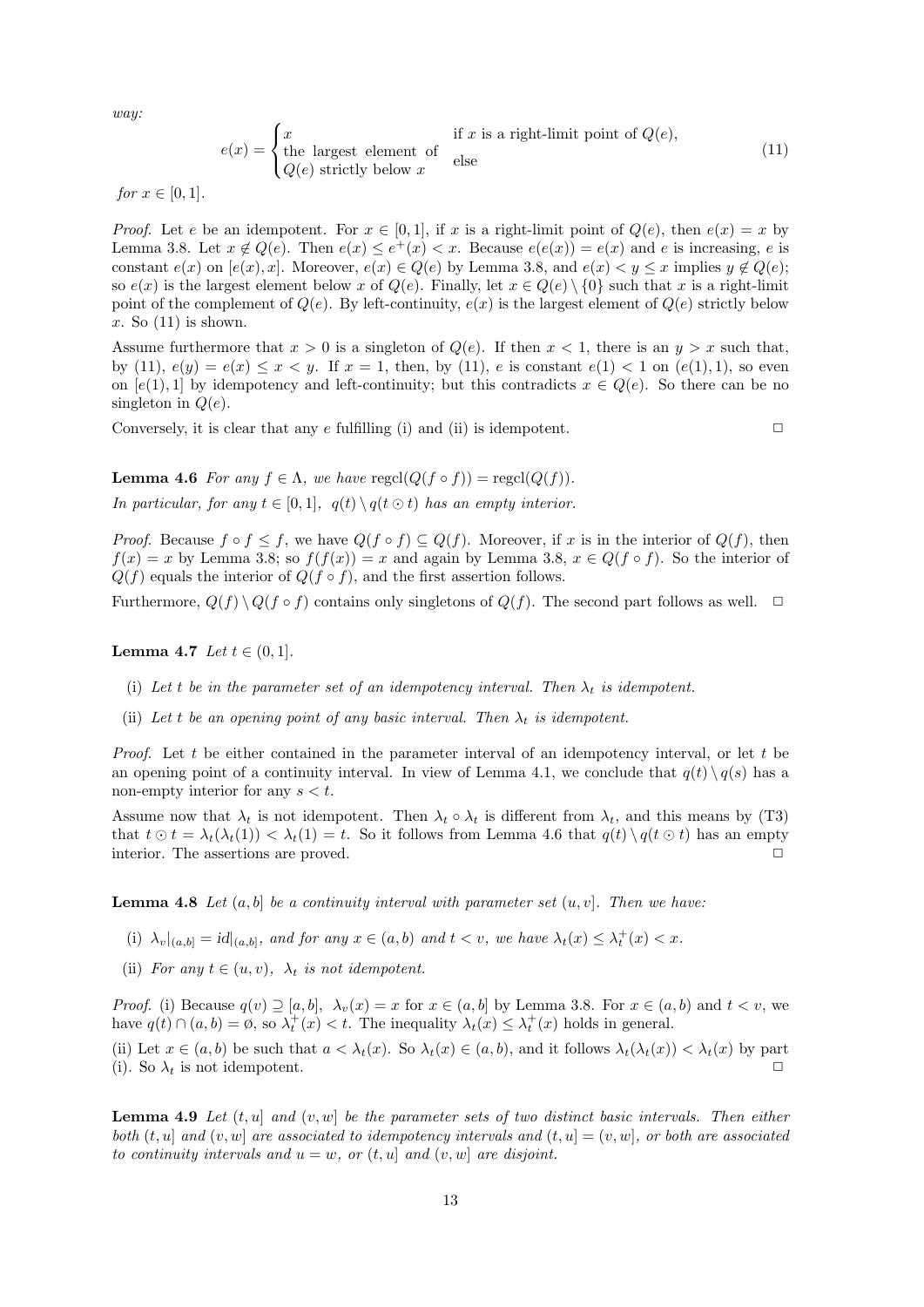*Proof.* Assume that  $(t, u]$  and  $(v, w]$  are not disjoint. If then  $(t, u]$  is associated to an idempotency interval,  $(v, w]$  cannot be associated to a continuity interval by Lemmas 4.7(i) and 4.8(ii). So  $(v, w]$  is associated to an idempotency interval as well, and by our general assumption to work with a frame, the two intervals must coincide. Similarly, if  $(t, u]$  is associated to a continuity interval, then so is  $(v, w]$ . Since  $q(u)$  and  $q(w)$  are idempotent by 4.7(ii), we conclude  $u = w$  by Lemma 4.8(ii).  $\Box$ 

We are now ready to describe in more detail how the parameter sets are related to the basic intervals.

**Lemma 4.10** Let d be the opening point of some basic interval. Then there is a  $c < d$  such that  $(c, d]$  is a basic interval with the parameter set  $(c, d]$ . For each  $t \in (c, d]$ ,  $\lambda_t$  is constant t on [d, 1].

Assume that  $(c, d]$  is an idempotency interval. Let  $(a, b]$  be a further basic interval with opening point d; then  $b \leq c$ . In this case, also  $(a, b]$  is an idempotency interval, and  $(c, d]$  is the parameter set of  $(a, b]$ .

Assume that  $(c, d]$  is a continuity interval. Let  $(a, b]$  be a further basic interval whose opening point is d; then  $b \leq c$ . In this case, also  $(a, b]$  is a continuity interval.

Finally, the interval  $(c, d]$  does not contain any further opening point apart from d.

*Proof.*  $\lambda_d$  is idempotent by Lemma 4.7, and  $\lambda_d(1) = d$ . So, by Lemma 4.5, there is a  $w < d$  such that  $\lambda_d(x) = x$  for  $x \in (w, d]$ , and  $\lambda_d(x) = d$  for  $x \in [d, 1]$ .

It follows that  $q(d) \cap (d, 1] = \emptyset$ ,  $q(d) \supseteq [w, d]$ , and for any  $t < d$ ,  $q(t) \cap [w, d]$  is a proper subset of  $[w, d]$  and in particular  $d \notin q(t)$ . Furthermore, any basic interval with opening point d is contained in  $q(d)$ , which in turn is contained in  $[0, d]$ .

Let now  $(c, d')$  be the basic interval containing d, and let  $(u, v]$  be the associated parameter set. By Lemma 4.9, the opening point d cannot be in the interior of  $(u, v)$ ; so either  $d \leq u$  or  $v \leq d$  or  $v = d$ . If  $d \leq u$ , then  $[w, d] \subseteq q(d) \subseteq q(u)$ , in contradiction to  $q(u) \cap (c, d') = \emptyset$ . If  $v < d$ , then  $d \in (c, d') \subseteq q(v)$ contradicts the fact that  $d \notin q(t)$  for any  $t < d$ . So  $d = v$ , and  $(u, d]$  is the parameter set associated to the basic interval  $(c, d']$ . But then  $(c, d'] \subseteq [0, d]$  and  $d' \geq d$ ; so actually,  $d = d'$ , and  $(u, d]$  is the parameter set associated to  $(c, d]$ .

From  $q(d) \supseteq (c, d]$ , we have  $\lambda_d(x) = x$  for  $x \in (c, d]$ . So for  $t \in (c, d]$  and  $x \in [d, 1]$ , we conclude  $\lambda_t(x) = \lambda_x(t) = \lambda_d(t) = t$ , that is,  $\lambda_t$  is constant t on [d, 1] for all  $t \in (c, d]$ .

It moreover follows that for any  $t \in [0,1]$ ,  $\lambda_t(d) > c$  if and only if  $t > c$ ; so  $u = c$ , that is, the parameter set of  $(c, d]$  is actually  $(c, d]$  itself.

The second, third and forth paragraph follow from Lemma 4.9.  $\Box$ 

So we see that a point  $d$  may be an opening point of a finite number of basic intervals, all of which are either idempotency of continuity intervals. Moreover, one of these intervals is distinguished by the fact that its right border is d. So it is of the form  $(c, d]$  for some  $c < d$ , and  $(c, d]$  is then also its parameter set. The remaining basic intervals with opening point d, if there are any, are located on the left side of c.

**Definition 4.11** A basic interval  $(a, b]$  is called *primary* if its opening point is b, otherwise secondary.

We now come to a construction which is simple, but fundamental for this paper. Namely, for each basic interval [a, b], we may restrict the action of any translation  $f \in \Lambda$  to [a, b] as follows.

**Definition 4.12** Let  $(a, b]$  be some basic interval. For any  $f \in \Lambda$ , let

$$
f_{(a,b]} \colon [a,b] \to [a,b], \quad x \mapsto f(x) \vee a \tag{12}
$$

and put  $\Lambda_{(a,b]} = \{f_{(a,b)}: f \in \Lambda\}$ . We endow  $\Lambda_{(a,b]}$  with the pointwise order  $\leq$ ; with the composition of functions  $\circ$ ; with the constant  $\theta_{(a,b]}: [a,b] \to [a,b], x \mapsto a$ ; and with the constant  $id_{(a,b]}: [a,b] \to$  $[a, b], x \mapsto x.$  Then  $(\Lambda_{(a,b]}; \leq, \circ, 0_{(a,b]}, id_{(a,b)})$  is called the *basic tomonoid* associated with  $(a, b]$ .

For any  $f \in \Lambda$ , we call  $f_{(a,b]}$  the projection of f into  $\Lambda_{(a,b]}$ . Moreover, we say that  $f \in \Lambda$  crosses  $\Lambda_{(a,b]}$ if  $0_{(a,b]} < f_{(a,b]} < id_{(a,b]}$ .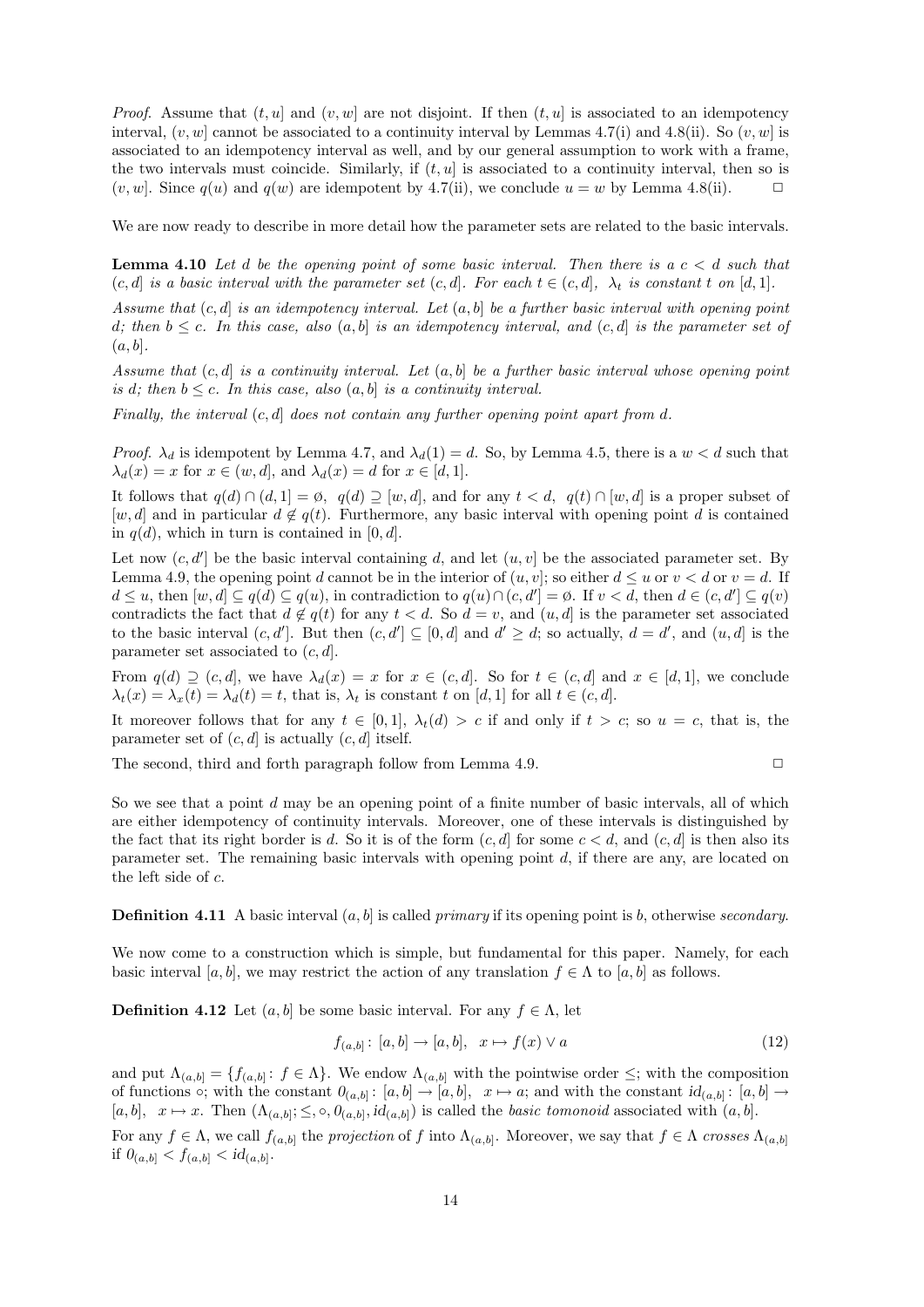So given a translation  $f \in \Lambda$  and a basic interval  $(a, b]$ , we have that  $f_{(a, b]}(x) = f(x)$  if  $x > a$  and  $f(x) > a$ , and else  $f_{(a,b)}(x) = a$ . Geometrically, we may visualize the transition from f to  $f_{(a,b)}$  as follows: We consider the graph of  $f|_{[a,b]}$ , that is,  $\{(x,f(x)) : x \in [a,b]\}$ , and we project any point  $(x, f(x))$  such that  $x \in [a, b]$  and  $f(x) < a$ , to  $(x, a)$ ; the points which are then located within the triangle with vertices  $(a, a)$ ,  $(b, a)$ , and  $(b, b)$ , form the graph of  $f_{(a, b]}$ .

Note that  $f_{(a,b]}$  coincides with f on  $\{x \in (a,b]: f(x) > a\}$ . So there is a  $d \in [a,b]$  such that  $f_{(a,b]}(x) = a$  for  $x \in [a,d]$ , and  $f_{(a,b]}(x) = f(x) > a$  for  $x \in (d,b]$ . Furthermore, we have  $f_{(a,b]} = 0_{(a,b]}$ iff  $f(x) \le a$  for any  $x \in (a, b]$  iff  $f_{(a, b]}$  maps the whole interval  $[a, b]$  to a. Similarly,  $f_{(a, b]} = id_{(a, b]}$  iff  $f(x) = x$  for any  $x \in (a, b]$  iff  $f_{(a, b]}$  is the identity on  $[a, b]$ . In particular, f crosses  $\Lambda_{(a, b]}$  iff  $f(b) > a$ and, for some  $x \in (a, b]$ ,  $f(x) < x$ .

To determine a basic tomonoid, it is enough to consider the translations by the elements of the associated parameter set:

**Lemma 4.13** Let  $(a, b]$  be a basic interval with the associated parameter set  $(u, v)$ . Then

$$
\Lambda_{(a,b]} = \{ \lambda_{t(a,b]} : t \in [u, v] \}.
$$

*Proof.* We have  $\lambda_{u(a,b)} = 0_{(a,b]}$  and  $\lambda_{t(a,b)} > 0_{(a,b]}$  if  $t > u$ ; similarly,  $\lambda_{v(a,b)} = id_{(a,b]}$  and  $\lambda_{t(a,b)} <$  $id_{(a,b]}$  if  $t < v$ . if  $t < v$ .

We next see how the a translation tomonoid and one of the basic tomonoids are related, and in particular that the latter, endowed with the pointwise order and the operation  $\circ$ , is indeed a tomonoid.

**Lemma 4.14** Let  $(a, b]$  be a basic interval.

- (i)  $(\Lambda_{(a,b]}; \leq)$  is isomorphic to  $([0,1]; \leq)$ . The bottom element is  $0_{(a,b]}$  and the top element is  $id_{(a,b]}$ . Moreover, the suprema are calculated pointwise.
- (ii)  $\Lambda_{(a,b]}$  is closed under  $\circ$ , and the mapping

$$
\iota_{(a,b]} \colon \Lambda \to \Lambda_{(a,b]}, \quad f \mapsto f_{(a,b]}.
$$

is a homomorphism of the tomonoids  $(\Lambda; \leq, \circ, 0, id)$  and  $(\Lambda_{(a,b]}; \leq, \circ, 0_{(a,b]}, id_{(a,b]})$ . Moreover,  $\iota_{(a,b]}$  preserves arbitrary suprema.

*Proof.* We clearly have  $0_{(a,b]} \leq f_{(a,b]} \leq id_{(a,b]}$  for all  $f \in \Lambda$ . From the definition of  $f_{(a,b]}$ , it is obvious that the order of  $\Lambda_{(a,b)}$  is total and that  $\iota$  is monotone. We furthermore easily see that, for any set  $f_{\iota} \in \Lambda$ ,  $\iota \in I$ , we have  $\bigvee_{\iota} f_{\iota(a,b]} = (\bigvee_{\iota} f_{\iota})_{(a,b]}$ . In particular, the order of  $\Lambda_{(a,b]}$  is complete. It also follows that suprema are calculated pointwise. Finally, we easily check that, for  $f, g \in \Lambda$ , we have  $f_{(a,b]} \circ g_{(a,b]} = (f \circ g)_{(a,b]}.$ 

The proof of part (ii) is done; for part (i), it remains to show that  $(\Lambda_{(a,b]}; \leq)$  is isomorphic to  $([0,1]; \leq)$ .

To this end, assume first that  $(a, b]$  is an idempotency interval with the associated parameter set  $(u, v]$ . Then  $\lambda_t$  is idempotent for each  $t \in (u, v]$ , and consequently  $\lambda_{t(a, b]}$  is uniquely determined by  $q(t) \cap (a, b)$ . So by Lemma 4.13, the map  $[u, v] \to \Lambda_{(a, b]}, t \mapsto \lambda_{t(a, b]}$  is a bijection, which is moreover an order isomorphism. In particular,  $\Lambda_{(a,b]}$  is order-isomorphic to [0, 1].

Assume now that  $(a, b]$  is a continuity interval with the associated parameter set  $(u, v]$ . Then, by Lemma 4.8(i),  $\lambda_t(x) < x$  for all  $t < v$  and  $x \in (a, b)$ . Let  $f, g \in \Lambda$  be such that  $f_{(a,b]} < g_{(a,b]}$ . Then  $f(x) \vee a < g(x)$  for some  $x \in (a, b)$ ; note that  $g(x) \in (a, b)$ . Now,  $id_{(a,b]} = \lambda_{v(a,b]}$  is the pointwise supremum of all  $\lambda_{t(a,b]}$ , where  $t < v$ ; so for some t, we have  $f(x) \vee a < \lambda_t(g(x)) < g(x)$ , that is,  $f_{(a,b]} < (\lambda_t \circ g)_{(a,b]} < g_{(a,b]}$ . It follows that the order of  $\Lambda_{(a,b]}$  is dense.

Moreover,  $\{\lambda_{r(a,b]}: r \in [0,1] \cap \mathbb{Q}\}\)$  is dense in  $\Lambda_{(a,b]}$ . So  $(\Lambda_{(a,b]}: \leq)$  is a complete totally ordered set which is moreover dense and separable; consequently,  $\Lambda_{(a,b]}$  is order-isomorphic to [0, 1].

A basic tomonoid  $\Lambda_{(a,b]}$  inherits most of the properties of the translation tomonoid  $\Lambda$ . In the sequel, by one of the conditions (Ti),  $i = 1, ..., 6$ , to hold for  $\Lambda_{(a,b]}$ , we understand that in (Ti), each appearance of  $\Lambda$ ,  $\theta$ , or id is replaced by  $\Lambda_{(a,b]}, \theta_{(a,b)},$  or id<sub> $(a,b]$ </sub>, respectively.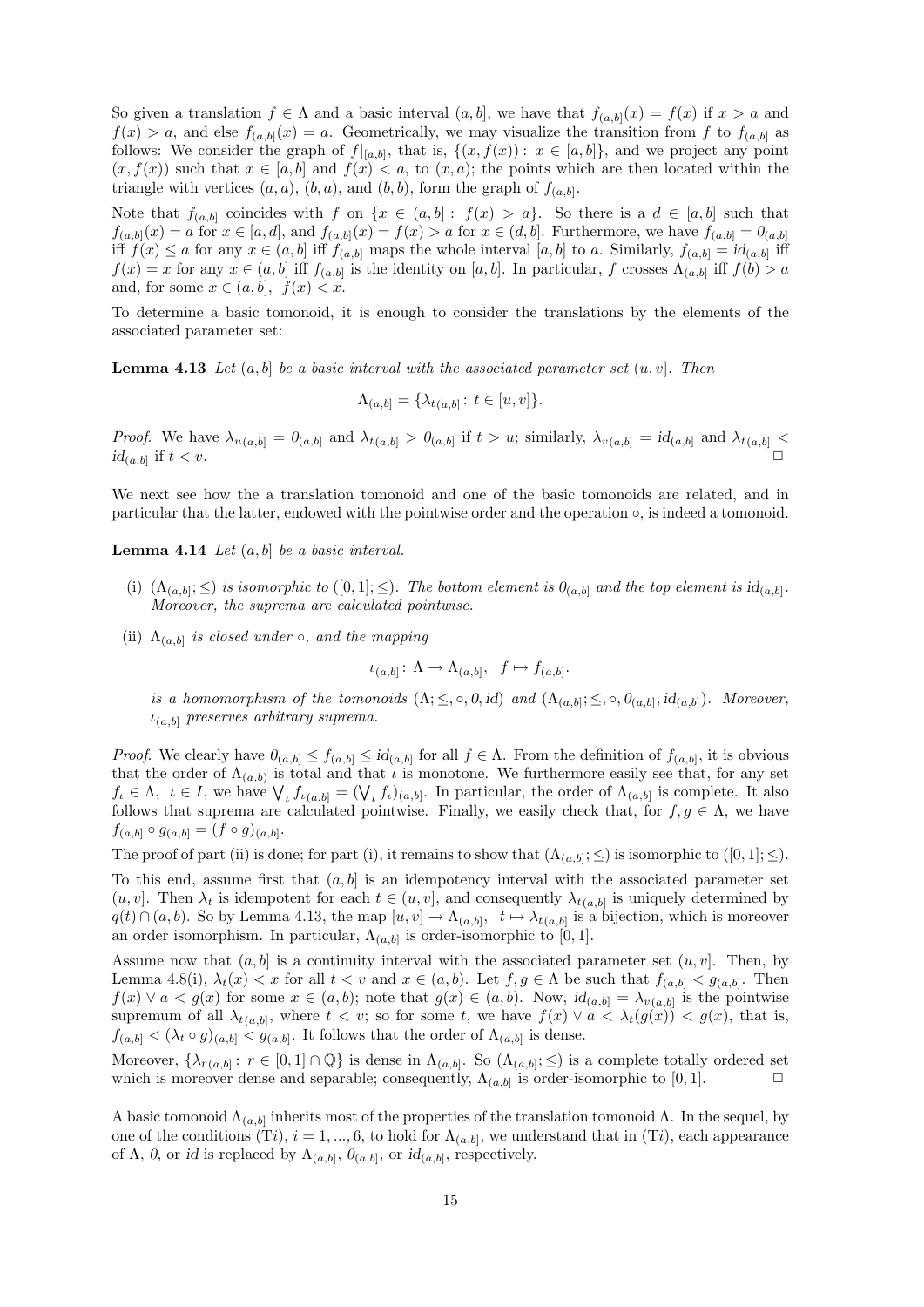**Lemma 4.15** Let  $(a, b]$  be a basic interval. Then the basic tomonoid  $(\Lambda_{(a, b]}; \leq, \circ, 0_{(a, b]}, id_{(a, b)})$  fulfils  $(T1), (T2), (T4), (T5), and (T6).$ 

*Proof.* (T1) and (T4) are evident. (T2) and (T6) hold by Lemma 4.14(ii). (T5) holds by Lemma  $4.14(i).$ 

# 5 Algebras of idempotent functions and algebras of continuous functions

In this section, we will characterize six specific tomonoids of left-continuous functions. The results will be used in the sequel to describe the basic tomonoids associated to the basic intervals of a regular l.-c. t-norm. Apart from an insertion concerning continuous t-norms, the results of this section do not explicitly refer to the theory of t-norms.

We first deal with the case of tomonoids which contain exclusively idempotent functions.

**Definition 5.1** Let F be a set of left-continuous functions from [0, 1] to [0, 1], defined as follows.

(i) Let  $F$  contain the functions

$$
f_t \colon [0,1] \to [0,1], \quad x \mapsto \begin{cases} 0 & \text{for } x \le t, \\ x & \text{for } x > t, \end{cases} \tag{13}
$$

where  $t \in [0, 1]$ . Then  $(F; \leq, \circ, 0, id)$  is called the *left-idempotency monoid*.

(ii) Let  $F$  contain the functions

$$
f_t \colon [0,1] \to [0,1], \quad x \mapsto \begin{cases} x & \text{for } x \le t, \\ a & \text{for } x > t, \end{cases} \tag{14}
$$

where  $t \in [0, 1]$ . Then  $(F; \leq, \circ, 0, id)$  is called the *right-idempotency monoid*.

The following Theorem is not essential in the sequel, but we like to include it for the sake of completeness.

**Theorem 5.2** Let F be a set of functions from  $[0,1]$  to  $[0,1]$  such that  $(T1)$ ,  $(T2)$ ,  $(T4)$ ,  $(T5)$ , and the following conditions are fulfilled:

- (I1) Every  $f \in F$  is idempotent.
- (I2) For every  $f \in F$ ,  $Q(f)$  is connected and contains either 0 or 1.
- (I3) For every non-empty open interval  $(c, d) \subseteq [0, 1]$ , there is an  $f \in F$  such that  $\emptyset \subsetneqq \{f(x): x \in F\}$  $(c, d)$ }  $\cap$   $(c, d) \subsetneq (c, d)$ .

Then  $(F; \leq, \circ, id)$  is either the left- or to the right-idempotency monoid.

*Proof.* By (I2) and Lemma 4.5, which we may apply due to (T1), (T4), (T5), and (I1), every  $f \in F$ is either of the form (13) or (14). By (T5),  $0, id \in F$ , and there is a proper idempotent in F; furthermore, by (T5), every two elements of F are comparable. It follows that either all  $f \in F$  are of the form (13), or all  $f \in F$  are of the form (14); so  $F = \{f_t : t \in S\}$ , where  $\{0,1\} \subset S \subseteq [0,1]$  and  $f_t$ is defined by (13) or (14), respectively.

By  $(S5)$ ,  $(S; \leq)$  is a dense and complete totally ordered set. Moreover, by  $(13)$ , there is no non-empty open interval  $(c, d) \subset [0, 1]$  such that  $(c, d) \cap S = \emptyset$ . It follows that  $S = [0, 1]$ , and the proof is finished.  $\Box$ 

We insert a note on the parametrization of the algebras considered in Theorem 5.2.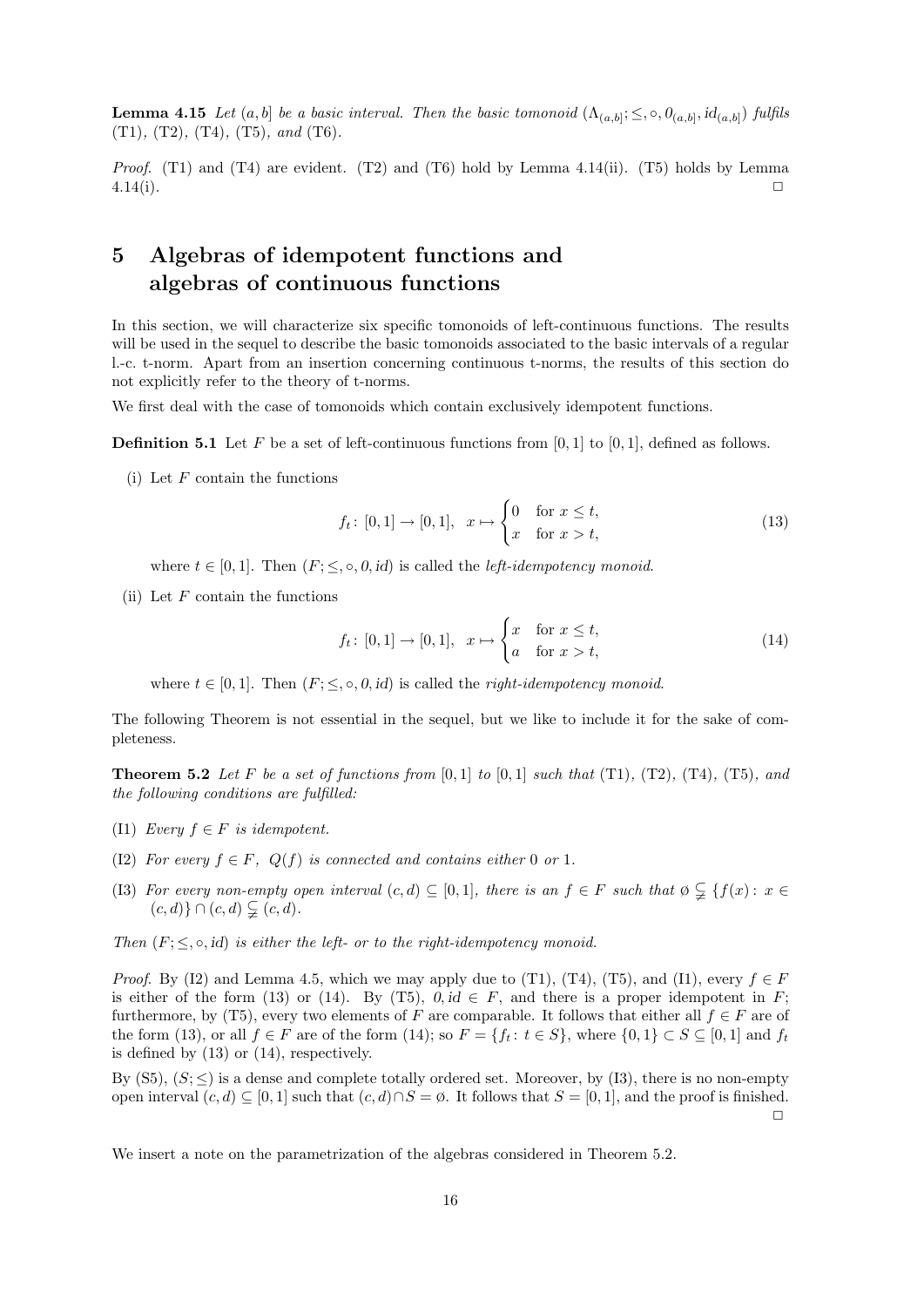**Lemma 5.3** Let  $u < v$ , and let  $F = \{g_s : [0,1] \to [0,1] : s \in [u,v]\}$  be such that (T1), (T2), (T4), (T5) and (I1)–(I3) are fulfilled and such that  $g_s \leq g_t$  iff  $s \leq t$  for any  $s, t \in [u, v]$ . Then there is an order automorphism  $\varphi : [0,1] \to [0,1]$  such that, w.r.t. the notation of Definition 5.1,  $\varphi^{-1} \circ g_{(1-t)u+tv} \circ \varphi = f_t$  for all  $t \in [0,1]$ .

*Proof.* By Theorem 5.2,  $F = \{f_t : t \in [0,1]\}$ , where  $f_t$  is defined by (13) or (14). So for some order automorphism  $\varphi: [0,1] \to [0,1]$ , we have  $g_{(1-t)u+tv} = f_{\varphi(t)}$ . We easily check that  $\varphi \circ f_t \circ \varphi^{-1} = f_{\varphi(t)}$ .  $t \in [0, 1]$ , and the assertion follows.

We now turn to the more difficult case that we are given tomonoids containing only continuous functions.

We begin considering the case that the translation tomonoid of a l.-c. t-norm consists of continuous functions.

**Lemma 5.4** Let  $e : [0,1] \rightarrow [0,1]$  be continuous, increasing, and below the identity. Then e is idempotent if and only if there is an  $a \in [0,1]$  such that, for  $x \in [0,1]$ ,

$$
e(x) = \begin{cases} x & \text{for } x \le a, \\ a & \text{for } x \ge a. \end{cases}
$$
 (15)

*Proof* by Lemma 4.5.  $\Box$ 

**Theorem 5.5** Let  $\Lambda$  be the translation tomonoid of the l.-c. t-norm  $\odot$ . Then  $\odot$  is continuous if and only if  $\Lambda$  consists of continuous functions only.

Moreover, let  $\Lambda$  not contain any proper idempotent. Then  $\odot$  is isomorphic either to the Lukasiewicz t-norm or to the product t-norm.

*Proof.* The first part is immediate. For the second, note that, by Theorem 2.6,  $\Lambda$  contains a proper idempotent if and only if  $\odot$  has an idempotent different from 0 and 1. A continuous t-norm whose only idempotents are 0 and 1, is isomorphic either to the Lukasiewicz t-norm or to the product tnorm. This well-known fact can be found in  $[Mosh]$ ; otherwise see e.g.  $[KMP]$ .

For the functional algebras which now follow, we have in mind any closed subinterval  $[a, b]$  of the real unit interval as their domain and range. For simplicity, however, we will use in this section the whole interval [0, 1]. Isomorphisms between sets of functions on real intervals are defined in the obvious way:

**Definition 5.6** Let  $a_1, b_1, a_2, b_2 \in \mathbb{R}$  be such that  $a_1 < b_1$  and  $a_2 < b_2$ . Let F consist of functions from  $[a_1, b_1]$  to  $[a_1, b_1]$ , and let G consist of functions from  $[a_2, b_2]$  to  $[a_2, b_2]$ . Then F and G are called *isomorphic* if there is an order-preserving bijection  $\varphi: [a_1, b_1] \to [a_2, b_2]$  such that  $G = {\varphi \circ f \circ \varphi^{-1}}$ :  $f \in F$ .

In case that we can choose  $\varphi$  linear, we say that G is scaled from F.

The following are the structures which we will discuss.

**Definition 5.7** Let F be a set of continuous functions from [0, 1] to [0, 1], defined as follows.

- (i) Let F contain the functions  $f_t: [0,1] \to [0,1]$ ,  $x \mapsto t \cdot x$ , where  $t \in [0,1]$  and  $\cdot$  is the multiplication of reals. Then  $(F; \leq, \circ, 0, id)$  is called the *product monoid*.
- (ii) Let F contain the functions  $f_t: [0,1] \to [0,1], x \mapsto (t+x-1) \vee 0$ , where  $t \in [0,1]$ . Then  $(F; \leq, \circ, 0, id)$  is called the *Lukasiewicz monoid*.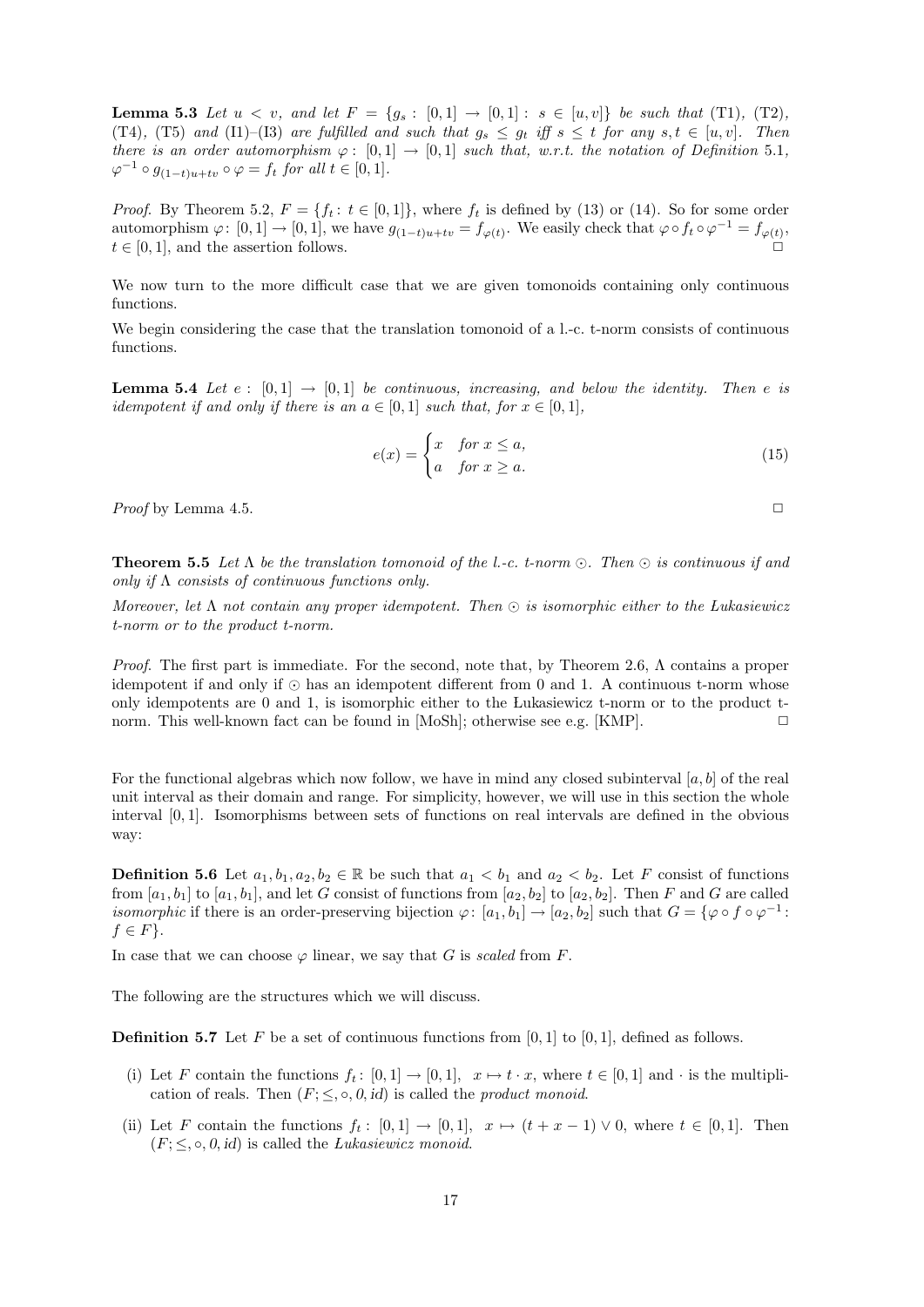- (iii) Let F contain the functions  $f_t: [0,1] \to [0,1]$ ,  $x \mapsto \frac{(t+x-1)\vee 0}{t}$ , where  $t \in (0,1]$ , and  $f_0 = 0$ . Then  $(F; \leq, \circ, 0, id)$  is called the *reversed product monoid*.
- (iv) Let F contain the functions  $f_t: [0,1] \to [0,1], x \mapsto x^{\frac{1}{t}}$ , where  $t \in (0,1]$ , and  $f_0 = 0$ . Then  $(F; \leq, \circ, 0, id)$  is called the *power monoid.*

We remark that the Lukasiewicz monoid has also been called the nil interval. Note that it arises from the product monoid as the Rees quotient w.r.t. the ideal  $[0, \frac{1}{2}]$ .

In the next lemma, for some bijection f from a set to itself, we define  $f^k$  for each  $k \in \mathbb{Z}$ , by putting  $f^0=f;$   $f^k=f\circ\ldots\circ f$  $\overline{k}$  times for  $k \geq 1$ ; and  $f^k = f^{-1} \circ \dots \circ f^{-1}$  $-k$  times for  $k \leq -1$ .

**Lemma 5.8** Let  $g_k: [0,1] \to [0,1], 0 \le k < \omega$ , be strictly increasing continuous functions such that, for each k, (i)  $g_k(0) = 0$ ,  $g_k(x) < x$  for  $x \in (0, 1)$ , and  $f(1) = 1$ , (ii)  $g_{k+1}^2 = g_k$ , and (iii) the functions  $g_k$  converge uniformly to id. Then there is an order automorphism  $\varphi \colon [0,1] \to [0,1]$  such that, for each k,  $g_k(\varphi(x)) = \varphi(x^{2^{(\frac{1}{2})^k}})$ ,  $x \in [0,1]$ .

*Proof.* We will identify  $g_k$ ,  $k < \omega$ , and  $\varphi$  with their restrictions to the open unit interval; the problem then reads as follows and is obviously equivalent to the original one: We are given for each  $k$  an order automorphism  $g_k: (0,1) \to (0,1)$  such that  $g_k(x) < x$  for all  $x \in (0,1)$ ; we have  $g_k = g_{k+1}^2$ ; and we have to determine an order automorphism  $\varphi: (0,1) \to (0,1)$  such that  $g_k(\varphi(x)) = \varphi(x^{2^{(\frac{1}{2})^k}})$  holds for  $x \in (0, 1)$ . We proceed as explained in [PoMa].

We first set  $y = \ln x \in (-\infty, 0)$  and  $\psi: (-\infty, 0) \to (0, 1)$ ,  $y \mapsto \varphi(e^y)$ . Then  $\varphi(x) = \psi(y)$ , and the problem is to solve  $g_k(\psi(y)) = \psi(2^{(\frac{1}{2})^k}y)$  for  $y \in (-\infty, 0)$ , where  $\psi$  must be an order isomorphism. We next set  $z = \ln(-y) \in \mathbb{R}$  and  $\chi: \mathbb{R} \to (0,1)$ ,  $z \mapsto \psi(-e^z)$ . Then  $\psi(y) = \chi(z)$ , and the problem is to find an order antiisomorphism  $\chi: \mathbb{R} \to (0, 1)$  such that

$$
g_k(\chi(z)) = \chi(z + \frac{\ln 2}{2^k}), \quad z \in \mathbb{R},\tag{16}
$$

for each  $k \geq 0$ . We set  $\chi(0) = \frac{1}{2}$ , and for any  $k \geq 0$  and  $n \in \mathbb{Z}$ , let  $\chi(\frac{n}{2^k} \ln 2) = g_k^n(\frac{1}{2})$ ; we readily check that this defines  $\chi$  unambiguously on the set  $R = \{\frac{n}{2^k} \ln 2 : k \geq 0, n \in \mathbb{Z}\}\.$  For  $z \in R$ , (16) is then fulfilled. Moreover, because  $g_k(x) < x$  for each k and each  $x \in (0,1)$ , (16) implies that  $\chi$ , seen as a function on  $R$ , is strictly decreasing.

We next show that  $\chi$  can be continuously extended to the whole real line. Let  $r \in \mathbb{R}$ , and let  $(n_k)_k$ be the sequence of natural numbers such that  $r \in \left[\frac{n_k}{2^k} \ln 2, \frac{n_k+1}{2^k} \ln 2\right)$  for every k. We have to prove that the length of the interval  $[\chi(\frac{n_k+1}{2^k}\ln 2), \chi(\frac{n_k}{2^k}\ln 2)]$  converges to 0 for  $k \to \infty$ . But this is the case because  $\chi(\frac{n_k+1}{2^k}\ln 2) = g_k(\chi(\frac{n_k}{2^k}\ln 2))$  and  $(g_k)_k$  converges uniformly to the identity. Note that the function  $\chi: \mathbb{R} \to [0, 1]$  is decreasing and fulfils (16), because  $\chi$  and  $g_k$  are continuous.

It remains to show is that  $\chi$  is surjective. Recall that  $g_0(x) < x$  for all  $x \in (0,1)$ , let  $u = \bigwedge_n g_0^n(\frac{1}{2})$ , and assume  $u > 0$ . Then, by the continuity of  $g_0$ , we have  $g_0(u) = u$ , a contradiction; so  $u = 0$ .<br>Similarly, we conclude  $\bigvee a_n^{-n}(\frac{1}{2}) = 1$ . So the image of  $\chi$  covers the whole interval  $(0, 1)$ . Similarly, we conclude  $\bigvee_n g_0^{-n}(\frac{1}{2}) = 1$ . So the image of  $\chi$  covers the whole interval  $(0, 1)$ .

We next insert an auxiliary lemma, to be used also at later times, concerning the local generation of algebras of, not necessarily continuous, functions.

**Definition 5.9** Let G be a set of functions from [0, 1] to [0, 1] such that  $g \leq id$  for each  $g \in F$ . For an  $f \in G$ , the set

$$
\{g \in F \colon g \ge f^k \text{ for some } k \ge 1\}
$$

is called the filter generated by f in G.

In what follows, we define for a left-continuous function  $f : [0, 1] \rightarrow [0, 1]$  the support of f by

$$
supp f = \{x \in [0,1]: f(x) > 0\};
$$

so if f is increasing and left-continuous, we have supp  $f = (d, 1]$  for some  $d \in [0, 1]$ . By a property to hold for f on its support, we mean that the property holds for f restricted to supp f.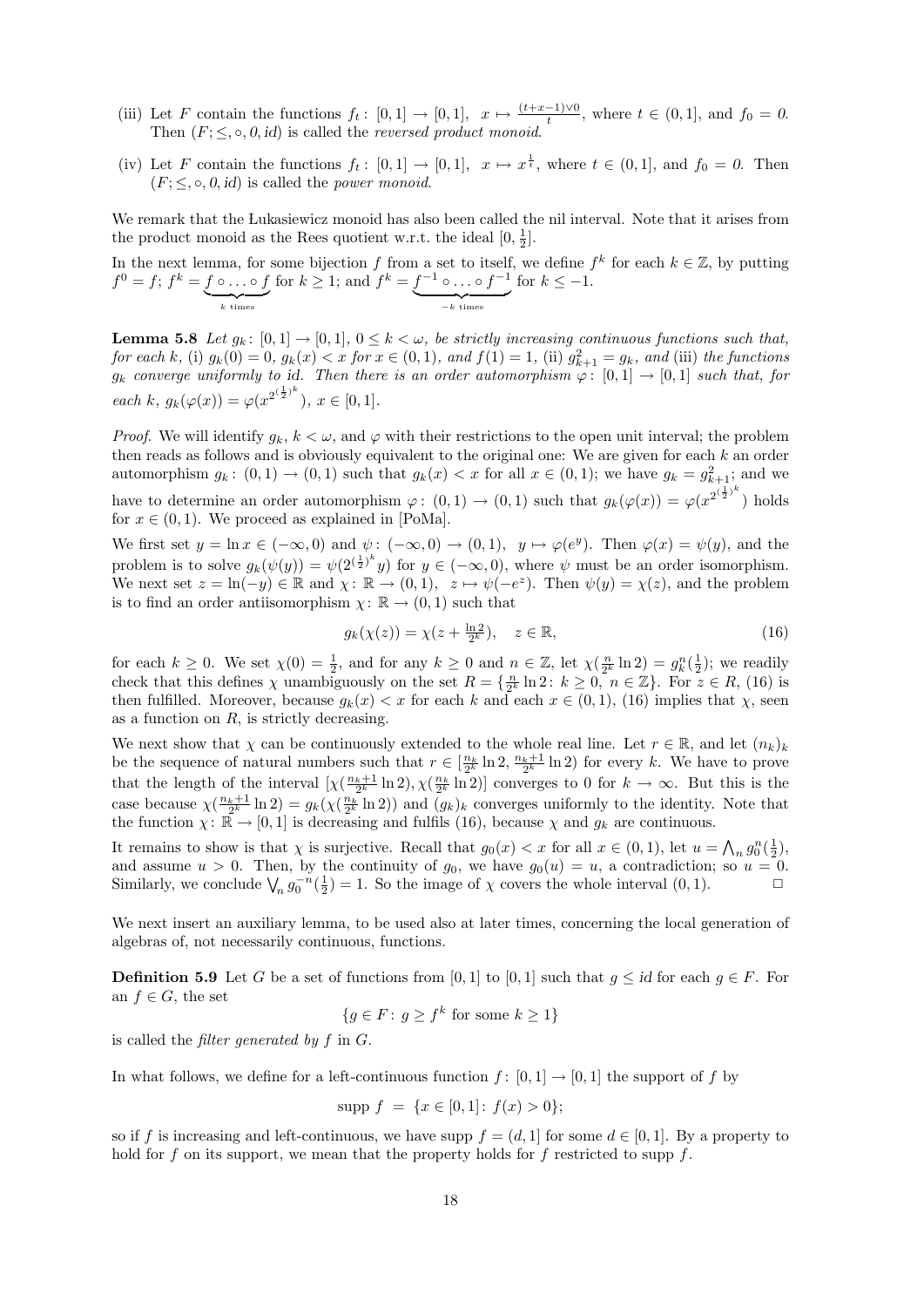**Lemma 5.10** Let G be a set of increasing left-continuous functions from [0,1] to [0,1] such that for every  $f \in G$  the following holds: ( $\alpha$ )  $f = id$  or else  $f^+(x) < x$  for every  $x \in (0,1)$ , ( $\beta$ )  $f \leq g$  or  $g \leq f$  for all  $g \in G$ ,  $(\gamma)$  f  $\circ g = g \circ f \in G$  for all  $g \in G$ ,  $(\delta)$  f has only finitely many discontinuity points. Then the following holds:

- (i) Let  $f \in G$  be such that  $f < id$ . If some  $g \in G$  is not contained in the filter generated by f, then  $g = 0$ . In particular,  $G \setminus \{0\}$  is contained in the filter generated by f.
- (ii) If there are  $h_i < id$ ,  $i < \omega$ , in G such that the sequence  $(h_i)_i$  converges pointwise to id, then every  $f \in G$  is on its support strictly increasing.

Proof. (i) Let  $[a, b] \subseteq (0, 1)$ . By  $(\alpha)$  and  $(\delta)$ , there is an  $\varepsilon > 0$  such that  $f(x) < x - \varepsilon$  for all  $x \in [a, b]$ . It follows, for  $x \in [a, b]$ , that if  $y \leq f^k(x)$  for all k, then  $y \leq a$ . Since  $[a, b]$  was arbitrarily chosen within  $(0, 1)$ , we conclude  $\bigwedge_k f^k(x) = 0$  for all  $x \in (0, 1)$ .

Let g be not in the filter generated by f. By  $(\beta)$ ,  $g \leq f^k$  for all k; that is,  $g(x) = 0$  for  $x \in (0, 1)$ . By monotonicity and left-continuity, we have  $q = 0$ .

(ii) Let  $f \in G$ , let  $0 < a < b < 1$ , and assume that  $f(a) > 0$  and  $f_{[a,b]}$  is constant  $z = f(a)$ . Note that  $z \in (0,1)$ . Let  $h \in G$  be such that  $h(x) < x$  for all  $x \in (0,1)$  and  $a < h(b) < b$ . It follows  $(f \circ h)(b) = z$  and  $(h \circ f)(b) < z$ , in contradiction to  $(\gamma)$ .

**Theorem 5.11** Let F be a set of functions from  $[0,1]$  to  $[0,1]$  such that  $(T1)$ ,  $(T2)$ ,  $(T5)$ ,  $(T6)$ , and the following conditions are fulfilled:

(C1) Every  $f \in F$  is continuous.

(C2)  $f = id$ , or else  $f(x) < x$  for all  $x \in (0, 1)$ .

Then  $(F; \leq, \circ, id)$  is isomorphic either to the product, Lukasiewicz, reversed product, or power monoid.

*Proof.* Let  $f \in F$  be such that  $0 < f <$  id. If  $f(1) < 1$ , then  $g(1) < 1$  for all  $g \le f$ ; and if  $f(1) = 1$ , then  $f^k(1) = 1$  for all  $k \ge 1$ . Since by Lemma 5.10(i) the filter generated by f contains the whole F expect possibly 0, we conclude that either  $g(1) = 1$  for all  $g \in F \setminus \{0\}$  or  $g = id$  is the only element of  $F \setminus \{0\}$  with this property.

Similarly, if  $f(x) = 0$  for some  $x \in (0,1]$ , then  $g(x) = 0$  for all  $g \le f$ ; and if  $f(x) > 0$  for all  $x \in (0,1]$ , then  $f^k(x) > 0$  for all  $k \ge 1$  and  $x \in (0, 1]$ . So again by Lemma 5.10(i),  $g(x) = 0$  implies  $x = 0$  either for all  $q \in F \setminus \{0\}$ , or for id as the only element of  $F \setminus \{0\}$ .

Accordingly, we will distinguish four cases; still, let  $0 < f <$  id: (i)  $f(x) > 0$  for  $x \in (0,1]$ , and  $f(1) < 1$ , (ii)  $f(x) = 0$  for some  $x \in (0,1]$ , and  $f(1) < 1$ , (iii)  $f(x) = 0$  for some  $x \in (0,1]$ , and  $f(1) = 1$ , (iv)  $f(x) > 0$  for  $x \in (0, 1]$ , and  $f(1) = 1$ .

Note next that by (T5), id is the pointwise supremum of all  $h \in F$  such that  $h < id$ . Since F contains only continuous functions and  $[0, 1]$  is compact, id is even the uniform limit of a sequence of functions  $\langle$  *id* in *F*.

Consequently, by Lemma 5.10(ii), every  $f \in F$  is on its support strictly increasing. In particular, there are no proper idempotents in F.

It furthermore follows that if  $f(v) = g(v) > 0$  for some  $v \in (0,1)$ , then f equals g. Indeed, assume  $0 < f(v') < g(v')$  for some further  $v' \in (0,1)$ ; then  $h \circ g$  and f are not comparable for an  $h < id$ sufficiently close to id. So  $f(x) = g(x)$  for  $x \in \text{supp } f \cap \text{supp } g$ , and by continuity and monotonicity, it follows  $f = g$ . In the cases (i) and (ii), the argument obviously works for the case  $v = 1$  as well.

We next show that for any  $v \in (0,1)$ , or  $v \in (0,1]$  in the cases (i) and (ii), we have  $F(v) = \{f(v):$  $f \in F$  = [0, v]. Clearly, 0 is the smallest element and 1 is the largest element in  $F(v)$ . We claim that  $F(v)$  is closed under infima and suprema, calculated in [0, 1].  $F(v)$  is closed under suprema, because by (T5), all suprema exist in F and are calculated pointwise. Furthermore, let  $g_i \in F$ ,  $i \in I$ , and assume that  $a = \bigwedge_{\iota} g_{\iota}(v) \in (0,1)$ . For any  $\varepsilon > 0$ , we may choose  $h < id$  sufficiently close to id such that  $a - \varepsilon < h(a) < a$ ; then  $a - \varepsilon < h(g_{\iota}(v)) < a$  for some  $\iota$  by the continuity of h. So since  $F(v)$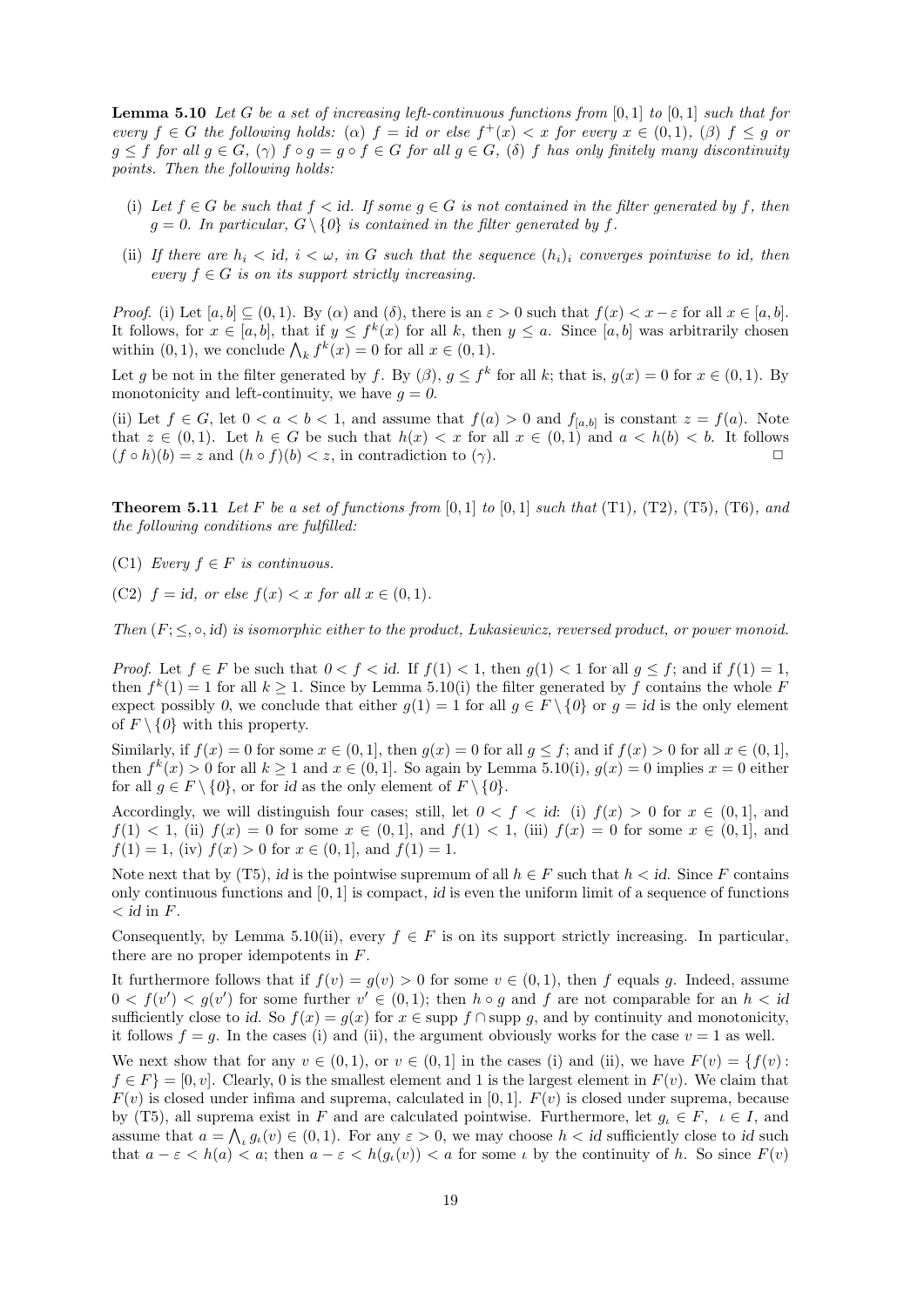is closed under suprema,  $a \in F(v)$ , whence  $F(v)$  is closed under infima as well. A similar argument shows that  $F(v)$  is densely ordered. It follows that  $F(v) = [0, v]$ .

A corollary of these results is that the infimum of any subset of  $F$  is calculated pointwise.

Case (i). We may identify every  $f \in F$  with  $f(1)$ ; this means that F fulfills (T3). So F is a translation tomonoid of a l.-c. t-norm  $\odot$ . By Theorem 5.5,  $\odot$  is continuous, and since there are no proper idempotents in  $F$ ,  $\odot$  is actually isomorphic to the Lukasiewicz or product t-norm. However, for any  $f \in F$ ,  $f(x) = 0$  only if  $x = 0$ , so  $\odot$  is isomorphic to the product t-norm. It follows by Lemma 2.10 that F is isomorphic to the algebra  $\{f: [0, 1] \to [0, 1], x \mapsto x \cdot a: a \in [0, 1]\}$ , the product monoid.

Case (ii). We may argue similarly to case (i). Namely, F fulfills (T3) and is the translation tomonoid of a continuous t-norm without proper idempotents. For  $f \in F$  such that  $0 \le f \le id$ , we have, because  $f(x) = 0$  for some  $x > 0$  and also  $f(1) < 1$ ,  $f<sup>k</sup> = 0$  for some k. So this t-norm is nilpotent and hence is isomorphic to the Lukasiewicz t-norm.  $\vec{F}$  is isomorphic to the Lukasiewicz monoid.

Case (iii). Let  $f \in F$  be such that  $0 < f <$  id. Then f is by assumption zero on an interval  $[0, z]$ , where  $0 < z < 1$ . Furthermore, f is strictly increasing on [z, 1], and  $f(1) = 1$ .

Let F' contain 0 as well as the continuous functions  $f' : [0,1] \rightarrow [0,1]$ , where  $f \in F \setminus \{0\}$  and  $f'(x) = 1 - f^{-1}(1-x)$  for  $x \in [0,1)$ . Then every  $f' \in F$  is increasing; so F' fulfils (T1). Moreover, let  $f, g \in F \setminus \{0\}$  and  $x \in (0, 1]$ ; then  $f^{-1}(x), g^{-1}(x)$  exist and are in  $(0, 1]$ , whence  $f^{-1}(g^{-1}(x)) =$  $(g \circ f)^{-1}(x)$  for  $x \in (0,1]$ , which implies  $f' \circ g' = (g \circ f)'$ . It follows that (T2) and (T6) holds for F'.

Note next that, for  $f, g \in F \setminus \{0\}$ , we have  $f \leq g$  iff  $f' \leq g'$ . Moreover,  $0, id \in F'$ , and we conclude that the order of  $F'$  coincides with the order of  $F$ , which proves the first part of  $(T5)$ . For the second part of (T5), let  $f \in F \setminus \{0\}$ ,  $x \in [0,1)$ , and  $0 < \varepsilon < f'(x)$ ; then there is a  $g \in F$  such that  $1-x \le g(y+\varepsilon) < f(y+\varepsilon)$ , where  $y = f^{-1}(1-x)$ . Then  $f'(x) - \varepsilon \le g'(x) < f'(x)$ , and it follows that suprema are calculated in  $F'$  pointwise. Finally,  $F'$  fulfils (C1), and it is easily checked that  $F'$ fulfils also (C2).

So  $F'$  is a set of functions fulfilling all assumptions of this theorem.  $F'$  belongs to case (i), hence  $F'$ is isomorphic to the product monoid. Consequently,  $F$  itself is isomorphic to the reversed product monoid.

Case (iv). Fix some  $v \in (0,1)$ . We may identify any  $f \in F$  with  $f(v)$ , and  $F(v) = [0, v]$ .

We claim that for any  $f \in F$ , there is a g such that  $g^2 = f$ . Let  $g = \bigwedge \{h : h^2 \geq f\}$ . Because infima calculate pointwise,  $g(v) = \bigwedge \{h(v) : h^2 \geq f\}$ . Since F consists of continuous and pairwise commuting functions, we get  $g(g(v)) = \bigwedge \{h(k(v): h^2, k^2 \geq f\}$ . Since any two functions in F are comparable, we further conclude  $g(g(v)) = \bigwedge \{h^2(v) : h^2 \ge f\} \ge f(v)$ . Assume  $g(g(v)) > f(v)$ ; then we may choose  $h < id$  is sufficiently close to id such that  $(g \circ h)^2(v) > f(v)$  as well, which means  $(g \circ h)^2 > f$ , although  $g \circ h < g$ . It follows  $g(g(v)) = f(v)$ , so  $g^2 = f$ .

F consists of strictly increasing continuous functions f such that  $f(0) = 0$  and  $f(1) = 1$  and furthermore, if  $f < id$ ,  $f(x) < x$  for all  $x \in (0,1)$ . Fix an arbitrary  $g_0 < id$ . For  $k \ge 1$ , let  $g_k$  be such that  $g_k^{2^k} = g_0$ . Then  $g_0 < g_1 < \ldots <$  id. Moreover,  $(g_k)_k$  converges uniformly to id. Indeed, let  $g = \bigvee_k g_k$ ; then  $g_0 \leq g^k$  for every k, and  $g < id$  would imply  $g_0 = 0$  by Lemma 5.10(i); so  $(g_k)_k$  converges to id pointwise and consequently uniformly.

By Lemma 5.8, there is an order automorphism  $\varphi: [0,1] \to [0,1]$  such that  $\tilde{F} = {\varphi^{-1} \circ f \circ \varphi : f \in F}$ contains  $\tilde{g}_k: [0,1] \to [0,1], x \mapsto x^{2^{(\frac{1}{2})^k}}$  for each  $0 \le k < \omega$ . It follows that the functions  $x \mapsto x^r$ , where  $r = 2^{\frac{m}{2^n}}$  for  $m, n \in \mathbb{N}$ , are dense in  $\tilde{F}$ . So we conclude that  $\tilde{F}$  consist of the functions  $x \mapsto x^r$ , where  $r \in \{s \in \mathbb{R}: s \geq 1\}$ ; that is,  $\tilde{F}$  is the power monoid.

We conclude this section with a note on a possible freedom in the choice of the order automorphism whose existence is claimed in Theorem 5.11.

**Definition 5.12** Let  $F = \{f_t \in t \in [0,1]\}$  be the product, Lukasiewicz, reversed product, or power monoid, where  $f_t$ ,  $t \in [0, 1]$ , is given by Definition 5.7(i), (ii), (iii), or (iv), respectively. Then we call  $f_{\frac{1}{2}}$  the *middle element* of F.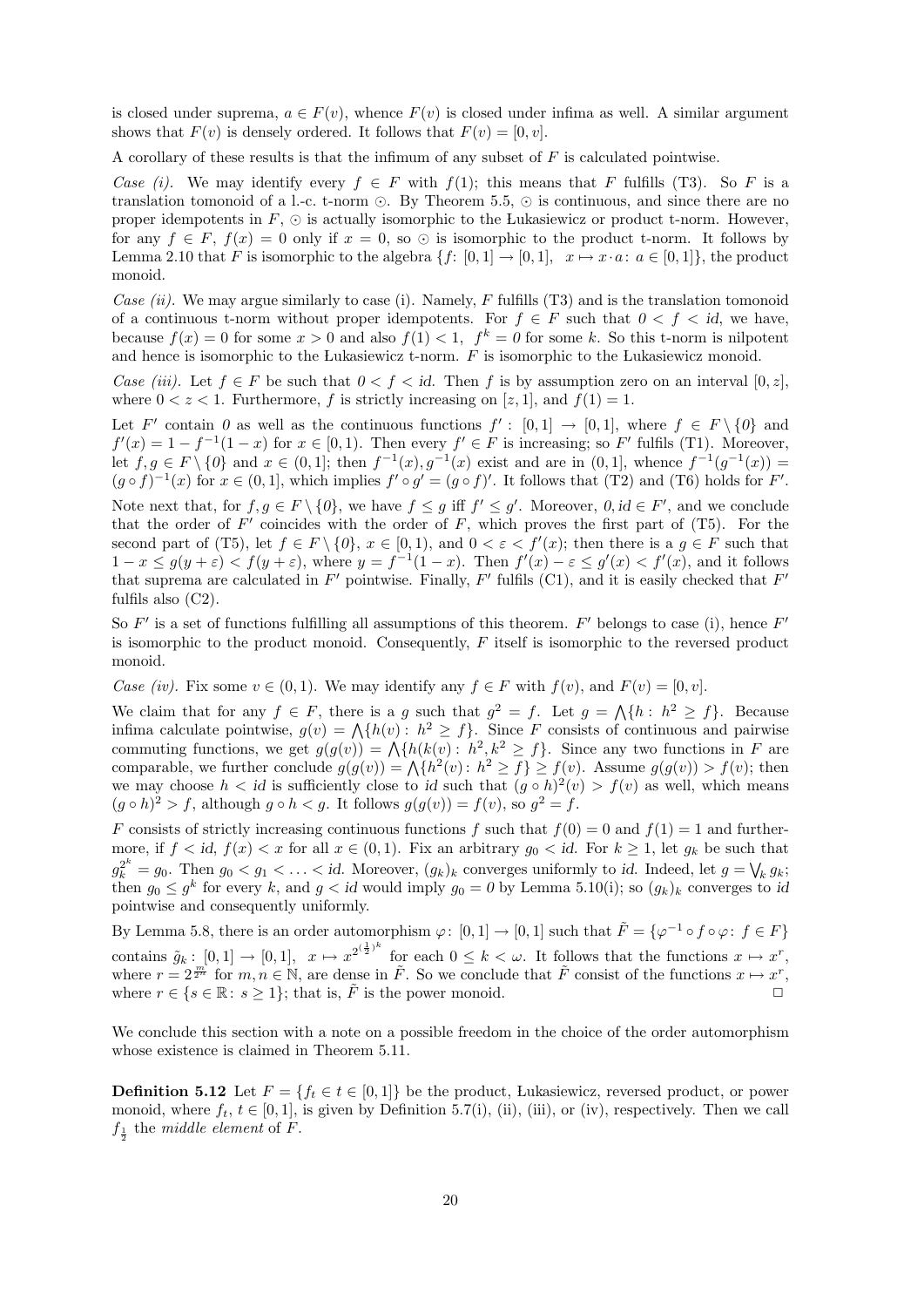**Lemma 5.13** Let F be a set of functions from  $[0,1]$  to  $[0,1]$  such that conditions  $(T1)$ ,  $(T2)$ ,  $(T5)$ , (T6), (C1), and (C2) are fulfilled and moreover  $f^k > 0$  holds for any  $f > 0$  in F and any  $k \ge 1$ . Let  $h \in F$  be such that  $0 < h <$  id. Then there is an order automorphism  $\varphi : [0,1] \to [0,1]$ , such that  $\tilde{F} = \{ \varphi^{-1} \circ f \circ \varphi : f \in F \}$  is the product, reversed product, or power monoid and  $\varphi^{-1} \circ h \circ \varphi$  is the middle element of  $F$ .

*Proof.* In view of Theorem 5.11, we may w.l.o.g. assume that  $F$  is the product, reversed product, or power monoid.

Assume first that  $F$  is the product monoid, and in accordance with the notation of Definition 5.7(i), let  $b \in (0, 1)$  be such that  $h = f_h$ . We have to show that there is an order automorphism  $\psi : [0, 1] \to [0, 1]$ such that  $G = \{ \psi^{-1} \circ f \circ \psi : f \in F \}$  coincides with  $F$  and  $\psi^{-1} \circ h \circ \psi = f_{\frac{1}{2}}$ .

Let  $c = -\frac{\ln b}{\ln 2}$ ; then  $c > 0$ . Let  $\psi: [0, 1] \to [0, 1]$ ,  $x \mapsto x^c$ ; this is an order automorphism of  $[0, 1]$ , and we have  $G = F$ . Finally,  $\psi^{-1}(h(\psi(x))) = b^{\frac{1}{c}}x = \frac{1}{2}x$  for  $x \in [0, 1]$ .

So the assertion is proved if  $F$  is the product monoid, and the case that  $F$  is the reversed product monoid follows as well.

Finally, let  $F$  be the power monoid. In this case, let us reconsider the proof of Theorem 5.11. There, we have to choose an arbitrary function  $g_0 \in F$  such that  $0 < g_0 < id$ ; this may be  $g_0 = h$ . It was shown that, for the automorphism  $\psi : [0,1] \to [0,1]$  converting the given algebra into the power monoid,  $\psi^{-1} \circ g_0 \circ \psi = f_{\frac{1}{2}}$ . This completes the proof.

### 6 The basic tomonoids

In this section, we show that each basic tomonoid associated to a basic interval of a regular l.-c. t-norm is isomorphic to one of the six tomonoids introduced in Section 5.

We assume  $\odot$  to be a regular l.-c. t-norm, and we fix a frame  $(a_0, ..., a_k)$  for  $\odot$ .

The case of an idempotency interval is easy.

**Theorem 6.1** Let  $(a, b]$  be a left- or right-idempotency interval. Then  $(\Lambda_{(a,b]}; \leq, \circ, 0_{(a,b]}, \mathrm{id}_{(a,b)})$  is a scaled left- or right-idempotency monoid, respectively.

*Proof.* Let  $(a, b]$  be a left-idempotency interval; the other case works analogously. Let  $(u, v]$  be the parameter set of  $(a, b]$ . By Lemma 4.7(i), every  $\lambda_t \in \Lambda$  such that  $t \in (u, v]$  is idempotent. From (Idp-l) and Lemma 4.5 it follows that  $\Lambda_{(a,b]}$  consists, up to scaling, exactly of the functions (13) in Definition  $5.1(i)$ .

We now consider the case of continuity intervals. Some preparations are needed.

**Lemma 6.2** Let  $\varepsilon > 0$ , and let  $h: [0,1] \to [0,1]$  be a left-continuous function such that  $(\alpha) h^+(x) < x$ for all  $x \in (0,1)$ ,  $(\beta)$  h is on its support strictly increasing, and  $(\gamma)$  for all  $x \in [0,1]$ ,  $x - h(x) < \varepsilon$ . If, for some  $k \geq 1$ ,  $k\varepsilon < 1 - k\varepsilon$  and h is discontinuous at some point in  $(k\varepsilon, 1 - k\varepsilon)$ , then  $h^k$  has at least k points of discontinuity.

*Proof.* Assume  $k \geq 2$ , and let h be discontinuous at  $x_1 \in (k\varepsilon, 1 - k\varepsilon)$ . By assumption,  $0 < h(x_1)$  $h^+(x_1) < x_1$ . Let  $x_2 = \max\{x : h(x) \le x_1\}$ ; then  $x_1 < x_2$ . From  $h(x_2) \le x_1$ , we conclude  $x_2 < x_1 + \varepsilon < 1 - (k-1)\varepsilon < 1$ . Note further that  $h(x_2) \le x_1 \le h^+(x_2)$ . Consider now  $h^2 = h \circ h$ . We have  $h^2(x_2) > x_2 - 2\varepsilon > (k-2)\varepsilon \ge 0$ . Furthermore,  $h^2(x_2) \le h(x_1)$ ;  $(h^2)^+(x_2) \ge h^+(x_1) > h(x_1)$ ; and, because  $h^+(x_2) < x_2$ , also  $(h^2)^+(x_2) < x_1$ .

So,  $h^2$  is discontinuous at  $x_2 \in (k\varepsilon, 1 - (k-1)\varepsilon)$ , and we have  $0 < h^2(x_2) < (h^2)^+(x_2) < x_1$ . If  $k \geq 3$ , we continue in the same way. Namely, we define  $x_3 = \max\{x : h^2(x) \leq x_1\}$ ; then  $x_2 < x_3 < 1 - (k-2)\varepsilon < 1$ . We have  $h^2(x_3) \le x_1 \le (h^2)^+(x_3)$ . Concerning  $h^3$ , we see the following. We have  $h^{3}(x_{2}) > 0$ , and  $h^{3}(x_{3}) \leq h(x_{1});$   $(h^{3})^{+}(x_{3}) \geq h^{+}(x_{1}) > h(x_{1});$  and, because  $h^{+}(x_{3}) < x_{3}$ , also  $(h^3)^+(x_3) < x_1$ .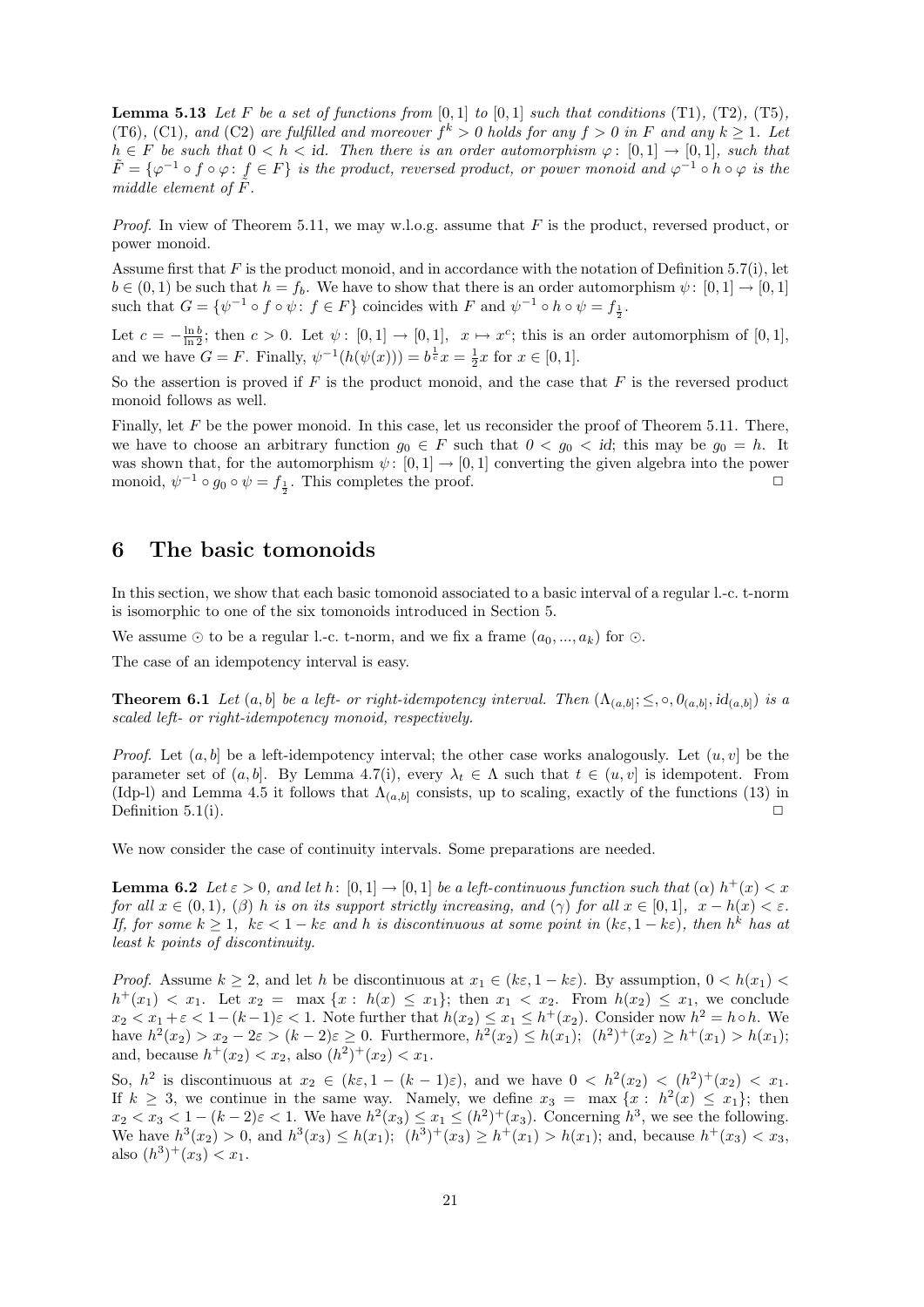So,  $h^3$  is discontinuous at  $x_3 \in (k\varepsilon, 1-(k-2)\varepsilon)$ , and we have  $0 < h^3(x_3) < (h^3)^+(x_3) < x_1$ . Defining similarly  $x_4, \ldots, x_k \in (k\varepsilon, 1)$ , we see, for  $i = 1, \ldots, k$ , that  $h^i$  is discontinuous at  $x_i$ .

Because  $h^k(x_1) > 0, x_1, \ldots, x_k \in \text{supp } h^k$ . Moreover,  $h, \ldots, h^k$  are strictly increasing on  $[k \in 1]$ . It follows that  $h^k$  is discontinuous at  $x_1, \ldots, x_k$ .

**Lemma 6.3** Let G be a set of increasing left-continuous functions from  $[0,1]$  to  $[0,1]$  such that for every  $f \in G$  the following holds: ( $\alpha$ )  $f = id$  or else  $f^+(x) < x$  for every  $x \in (0,1)$ , ( $\beta$ )  $f \leq g$  or  $g \leq f$  for all  $g \in G$ ,  $(\gamma)$  f  $\circ g = g \circ f \in G$  for all  $g \in G$ ,  $(\delta)$  f has only finitely many discontinuity points. Assume furthermore that the following condition holds: if  $[a, b] \subseteq (0, 1)$  and  $\varepsilon > 0$ , then there is an  $h \in G$  such that h is continuous on [a, b] and  $x - \varepsilon < h(x) < x$  for  $x \in [a, b]$ . Then every  $f \in G$ is continuous.

*Proof.* Let  $g \in G$  be such that  $0 < g < id$ . Let  $[a, b] \subseteq (0, 1)$  be such that  $g(b) > a$ , and let  $\varepsilon > 0$ . By assumption, there is an  $h \in G$  such that  $g \leq h < id$ ,  $h|_{[a,b]}$  is continuous, and  $x - \varepsilon < h(x) < x$  for  $x \in [a, b]$ .

Let now  $G_{(a,b]} = \{f_{(a,b]} : f \in G\}$ , where  $f_{(a,b]} : [a,b] \to [a,b], x \mapsto x \vee a$ , cf. (12). W.r.t. the domain [a, b] instead of [0, 1], we see that  $G_{(a,b]}$  has all the properties  $(\alpha)$ –(δ). So by Lemma 5.10(i), applied to  $G_{(a,b]}$ , there is a natural number  $k \geq 1$  such that  $h_{(a,b]}^{k+1} \leq g_{(a,b]} \leq h_{(a,b]}^k$ . We have  $h_{(a,b]}^k(x) - g_{(a,b]}(x) \leq h_{(a,b]}^k(x) - h_{(a,b]}^{k+1}(x) < \varepsilon$  for  $x \in [a,b]$ .

So  $g_{(a,b]}$  is the uniform limit of continuous functions and hence continuous as well. It follows that also g itself is continuous.  $\Box$ 

**Lemma 6.4** Let  $(a, b]$  be a continuity interval. Then for any  $f \in \Lambda$ , we have:

- (i)  $f_{(a,b]}$  is continuous.
- (ii) Either  $f_{(a,b]} = id_{(a,b]}$ , or else  $f_{(a,b]}(x) < x$  for all  $x \in (a,b)$ .

*Proof.* For any  $f \in \Lambda$  such that  $f_{(a,b]} < id_{(a,b]}$ , we have by Lemma 4.8(i) that  $f^+_{(a,b]}(x) < x$  for all  $x \in (a, b)$ . This proves part (ii).

For part (i), note first that by Lemma 4.15,  $(\Lambda_{(a,b]}; \leq, \circ, 0_{(a,b]}, id_{(a,b)})$  fulfills (T2), (T5), and (T6). So the conditions  $(\alpha)$ –(δ) of Lemma 5.10 are all fulfilled. Furthermore, making use of (T5), we may apply Lemma 2.7 to  $id_{(a,b]}$  to conclude that there is for every  $\varepsilon > 0$  an  $h \in \Lambda$  such that  $x-\varepsilon < h_{(a,b]}(x) < x$ for  $x \in (a, b)$ . Finally, by Lemma 5.10(ii), every  $f_{(a,b]} \in \Lambda_{(a,b]}$  is on its support strictly increasing.

Let now  $a', b'$  be such that  $a < a' < b' < b$ . By Lemma 6.2 and the fact that the number of discontinuity points of the functions in  $\Lambda$  is globally bounded, there is an  $\varepsilon > 0$  such that, for all  $g_{(a,b]} \in \Lambda_{(a,b]}$ , if  $x - g_{(a,b]}(x) < \varepsilon$  for all  $x \in [a,b]$ , then  $g_{(a,b]}$  is continuous on  $[a',b']$ .

So it follows from Lemma 6.3 that  $\Lambda_{(a,b]}$  consists of continuous functions.

We arrive at the key result of this section.

**Theorem 6.5** Let  $(a, b]$  be a continuity interval. Then  $(\Lambda_{(a, b]}; \leq, \circ, 0_{(a, b]}, id_{(a, b)})$  is isomorphic to the product or Lukasiewicz or reversed product or power monoid.

*Proof.* This follows by Lemmas 4.15 and 6.4 from Theorem 5.11.  $\Box$ 

The parametrization of a basic tomonoid leaves some freedom, which to restrict is the purpose of the next definition.

**Definition 6.6** Let  $(a, b]$  be a continuity interval with parameter set  $(u, v]$ . We say that  $\Lambda_{(a, b]}$  is normally parametrized if  $\lambda_{\frac{u+v}{2}}$  projects to the middle element of  $\Lambda_{(a,b)}$ .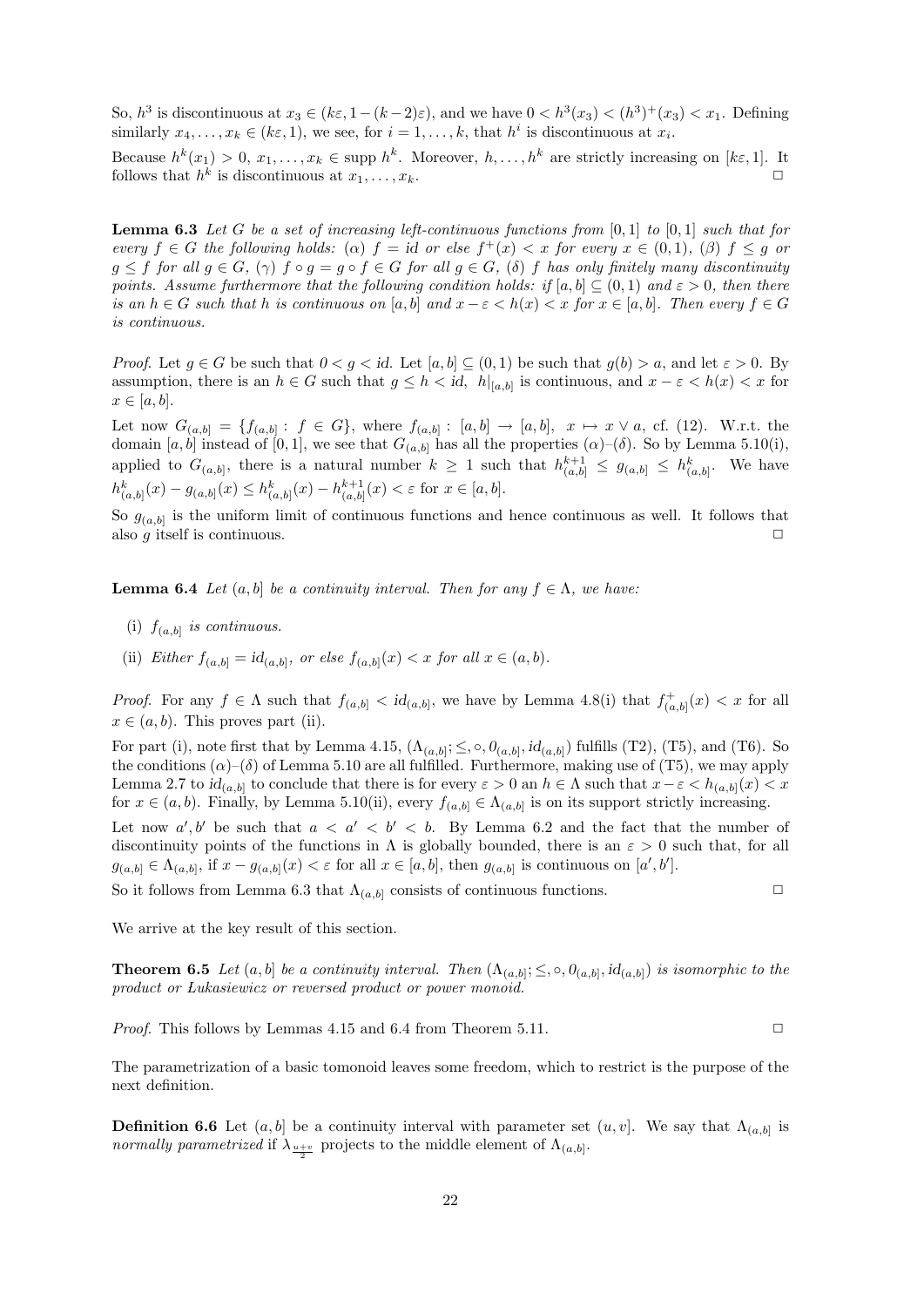Moreover, let  $(a, b]$  be an idempotency interval with parameter set  $(u, v]$ . We say that  $\Lambda_{(a, b]}$  is normally parametrized if, for any  $p \in [0,1]$ , the length of the interval  $q((1-p)u + pv) \cap [a,b]$  is  $p(b-a).$ 

The following definition suggests itself.

**Definition 6.7** We say that the regular 1.-c. t-norm  $\odot$  is in normal form if, for some  $k \geq 1$ , (i)  $(0, \frac{1}{k}, \ldots, \frac{k-1}{k}, 1)$  is the frame for  $\odot$ , (ii) each basic tomonoid  $\Lambda_{(\frac{i-1}{k}, \frac{i}{k}]}, i = 1, \ldots, k$ , is a scaled product or Lukasiewicz or reversed product or power or left-idempotency or right-idempotency monoid, and (iii) each basic tomonoid which is a scaled product or reversed product or power monoid or a scaled left- or right-idempotency monoid, is normally parametrized.

We associate to  $\odot$  in this case the following *characteristic data*: (CD1) the number k; (CD2) to each  $i = 1, \ldots, k$ , the isomorphism type of  $\Lambda_{(\frac{i-1}{k}, \frac{i}{k}]}$ , which is one of product, Lukasiewicz, reversed product, power, left-idempotency, or right-idempotency; (CD3) to each  $i = 1, \ldots, k$  the parameter set associated to  $(\frac{i-1}{k}, \frac{i}{k}]$ , which equals  $(\frac{i-1}{k}, \frac{i}{k}]$  or else  $(u, \frac{j}{k}]$  for some  $j > i$  and  $u \in (\frac{i-1}{k}, \frac{j}{k})$ .

Theorem 6.8 Every regular l.-c. t-norm is isomorphic to a regular l.-c. t-norm in normal form.

Proof. Clearly, we may find an isomorphism such that the basic intervals obtain all the same length; then condition (i) in Definition 6.7 is satisfied.

By Lemma 4.10, every basic interval is either a continuity or an idempotency interval. So condition (ii) is satisfiable by Theorems 6.1 and 6.5.

Finally, condition (iii) can be fulfilled by Lemmas 5.3 and 5.13.  $\Box$ 

In the sequel, we will not in general assume that our given t-norm  $\odot$  is in normal form; however, we will refer to its characteristic data, applicable to the isomorphic t-norm in normal form. Furthermore, we will say, for instance, that a basic tomonoid  $\Lambda_{(a,b]}$  is of type Lukasiewicz to express that the algebra  $(\Lambda_{(a,b]}; \leq, \circ, 0_{(a,b]}, \mathrm{id}_{(a,b)})$  is isomorphic to the Lukasiewicz monoid.

We may wonder if we can sharpen condition (iii) for the characteristic data. In particular, if  $(a, b]$ and  $(c, d]$  are basic intervals with the common opening point d, then we know that the parameter set associated to  $(c, d]$  is  $(c, d]$ , and that the parameter set of  $(a, b]$  is of the form  $(c', d]$  for some  $c' < d$ ; but can we say anything about c' relative to c? Unfortunately, we cannot; apart from  $c = c'$ , both  $c' > c$  and  $c' < c$  is possible. Examples  $\odot_6$  and  $\odot_8$  in Section 8 will confirm this inconvenience.

Our question is now to which degree the characteristic data of a regular l.-c. t-norm determines the t-norm up to isomorphism. In the remainder of the present section, we show how to reconstruct from the characteristic data those pieces of the translations which either coincide with the identity function or are specified by their projection into the basic tomonoids. The problem how to reconstruct the remaining pieces of the translations, will be discussed in the subsequent section.

The first concern is to derive from the characteristic data the function q.

**Lemma 6.9** Let the characteristic data of the regular *l.-c.* t-norm  $\odot$  be given, and assume that  $\odot$  is in normal form. Then the function q is uniquely determined.

*Proof.* We are given a frame for  $\odot$ ; we know about each basic tomonoid if it is a continuity or leftidempotency or right-idempotency monoid; we know in each case the associated parameter set; and we know that the parametrization of each idempotency interval is normal. Clearly, this information determines q.  $\Box$ 

The characteristic data being given, we want to find out next how to associate to a projection of a translation f into a basic tomonoid the value  $f(1)$ . In particular, we need to tell when projections into different basic tomonoids belong to the same translation.

**Lemma 6.10** Let  $(a, b]$  be a primary basic interval. Then  $\Lambda_{(a, b]}$  is of type product or Lukasiewicz or right-idempotency. Moreover, any  $f \in \Lambda$  crossing  $\Lambda_{(a,b]}$  is constant on [b, 1]; in particular,  $f(1) =$  $f(b) = f_{(a,b]}(b).$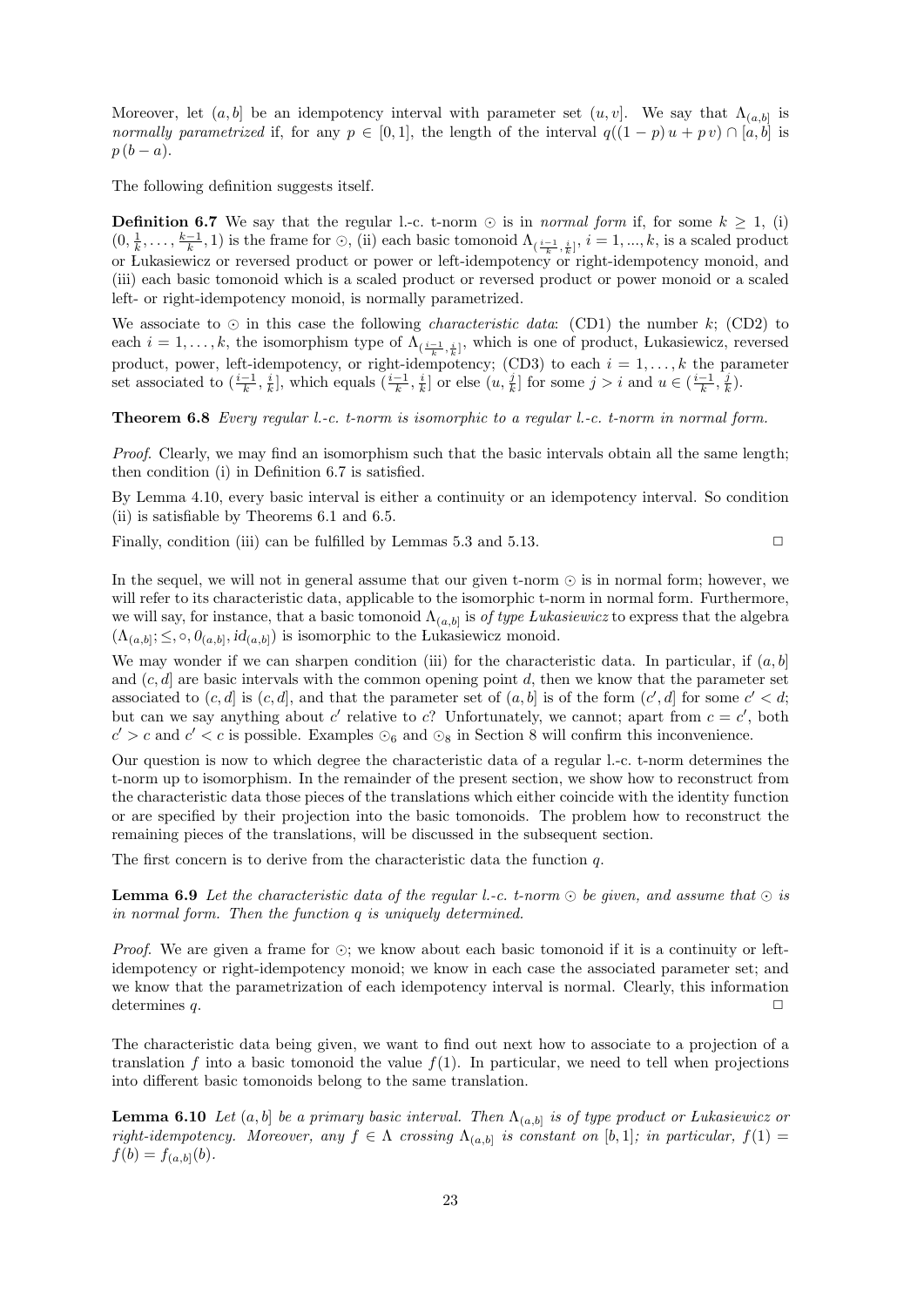*Proof.* By Lemma 4.10, the parameter set of  $(a, b]$  is  $(a, b]$ , and for every  $t \in (a, b]$ ,  $\lambda_t$  is constant t on [b, 1]. We have  $\lambda_t(b) = t < b$  for  $t \in (a, b]$ ; so  $\Lambda_{(a, b]}$  cannot be of type reversed product or power or left-idempotency.

**Lemma 6.11** Let  $(a, b]$  be a primary basic interval, and let  $f, g \in \Lambda$  cross  $\Lambda_{(a,b]}$ . Then  $f_{(a,b]} = g_{(a,b]}$ implies  $f = q$ .

*Proof.* By Lemma 6.10,  $f_{(a,b]} = g_{(a,b]}$  implies  $f(1) = g(1)$ , so  $f = g$ .

Unfortunately, we cannot generalize Lemma 6.11 to the case of an arbitrary basic interval; see the t-norm  $\odot_8$  in Section 8. However, the following weaker assertion holds.

**Lemma 6.12** Let  $(a, b]$  and  $(c, d]$  be distinct continuity intervals with the same opening point. Let  $f, g \in \Lambda$  cross both  $\Lambda_{(a,b]}$  and  $\Lambda_{(c,d]}$ . Then  $f_{(a,b]} = g_{(a,b]}$  if and only if  $f_{(c,d]} = g_{(c,d)}$ .

*Proof.* Assume that  $f_{(a,b]} = g_{(a,b]}$ , but  $f_{(c,d]} < g_{(c,d]}$ . Choose  $h \in \Lambda$  such that  $h_{(c,d]} < id_{(c,d]}$  is large enough such that  $f_{(c,d]} < (h \circ g)_{(c,d]}$ . Since  $(a,b]$  and  $(c,d]$  have the same opening point,  $h_{(a,b]} < id_{(a,b]}$ holds as well, and consequently  $(h \circ g)_{(a,b]} = (h \circ f)_{(a,b]} < f_{(a,b]}$ . The assertion follows.

We are now going to show how to reconstruct from the characteristic data the functions  $t \mapsto \lambda_{t(a,b]}$ , where  $(a, b]$  is a basic interval. We have to make a restriction; the case that a parameter set exceeds the basic interval with which it shares the upper bound, shall be excluded.

**Lemma 6.13** Let the characteristic data of the regular l.-c. t-norm  $\odot$  be given, and assume that  $\odot$ is in normal form. Assume that the parameter set of any basic interval is a subset of a basic interval. Then the functions  $t \mapsto \lambda_{t(a,b]},$  where  $(a,b]$  are the basic intervals, are uniquely determined.

*Proof.* Let  $(a, b]$  be a basic interval. For any projection  $f_{(a, b]}$  of a translation  $f \in \Lambda$  crossing  $\Lambda_{(a, b]}$ , we shall show that f is by  $f_{(a,b]}$  uniquely determined and we shall determine  $f(1)$ . Clearly, the assertion will be proved then.

Let  $(a, b]$  be an idempotency interval, and let f cross  $\Lambda_{(a, b]}$ . Then  $f_{(a, b]}$  is clearly the projection of a unique translation, and we may derive  $f(1)$  from the function q; recall that q is uniquely determined by Lemma 6.9.

Let  $(a, b]$  be a primary continuity interval, and let f cross  $\Lambda_{(a,b]}$ . Then  $f_{(a,b]}$  is clearly the projection of a unique translation by Lemma 6.11, and we have  $f(1) = f_{(a,b)}(b)$  by Lemma 6.10.

Let  $(a, b]$  be a secondary continuity interval. Let  $(c', d]$  be its parameter set, contained in the primary basic interval  $(c, d]$ . Note that any  $f \in \Lambda$  crossing  $\Lambda_{(a, b]}$  also crosses  $\Lambda_{(c, d]}$ ; so by Lemma 6.12, if  $f, g \in \Lambda$  cross  $\Lambda_{(a,b)}$ , then  $f_{(a,b]} = g_{(a,b]}$  iff  $f_{(c,d]} = g_{(c,d]}$  iff  $f = g$ . In particular, any projection of a translation crossing  $\Lambda_{(a,b]}$  belongs to a unique translation.

Let now  $h_{(a,b]}$  be the middle element of  $\Lambda_{(a,b]}$ . We are going to determine  $h_{(c,d]}$  or, equivalently,  $h(1) = h_{(c,d]}(d)$ . Then, we will be done; indeed, for any  $k \geq 2$ , there is exactly one  $f \in \Lambda$  such that  $f_{(a,b]}^{\phantom{a,b]}k} = h_{(a,b]}$  and  $f_{(c,d]}^{\phantom{a,k}} = h_{(c,d]}$ , so that  $f(1) = f_{(c,d]}(d)$  will be determined as well.

If  $\Lambda_{(a,b]}$  is not of type Lukasiewicz,  $\Lambda_{(a,b]}$  is, by assumption, normally parametrized. It follows  $h(1) = \frac{c'+d}{2}.$ 

Let  $\Lambda_{(a,b]}$  be of type Lukasiewicz. By Lemma 6.10,  $\Lambda_{(c,d]}$  is of type product or Lukasiewicz. If  $c = c'$ ,  $\Lambda_{(c,d]}$  cannot be of type product, so it must be of type Lukasiewicz. Furthermore, in this case,  $f \in \Lambda$ crosses  $\Lambda_{(a,b)}$  iff f crosses  $\Lambda_{(c,d)}$ , and it follows that  $h(1) = \frac{c+d}{2}$ . If  $c < c'$ , f crosses  $\Lambda_{(a,b)}$  iff  $f_{(c,d]}(d) \in (c', d)$ , and it follows that  $h_{(c,d]}$  is the unique element of  $\Lambda_{(c,d]}$  such that  $h_{(c,d]}^2 = \lambda_{c'(c,d)}$ .  $\Box$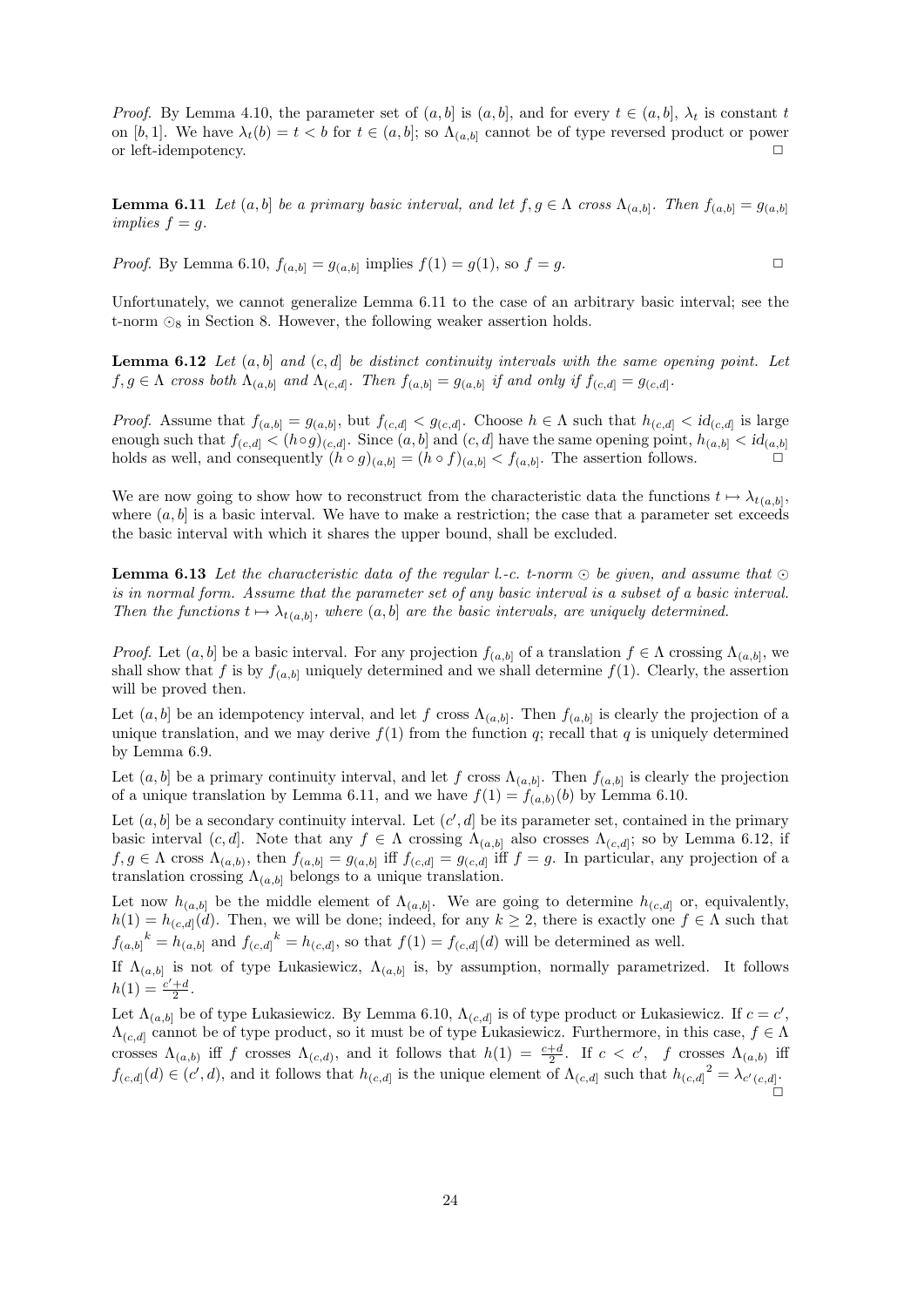## 7 Building the t-norm from the basic tomonoids

The basic tomonoids and their parameter sets are specified by what we call the characteristic data of a l.-c. t-norm. In this section, we will continue exploring the question to what extent the knowledge of the characteristic data is sufficient to determine the whole translation tomonoid and thus the t-norm, up to isomorphism.

We again assume throughout the section that  $\odot$  is a regular l.-c. t-norm, and we fix a frame  $(a_0, ..., a_k)$ for  $\odot$ . The characteristic data of  $\odot$  given, we have already established how to determine the function q and projections of the translations f into the basic tomonoids in dependence from  $f(1)$ . Now, we are going to examine what can be said about the remaining part of a translation  $f \in \Lambda$ .

**Lemma 7.1** Let  $(b, c]$  be a continuity interval with the opening point v, and let f cross  $\Lambda_{(b,c]}$ . Let  $a < b$  and  $d > c$ .

- (i) Assume that  $\lambda_v$  is constant c on [c,d]. Then  $f_{(b,c]}$  is constant on [c,d].
- (ii) Assume that  $\lambda_v$  is constant a on [a, b]. Then, for all  $x \in (b, c]$  such that  $f_{(b, c]}(x) = b$ ,  $f(x) \leq a$ .

*Proof.* (i) We have  $\lambda_v(x) = x$  for  $x \in (b, c]$  and  $\lambda_v(x) = c$  for  $x \in [c, d]$ . Let  $x \in [c, d]$ . Since  $f(c) \in (b, c]$  and  $f \leq \lambda_v$ , we have  $f(x) \in (b, c]$ , and it follows  $\lambda_v(f(x)) = f(x)$ . On the other hand,  $f(\lambda_v(x)) = f(c)$ . The assertion is proved.

(ii) We have  $\lambda_v(x) = a$  for  $x \in [a, b]$  and  $\lambda_v(x) = x$  for  $x \in (b, c]$ . Let  $x \in (b, c]$  be such that  $f_{(b,c]}(x) = b$ , that is,  $f(x) \leq b$ . Assume  $f(x) > a$ . Then  $f(x) = f(\lambda_v(x)) = \lambda_v(f(x)) = a$ . So  $f(x) \leq a.$ 

**Lemma 7.2** Let  $(a, b]$  and  $(c, d]$  be continuity intervals such that  $b < c$ , and let v be their common opening point. Let  $\Lambda_{(a,b]}$  be of type product or Lukasiewicz, let  $\Lambda_{(c,d]}$  be of type Lukasiewicz or reversed product, and let  $\lambda_v$  be constant b on [b, c]. Then, for any  $f \in \Lambda$  crossing both  $\Lambda_{(a,b]}$  and  $\Lambda_{(c,d]}$ , there is an  $e \in (c, d]$  such that the following holds: (i) f is constant  $f(b)$  on  $[b, c]$ ; (ii) f is on  $[c, e]$  uniquely determined by the basic tomonoids  $\Lambda_{(a,b]}$  and  $\Lambda_{(c,d]}$  and the projections  $f_{(a,b]}$  and  $f_{(c,d]}$ ; (iii)  $f(e) = b$ and  $f^+(e) = c$ .

Moreover, let  $f \in \Lambda$  be such that  $f(d) > a$ . Then  $f(d) \in (a, b] \cup (c, d]$ .

*Proof.* Let f cross  $\Lambda_{(a,b]}$  and  $\Lambda_{(c,d]}$ . By Lemma 7.1(i), f is constant on [b, c]; so (i) is clear.

By Lemma 7.1(ii),  $f(x) > c$  or  $f(x) \leq b$  for  $x \in (c, d]$ . Let e be the unique element in  $(c, d]$  be such that  $f^+(e) = c$  and  $f(x) > c$  if  $x > e$ . We have  $f(e) \in [f(b), b]$ ; we claim that  $f(e) = b$ . Indeed, let  $f(e) < b$ . Then we may choose a  $g \in \Lambda$  such that  $f_{(a,b]} < g_{(a,b]} < id_{(a,b]}$  and  $g(f(e)) < f(c)$ . But by Lemma 6.12, it follows  $f_{(c,d]} < g_{(c,d]} < id_{(c,d]}$ , whence  $g(e) > c$  and consequently  $f(g(e)) \geq f(c)$ . So (iii) follows.

To show (ii), assume that we are given  $f_{(a,b]}$ ,  $f_{(c,d]}$ , and the algebras  $\Lambda_{(a,b]}$  and  $\Lambda_{(c,d]}$ . This means in particular that we know that  $f_{(a,b]}$  and  $f_{(c,d]}$  belong to the same translation f; by Lemma 6.12, we may consequently identify all pairs  $g_{(a,b]}$  and  $g_{(c,d]}$ , where g is any translation crossing  $\Lambda_{(a,b]}$  and  $\Lambda_{(c,d]}$ . Let  $x \in (c,e)$ . Choose  $g_{(c,d]} > f_{(c,d)}$  such that  $g(e) = g_{(c,d]}(e) = x$ ; then  $f(x) = f(g(e)) = x$  $g(f(e)) = g(b) = g_{(a,b]}(b).$ 

Assume next that, for some  $f \in \Lambda$ ,  $f(d) \in (b, c]$ . By left-continuity, there is also a  $d' \in (c, d)$  such that  $f(d') \in (b, c]$ . But then, for an  $h < \lambda_v$  such that  $h_{(c,d]}$  is sufficiently close to  $id_{(c,d]}$ , we have  $f(h(d')) > b$  and  $h(f(d') \leq b$ . So also the second part is shown.

We are ready to show that any translation crossing a primary basic tomonoid, is completely determined by the information derivable from the characteristic data on base of Lemmas 6.9 and 6.13.

**Lemma 7.3** Let  $f \in \Lambda$  cross  $\Lambda_{(c,d]}$ , where  $(c,d]$  is a primary basic interval. Then f is uniquely determined by the projection  $f_{(c,d)}$ , the function q and the mappings  $t \mapsto \lambda_{t(a,b)}$ , where  $(a,b]$  are the basic intervals.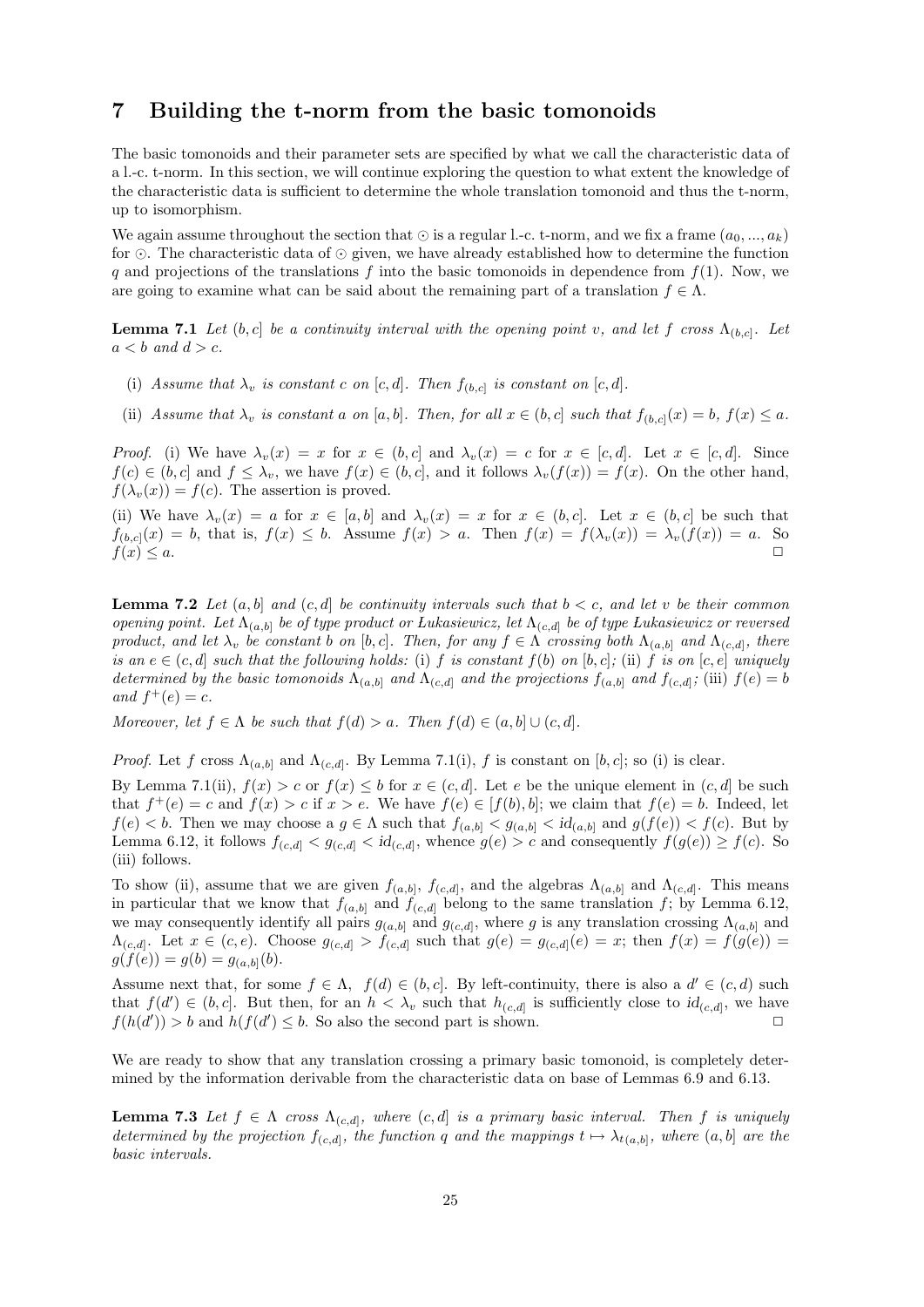*Proof.* By Lemma 6.11,  $f_{(c,d]}$  is the projection of a unique translation f, and  $f(1) = f_{(c,d]}(d)$ .

If  $(c, d]$  is an idempotency interval, f is idempotent and thus the whole function f is determined from  $Q(f) = q(f(1))$  by 4.5.

Let us assume that  $(c, d]$  is a continuity interval. Comparing  $q(d)$  with  $q<sup>-</sup>(d)$ , we may determine all continuity intervals whose opening point is d as well; namely, up to the boundary points, these are the connected components of  $q(d) \setminus q^-(d)$ .

Let now  $g \in \Lambda$  be such that  $f_{(c,d]} \leq g_{(c,d]} < \mathrm{id}_{(c,d]}$  and  $f_{(c,d]} = g_{(c,d]}^k$  for some  $k \geq 1$  and g crosses all the basic tomonoids with opening point d. Again, we have  $g(1)$ , and so the projections of g into the basic tomonoids belongs to the given information. We are going to determine from this information the whole function g; then we have determined f as well, because  $f_{(c,d]} = g_{(c,d]}^k$  by Lemma 4.14 and hence  $f = g^k$  by Lemma 6.11.

Let  $(a, b]$  be any of the continuity intervals with opening point d. Let  $l \leq a$  be the largest element such that either  $l \in q^{-}(d)$  or, for some  $k < l$ ,  $(k, l]$  is a continuity interval with the opening point d as well. Given  $g_{(a,b]}$ , we shall specify g on the interval  $(l, b]$ .

Note that  $g(x) \geq l$  for  $x > l$ . If  $l = a$ , then  $l \in q^{-}(d)$ , and  $g|_{(l,b]}$  is clearly uniquely determined. Let  $l < a$  and  $l \in q^{-}(d)$ . Then  $\lambda_d$  is constant l on  $(l, a]$ , and  $g_{(l, b]}$  is specified by Lemma 7.1(ii). If  $l < a$ and  $l \notin q^{-}(d)$ , then there is a continuity interval  $(k, l]$  with opening point d, and we conclude that again  $\lambda_d$  is constant l on  $(l, a]$ . In this case,  $g_{(l, a]}$  is determined by Lemmas 7.1 or 7.2.

Similarly, let u be the smallest element in  $q^-(d)$  such that  $u \geq b$ , and assume that  $u > b$  and  $(b, u]$ does not contain any further continuity interval with the opening point d. We want to specify  $g_{(b,u]}$ . We have that  $\lambda_d$  is constant b on  $(b, u]$ ; so  $g_{(b, u]}$  is determined by Lemma 7.1(i).

Finally, if  $x \in q^{-1}(d)$ , we clearly have  $g(x) = x$ . This finishes the proof that g can be reconstructed from the information assumed.  $\Box$ 

We get the following about translations crossing a primary basic tomonoid.

**Theorem 7.4** Let the characteristic data of the regular l.-c. t-norm  $\odot$  be given, and assume that  $\odot$ is in normal form. Assume that the parameter set of any basic interval is a subset of a basic interval. Then for any t contained in a primary basic interval,  $\lambda_t$  is uniquely determined.

*Proof.* By Lemma 6.9, q is uniquely determined, and by Lemma 6.13, functions  $t \mapsto \lambda_{t(a,b]}$ , where  $(a, b]$ are the basic intervals, are uniquely determined. Given  $t \in (c, d]$ , where  $(c, d]$  is a basic interval with opening point d, we get  $f_{(c,d]}$  from the characteristic data. So may reconstruct the whole translation  $\lambda_t$  by Lemma 7.3.  $\Box$ 

In general, however, the characteristic data does not determine the whole translation tomonoid. In particular, those translations which do not cross any primary basic tomonoid, can be undetermined. We now turn to cases that the characteristic data is sufficient to specify the t-norm completely.

**Definition 7.5** We say that the regular 1.-c. t-norm  $\odot$  is locally determined if every regular t-norm with the same characteristic data is isomorphic to  $\odot$ .

The following criterion, sufficient for a t-norm to be locally determined, is very easy to check and furthermore applicable for any of those examples from Section 8 which are taken from the literature.

**Theorem 7.6** Assume that for each primary basic interval  $(c, d]$  such that  $c > 0$ ,  $\lambda_c$  restricted to  $[0, c]$  is idempotent. Then  $\odot$  is locally determined.

*Proof.* We assume to be given the characteristic data and that  $\odot$  is in normal form. Note that the parameter set of a basic interval cannot exceed the basic interval with which it shares the upper bound; so Lemma 6.13 applies and we can derive q as well as the mappings  $t \mapsto \lambda_{t(a,b)}$  for all basic intervals  $(a, b]$ .

Let d be any opening point, and assume that we have already determined all translations  $\lambda_s$  for  $s > d$ . Let d' be the next smaller opening point, or 0 if there is none; we will show that the translations  $\lambda_s$ ,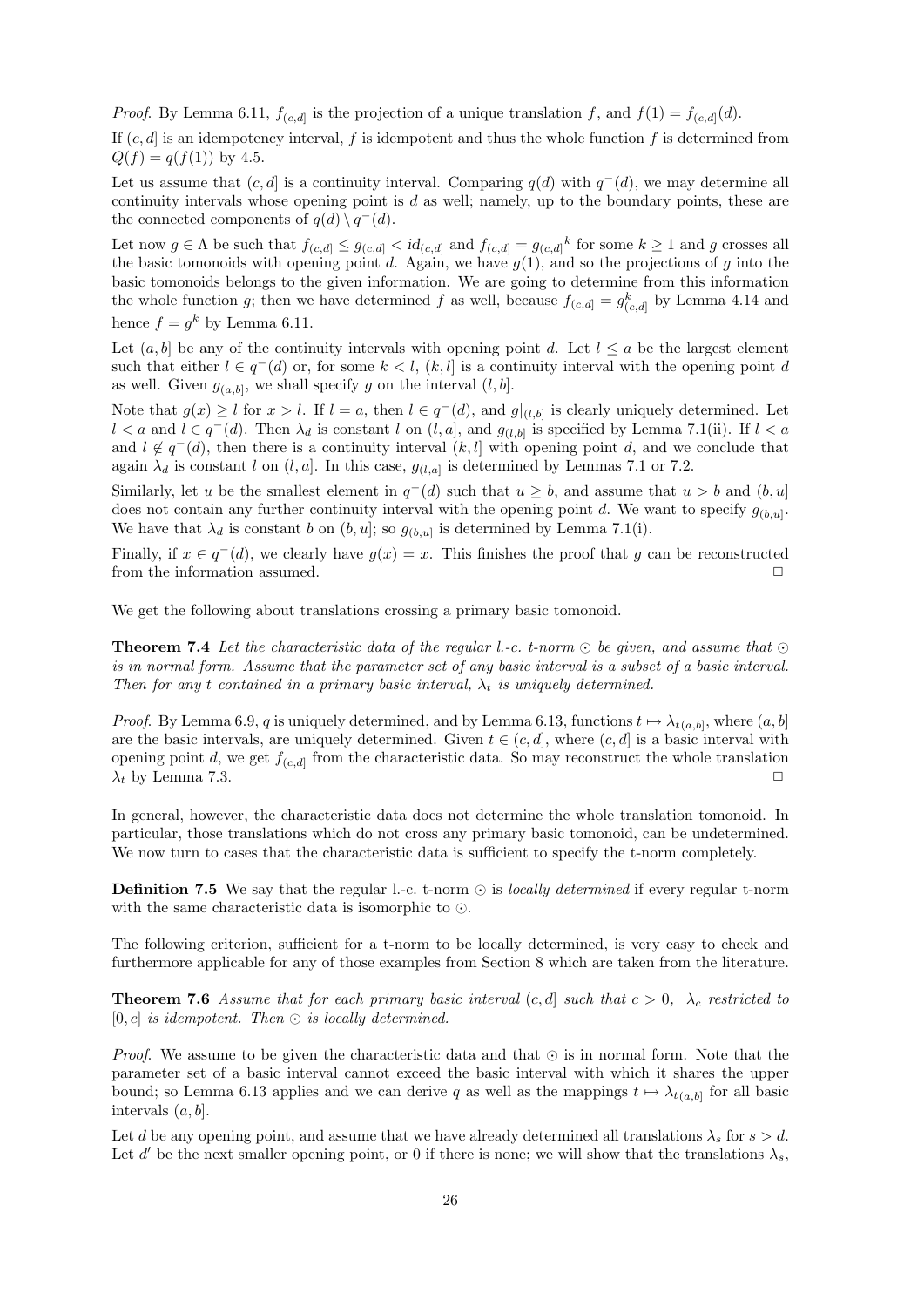where  $d' < s \leq d$ , are determined as well. Because 1 is always an opening point, the assertion will then follow by induction.

By Lemma 4.10, there is a primary basic interval  $(c, d]$ . The idempotent translation  $\lambda_d$  is determined by  $Q(\lambda_d) = q(d)$ , and the  $\lambda_t, t \in (c, d)$ , are determined according to Lemma 7.3.

Assume that  $c > d'$ , that is,  $c > 0$  and c is not an opening point. By assumption,  $\lambda_c|_{[0,c]}$  is idempotent. In particular,  $\lambda_c|_{[0,c]}$  is determined by  $q(c)$  according to Lemma 4.5. Let  $b \leq c$  be such that  $\lambda_c$  is constant b on  $[b, c]$ . Then  $b < c$ . Indeed, if  $b = c$ , it follows that  $\lambda_c$  is constant c on  $[c, 1]$  and hence that c is an opening point.

From  $\lambda_c(\lambda_c(1)) = \lambda_c(c) = b = \lambda_b(1)$ , we have  $\lambda_c^2 = \lambda_b$ . It follows  $\lambda_b|_{[0,c]} = \lambda_c^2|_{[0,c]} = \lambda_c|_{[0,c]}$ . So for  $t \in (b, c]$ , the translations  $\lambda_t$  depend as follows from  $\lambda_c|_{[0,c]}$  and the translations  $\lambda_s$ ,  $s > c$ . We have  $\lambda_t(x) = \lambda_c(x)$  for  $x \in [0, c]$ , and  $\lambda_t(x) = \lambda_x(t)$  for  $x \in (c, 1]$ .

Since  $\lambda_b^2(1) = \lambda_b(b) = \lambda_c(b) = b = \lambda_b(1)$ , the translation  $\lambda_b$  is idempotent, and it follows that  $\lambda_b$  is the largest idempotent below  $\lambda_c$ . So either  $\lambda_b = 0$ , or b is an opening point, that is,  $b = d'$  $\Box$ 

We conclude the section with a further theorem containing conditions which guarantee that the tnorm is locally determined. These conditions refer to the characteristic data directly, and the theorem is based on the previous Theorem 7.6.

**Theorem 7.7** For the regular *l.-c.* t-norm  $\odot$ , assume that the following conditions hold:

- (LD1) Let  $(a, b]$  be a basic interval with the opening point v. If there is a basic interval  $(b, c]$  with the opening point  $> v$ , then  $\Lambda_{(a,b]}$  is of type product or Lukasiewicz or right-idempotency.
- (LD2) Let  $(b, c]$  be a basic interval with the opening point v. If there is a basic interval  $(a, b]$  with the opening point  $> v$ , then  $\Lambda_{(c,d]}$  is of type reversed product or Lukasiewicz or left-idempotency.
- (LD3) Let  $(b, c]$  be a basic interval with the opening point v. and let  $(a, b]$  and  $(c, d]$  be basic intervals with opening points  $> v$ . Then  $v = c$ .
- (LD4) Let  $(a, b]$  and  $(b, c]$  be basic intervals with the common opening point v. Then  $v = c$ .
- (LD5) Let  $(a, b]$  and  $(c, d]$ , where  $b < c$ , be basic intervals with the common opening point v. Then there is a basic interval contained in  $(b, c]$  with the opening point  $\lt v$ .

Then  $\odot$  is locally determined.

*Proof.* Let  $(c, d]$  be a primary basic interval such that  $c > 0$ . We shall prove that  $\lambda_c|_{[0, c]}$  is idempotent; the assertion then follows by Theorem 7.6.

The basic interval located immediately left from  $(c, d]$  may have an opening point  $\lt d$ ,  $= d$ , or  $> d$ . Accordingly, we have to consider the following cases.

Case (i). There is a  $b < c$  such that  $(b, c]$  is a basic interval with opening point  $\langle d$ . Then  $\lambda_c|_{(b,c]} = id|_{(b,c]}$ .

Case (ii). There is a  $b < c$  such that  $(b, c]$  is a basic interval whose opening point is d as well. If then  $b = 0$ , we have  $\lambda_c|_{[0,c]} = 0|_{[0,c]}$ . Let  $b > 0$ . If then there is a basic interval  $(a, b]$  with opening point  $d_0 < d$ , we have that  $\lambda_c|_{(a,b]} = id|_{(a,b]}$  and  $\lambda_c|_{(b,c]}$  is constant b. Else, as a consequence of (LD4), there an  $a < b$  such that  $\lambda_d$  is constant a on  $(a, b]$ . In this case, by (LD2),  $(b, c]$  is of type reversed product or Lukasiewicz or left-idempotency. If  $a = 0$ , we have  $\lambda_c|_{[0,c]} = 0|_{[0,c]}$ . Otherwise, by (LD5), there is a basic interval  $(z, a]$  with opening point  $\langle d \rangle$ , and we have  $\lambda_c|_{(z,a]} = id|_{(z,a]}$  and  $\lambda_c|_{[a,c]}$  is constant a.

Case (iii). The idempotent translation  $\lambda_d$  is constant b on  $(b, c]$  for some  $b \leq c$ . By (LD2),  $(c, d]$  is of type reversed product or Lukasiewicz or left-idempotency. If  $b = 0$ ,  $\lambda_c|_{[0,c]} = 0|_{[0,c]}$ . Otherwise, let  $a < b$  be such that  $(a, b]$  is a basic interval. By (LD5),  $(a, b]$  has an opening point  $< d$ , and by (LD2),  $(c, d]$  is of type Lukasiewicz. It follows that  $\lambda_c|_{(a,b]} = id|_{(a,b]}$  and  $\lambda_c|_{(b,d]}$  is constant b.

We consider next an arbitrary further basic interval  $(a, b]$  with opening point d.

Case (i). For some  $b' > b$ ,  $(b, b']$  is a basic interval with opening point d. Then, by (LD4),  $(b, b'] =$  $(c, d]$ , which is Case (ii) above.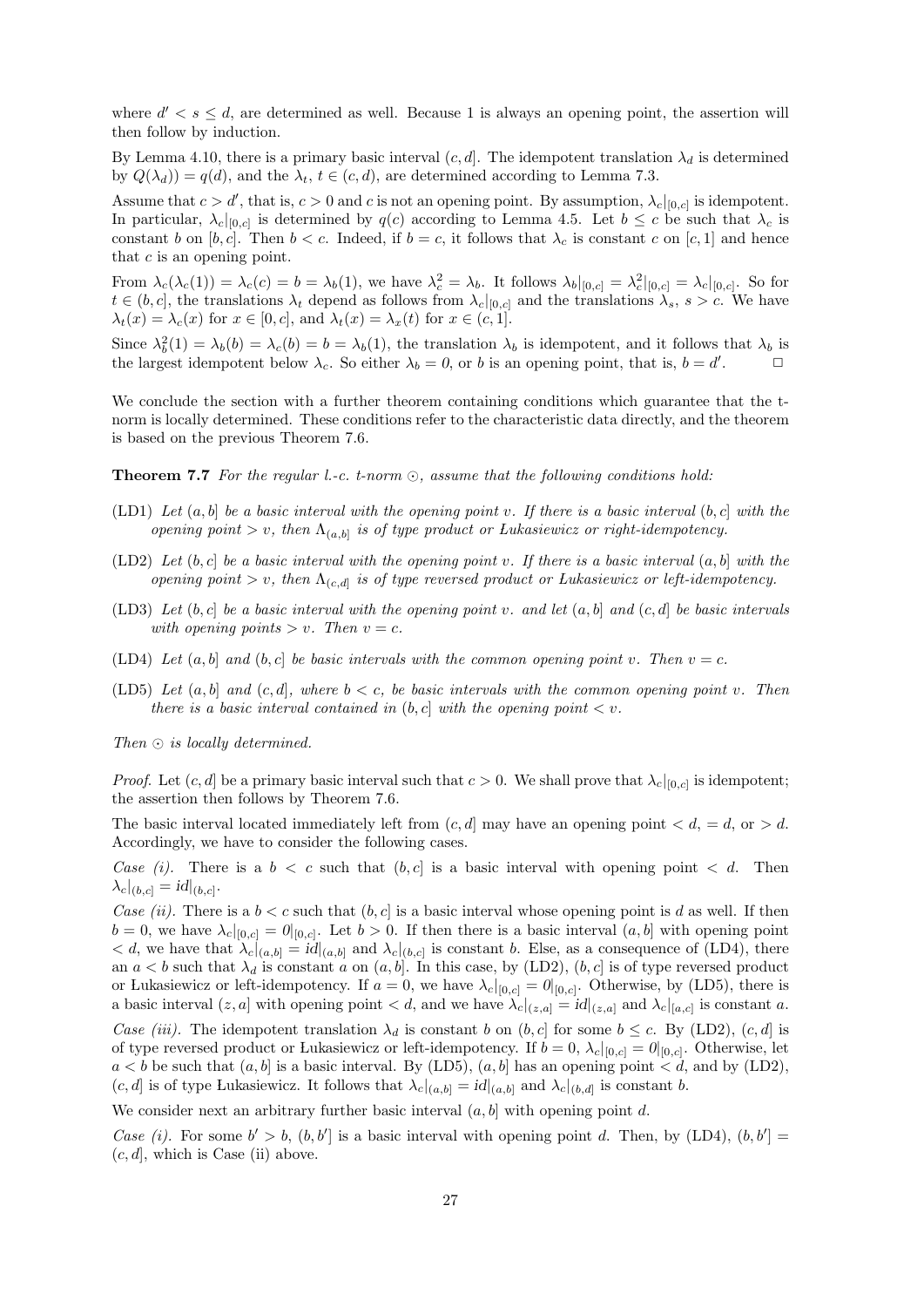Note that there cannot be a basic interval with opening point d located on the left side of  $(a, b]$ ; this would contradict (LD4).

Case (ii). The idempotent translation  $\lambda_d$  is constant z on  $(z, a]$  for some  $z < a$ . By (LD3) and (LD5),  $z = 0$  or there is a basic interval  $(y, z]$  with opening point  $\lt d$ , and furthermore there is a basic interval  $(b, c]$  with opening points  $\langle d, d \rangle$  By (LD1),  $(a, b]$  is of type reversed product or Lukasiewicz or leftidempotency, and it follows that  $\lambda_c$  is the identity on  $(y, z)$ , respectively, and  $(b, c]$  and is constant z on  $(z, a]$ .

Case (iii). The idempotent translation  $\lambda_d$  is constant b on  $(b, c]$  for some  $c > b$ . Then we argue similarly to Case (ii).

In view of Lemma 4.5, we conclude that  $\lambda_c$ , restricted to [0, c], is idempotent.

We will give in a subsequent section examples of regular l.c. t-norms which, by fulfilling the conditions (LD1)–(LD5), are locally determined. All t-norms explicitly defined in [Jen4] are included.

The description of a general regular l.c. t-norm requires more information than what is contained in its characteristic data. We will not further discuss this problem here. However, we may say that even in the general case, the basic tomonoids determine the rest of the translation tomonoid to a high extent. Namely, for a pair of two basic intervals  $(a, b]$  and  $(c, d]$ , we may consider the set  $H_{(a\;b]}^{(c,d]}$  $(a,b]$ :  $(a,b] \rightarrow (c,d], x \mapsto (f(x) \vee c) \wedge d$ , in analogy to Definition 4.12. In dependence of the basic tomonoids  $\Lambda_{(a,b]}$  and  $\Lambda_{(c,d]}$ , there is a set  $\bar{H}$  of functions from  $(a,b]$  to  $(c,d]$ , totally ordered w.r.t. the pointwise ordering, such that H is always a subset of  $\bar{H}$ ; cf. the proof of Lemma 7.2.

### 8 Examples of regular l.-c. t-norms

We shall give several examples of regular l.-c. t-norms, together with their characteristic data.

First to mention, the Lukasiewicz, the product, and the Gödel t-norm are clearly regular. Each of these t-norms has one basic interval, namely  $(0, 1]$ , with parameter set  $(0, 1]$ ; and the basic tomonoid belonging to it, is the full translation tomonoid.

The following definitions are formally incomplete; they are to be completed by using the commutativity.

The rotated product t-norm [Jen2] is given according to

$$
a \odot_1 b = \begin{cases} \frac{a+b-1}{2b-1} & \text{if } a \le \frac{1}{2}, \ b > \frac{1}{2}, \text{ and } a+b > 1, \\ 2ab - a - b + 1 & \text{if } a, b > \frac{1}{2}, \\ 0 & \text{if } a+b \le 1 \end{cases}
$$

for  $a, b \in [0, 1]$ . There are the two basic intervals  $(0, \frac{1}{2}]$  and  $(\frac{1}{2}, 1]$ ;  $\Lambda_{(0, \frac{1}{2}]}$  is of type reversed product monoid, and  $\Lambda_{(\frac{1}{2},1]}$  is of type product monoid; the common parameter set is  $(\frac{1}{2},1]$ .

The nilpotent minimum t-norm [Fod] is defined by

$$
a \odot_2 b = \begin{cases} a \wedge b & \text{if } a + b > 1, \\ 0 & \text{else} \end{cases}
$$

for  $a, b \in [0, 1]$ . There are again two basic intervals,  $(0, \frac{1}{2}]$  and  $(\frac{1}{2}, 1]$ ;  $\Lambda_{(0, \frac{1}{2}]}$  is of type left-idempotency, and  $\Lambda_{(\frac{1}{2},1]}$  is of type right-idempotency; the common parameter set is  $(\frac{1}{2},1]$ .

We proceed with the t-norms having three basic intervals. The t-norm  $J$  [Jen1] is given by

$$
a \odot_3 b = \begin{cases} a \wedge b & \text{if } a+b > 1, \text{ and } a \leq \frac{1}{3} \text{ or } a > \frac{2}{3}, \\ a+b-\frac{2}{3} & \text{if } a+b > 1 \text{ and } \frac{1}{3} < a,b \leq \frac{2}{3}, \\ 0 & \text{if } a+b \leq 1 \end{cases}
$$

for  $a, b \in [0, 1]$ . We have the basic intervals  $(0, \frac{1}{3}]$ ,  $(\frac{1}{3}, \frac{2}{3}]$ ; and  $(\frac{2}{3}, 1]$ ;  $\Lambda_{(0, \frac{1}{3}]}$  is of type left-idempotency monoid,  $\Lambda_{(\frac{1}{3}, \frac{2}{3}]}$  is of type Lukasiewicz monoid, and  $\Lambda_{(\frac{2}{3}, 1]}$  is of type right-idempotency monoid; the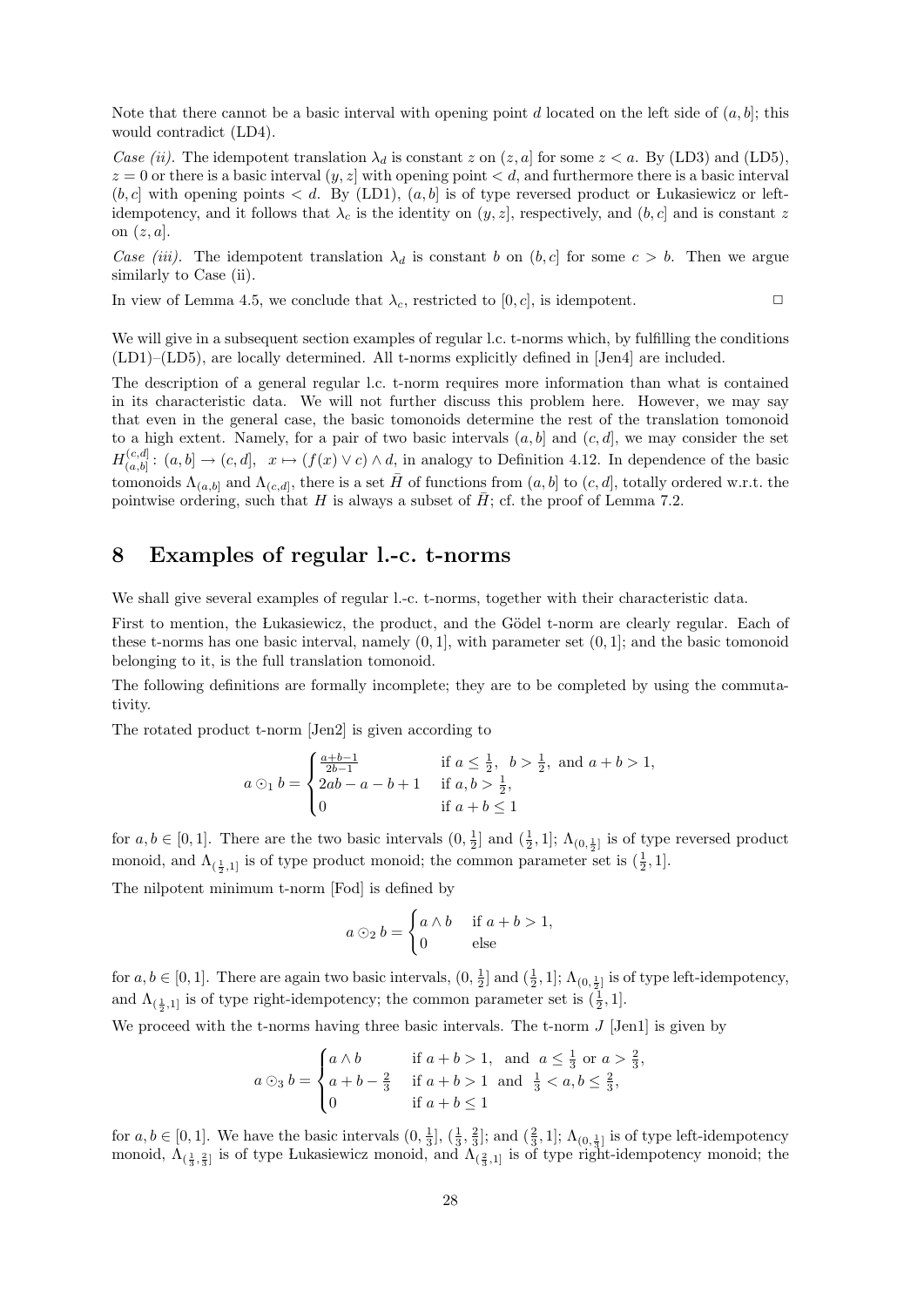common parameter set of the idempotency intervals is  $(\frac{2}{3}, 1]$ , and the middle one is parametrized by  $(\frac{1}{3}, \frac{2}{3}].$ 

The rotation-annihilation of two Lukasiewicz t-norms [Jen3] is defined according to

$$
a \odot_4 b = \begin{cases} a+b-1 & \text{if } a,b > \frac{2}{3} \text{ and } a+b > \frac{5}{3}, \\ & \text{or } a \le \frac{1}{3}, \ b > \frac{2}{3} \text{ and } a+b > 1, \\ \frac{2}{3} & \text{if } a,b > \frac{2}{3} \text{ and } a+b \le \frac{5}{3}, \\ a+b-\frac{2}{3} & \text{if } \frac{1}{3} < a,b \le \frac{2}{3} \text{ and } a+b > 1, \\ a & \text{if } \frac{1}{3} < a \le \frac{2}{3} \text{ and } b > \frac{2}{3}, \\ 0 & \text{if } a+b \le 1. \end{cases}
$$

for  $a, b \in [0, 1]$ . We have the basic intervals  $(0, \frac{1}{3}], (\frac{1}{3}, \frac{2}{3}]$ ; and  $(\frac{2}{3}, 1]$ ; all three basic tomonoids are of type Lukasiewicz; the common parameter set of the marginal intervals is  $(\frac{2}{3}, 1]$ , and for the middle one it is  $\left(\frac{1}{3}, \frac{2}{3}\right]$ .

Let us now consider the following t-norm; let

$$
a \odot_5 b = \begin{cases} 2ab - a - b + 1 & \text{if } a, b > \frac{1}{2}, \\ \frac{1}{2}(2a)^{\frac{1}{2b - 1}} & \text{if } a \le \frac{1}{2} \text{ and } b > \frac{1}{2}, \\ 0 & \text{if } a, b \le \frac{1}{2}. \end{cases}
$$

Then there are two basic intervals  $(0, \frac{1}{2}]$  and  $(\frac{1}{2}, 1]$ ;  $\Lambda_{(0, \frac{1}{2}]}$  is of type power monoid,  $\Lambda_{(\frac{1}{2}, 1]}$  is of type product monoid; the common parameter set is  $(\frac{1}{2}, 1]$ .

The examples so far show that all six different types of basic tomonoids may actually arise.

Next, we we consider a t-norm similar to  $\odot_4$ ; however, when imagining the translations in decreasing order, we observe that the "speed" with which the lower Lukasiewicz-type basic tomonoid "grows" is doubled.

$$
a \odot_{6} b = \begin{cases} a + 2b - 2 & \text{if } a \leq \frac{1}{3}, \ b > \frac{5}{6}, \text{ and } a + 2b > 2 \\ 0 & \text{if } a \leq \frac{1}{3}, \ b > \frac{5}{6}, \text{ and } a + 2b \leq 2 \\ 0 & \text{if } a \leq \frac{1}{3} \text{ and } b \leq \frac{5}{6} \\ a & \text{if } \frac{1}{3} < a \leq \frac{2}{3} \text{ and } b > \frac{2}{3}, \\ a + b - \frac{2}{3} & \text{if } \frac{1}{3} < a, b \leq \frac{2}{3} \text{ and } a + b > 1, \\ 0 & \text{if } \frac{1}{3} < a, b \leq \frac{2}{3} \text{ and } a + b \leq 1, \\ a + b - 1 & \text{if } a, b > \frac{2}{3} \text{ and } a + b > \frac{5}{3}, \\ \frac{2}{3} & \text{if } a, b > \frac{2}{3} \text{ and } a + b \leq \frac{5}{3} \end{cases}
$$

for  $a, b \in [0, 1]$ . We have the same characteristic data like for  $\odot_4$ ; however, the parameter set of the lower Lukasiewicz interval is  $(\frac{5}{6}, 1]$  rather than  $(\frac{2}{3}, 1]$ .

The t-norm  $\odot_6$  shows that, for a regular l.c. t-norm, if d is the opening point of the basic intervals  $(a, b]$  and  $(c, d]$ , then the parameter set of  $(a, b]$  may be properly contained in  $(c, d]$ , which is the parameter set of  $(c, d]$ .

Finally, we give two examples of regular l.-c. t-norms which are not covered by Theorem 7.7. The following variation of Hájek's t-norm [Haj2] does not fulfil the condition (LD4) of Theorem 7.7. Let

$$
a \odot_7 b = \begin{cases} a(3b-2) & \text{if } a \le \frac{1}{3} \text{ and } b > \frac{2}{3}, \\ 3ab - 2a - b + 1 & \text{if } \frac{1}{3} < a \le \frac{2}{3} \text{ and } b > \frac{2}{3}, \\ 3ab - 2a - 2b + 2 & \text{if } a, b > \frac{2}{3}, \\ 0 & \text{if } a \le \frac{1}{3} \text{ and } b \le \frac{2}{3}, \\ 3ab - a - b + \frac{1}{3} & \text{if } \frac{1}{3} < a, b \le \frac{2}{3} \end{cases}
$$

for  $a, b \in [0, 1]$ . We have here three basic intervals, each of which is of type product and has the parameter set  $\left(\frac{2}{3}, 1\right]$ .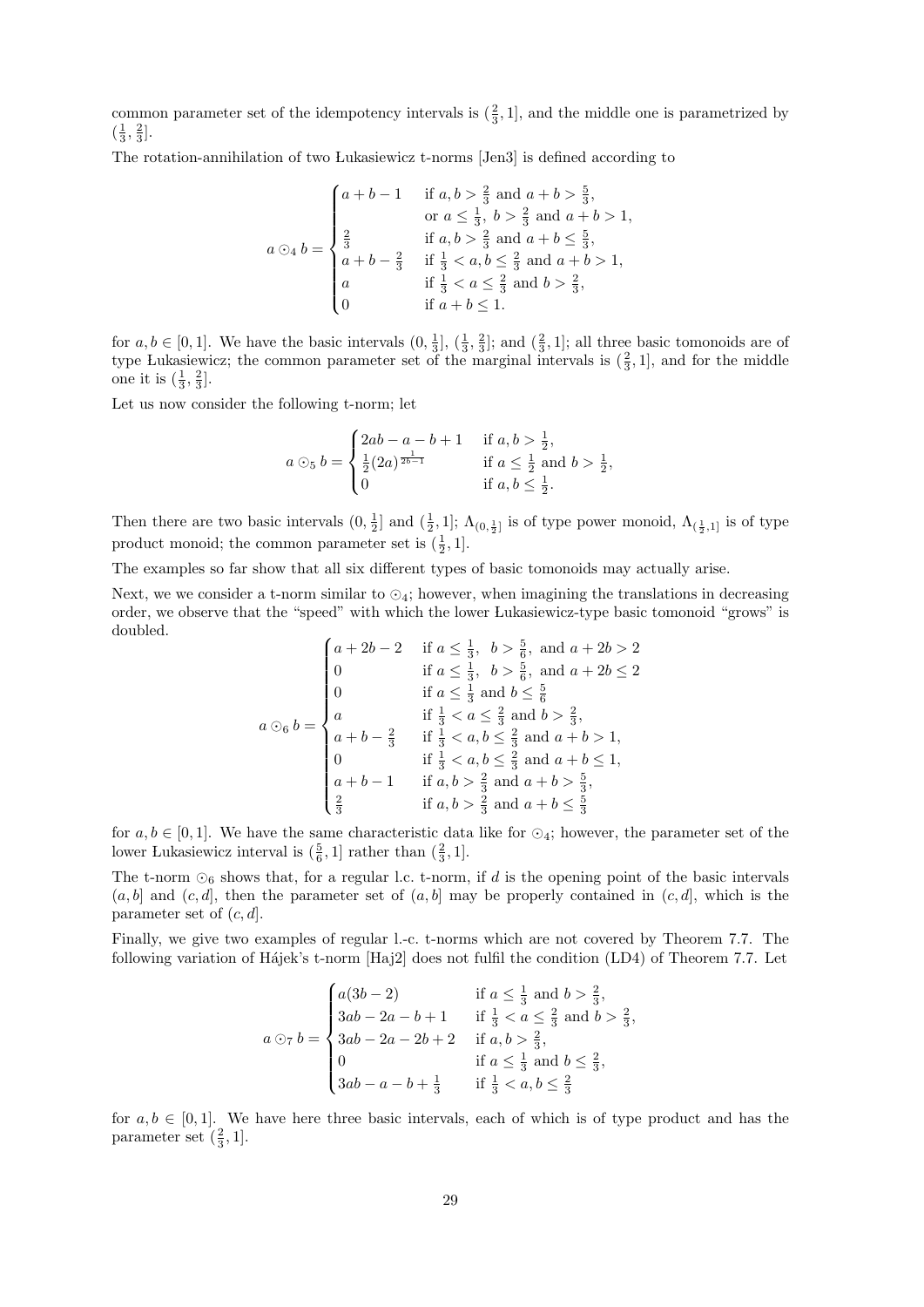Our last t-norm exemplifies the situation described in Lemma 7.2. It does not fulfil condition (LD5). Let

$$
a \odot_8 b = \begin{cases} 2ab & \text{if } a, b \leq \frac{1}{4}, \\ \frac{a}{2} & \text{if } a \leq \frac{1}{4} \text{ and } \frac{1}{4} < b \leq \frac{1}{2}, \\ 2^{4b-3}a & \text{if } a \leq \frac{1}{4} \text{ and } \frac{1}{2} < b \leq \frac{3}{4}, \\ a & \text{if } a \leq \frac{1}{4} \text{ and } b > \frac{3}{4}, \\ \frac{1}{8} & \text{if } \frac{1}{4} < a, b \leq \frac{1}{2}, \\ 2^{4b-5} & \text{if } \frac{1}{4} < a \leq \frac{1}{2} \text{ and } \frac{1}{2} < b \leq \frac{3}{4}, \\ 4ab - 3a - b + 1 & \text{if } \frac{1}{4} < a \leq \frac{1}{2} \text{ and } b > \frac{3}{4}, \\ 2^{4(a+b)-7} & \text{if } \frac{1}{2} < a, b \leq \frac{3}{4} \text{ and } a + b \leq \frac{5}{4}, \\ a + b - \frac{3}{4} & \text{if } \frac{1}{2} < a, b \leq \frac{3}{4} \text{ and } a + b > \frac{5}{4}, \\ a & \text{if } \frac{1}{2} < a \leq \frac{3}{4} \text{ and } b > \frac{3}{4}, \\ 4ab - 3a - 3b + 3 & \text{if } a, b > \frac{3}{4} \end{cases}
$$

for  $a, b \in [0, 1]$ . Here, we have the four basic intervals  $(0, \frac{1}{4}], (\frac{1}{4}, \frac{1}{2}], (\frac{1}{2}, \frac{3}{4}], (\frac{3}{4}, 1]$ . The common parameter set of the intervals  $(\frac{1}{4}, \frac{1}{2}]$  and  $(\frac{3}{4}, 1]$  is  $(\frac{3}{4}, 1]$ ; both  $\Lambda_{(\frac{1}{4}, \frac{1}{2}]}$  and  $\Lambda_{(\frac{3}{4}, 1]}$  are of type product. Furthermore, the parameter set of  $(\frac{1}{2}, \frac{3}{4}]$  is  $(\frac{1}{2}, \frac{3}{4}]$ , and  $\Lambda_{(\frac{1}{2}, \frac{3}{4}]}$  is of type Lukasiewicz. Finally,  $\Lambda_{(0, \frac{1}{4}]}$ is of type product; and the parameter set is  $(0, \frac{3}{4}]$ . Note the remarkable fact that  $\lambda_t$  crosses  $\Lambda_{(0, \frac{1}{4}]}$  iff  $0 < t < \frac{3}{4}$ ; but  $\lambda_t|_{(0, \frac{1}{4}]} = \lambda_{\frac{1}{4}}|_{(0, \frac{1}{4}]}$  for any  $t \in [\frac{1}{4}, \frac{1}{2}].$ 

So the t-norm  $\odot_8$  reveals inconvenient facts about regular l.c. t-norms. Namely, if d is the opening point of the basic intervals  $(a, b]$  and  $(c, d]$ , where  $b \leq c$ , then the parameter set of  $(a, b]$  may properly contain  $(c, d]$ , the parameter set of  $(c, d]$ . Furthermore, for a continuity interval  $(a, b]$  with the parameter set  $(u, v]$ , the mapping  $(u, v] \to \Lambda_{(a, b]}, t \mapsto \lambda_{t(a, b]}$  may be not injective.

# 9 Examples of non-regular l.-c. t-norms, and the arithmetic mean of t-norms

Let us finally reconsider the case that a l.-c. t-norm is not regular, but has few continuity points. For some  $p \in (0, \frac{1}{3}],$  let

$$
a \odot_{(p)} b = \begin{cases} a \wedge b & \text{if } a > \frac{2}{3} \text{ or } b > \frac{2}{3}, \\ p & \text{if } \frac{1}{3} < a, b \le \frac{2}{3}, \\ 0 & \text{if } a, b \le \frac{2}{3}, \text{ and } a \le \frac{1}{3} \text{ or } b \le \frac{1}{3} \end{cases}
$$

for  $a, b \in [0, 1]$ . Then for any  $p$ ,  $\odot_{(p)}$  is a l.-c. t-norm, and  $\odot_{(\frac{1}{3})}$  is the t-norm mentioned in Section 3. We have  $q(t) \supseteq [0, \frac{2}{3}]$  for each  $t > \frac{2}{3}$ , but  $q(t) = \{0\}$  for  $t \leq \frac{2}{3}$ ; in particular,  $\odot_{(p)}$  is not regular. It is moreover evident that the discontinuity points of any translation based on  $\mathcal{O}(p)$  are among  $\{\frac{1}{3}, \frac{2}{3}\}.$ 

We can derive a statement concerning a problem proposed by Alsina, Frank, and Schweizer [AFS, Problem 5]:

Problem. Are there two distinct t-norms whose pointwise calculated arithmetic mean is a t-norm again?

Certain versions of this problem have been studied in [Jen5] and in [MeMe].

Now, w.t.r. the above example, given  $r, s \in (0, \frac{1}{3}]$ , we have

$$
a \odot_{(\frac{r+s}{2})} b = \frac{1}{2}(a \odot_{(r)} b + a \odot_{(s)} b)
$$

for  $a, b \in [0,1]$ . So  $\circlearrowleft_{(\frac{r+s}{2})}$  is the arithmetic mean of  $\circlearrowleft_{(r)}$  and  $\circlearrowright_{(s)}$ . We have shown: The arithmetic mean of two distinct l.-c. t-norms can be a l.-c. t-norm again.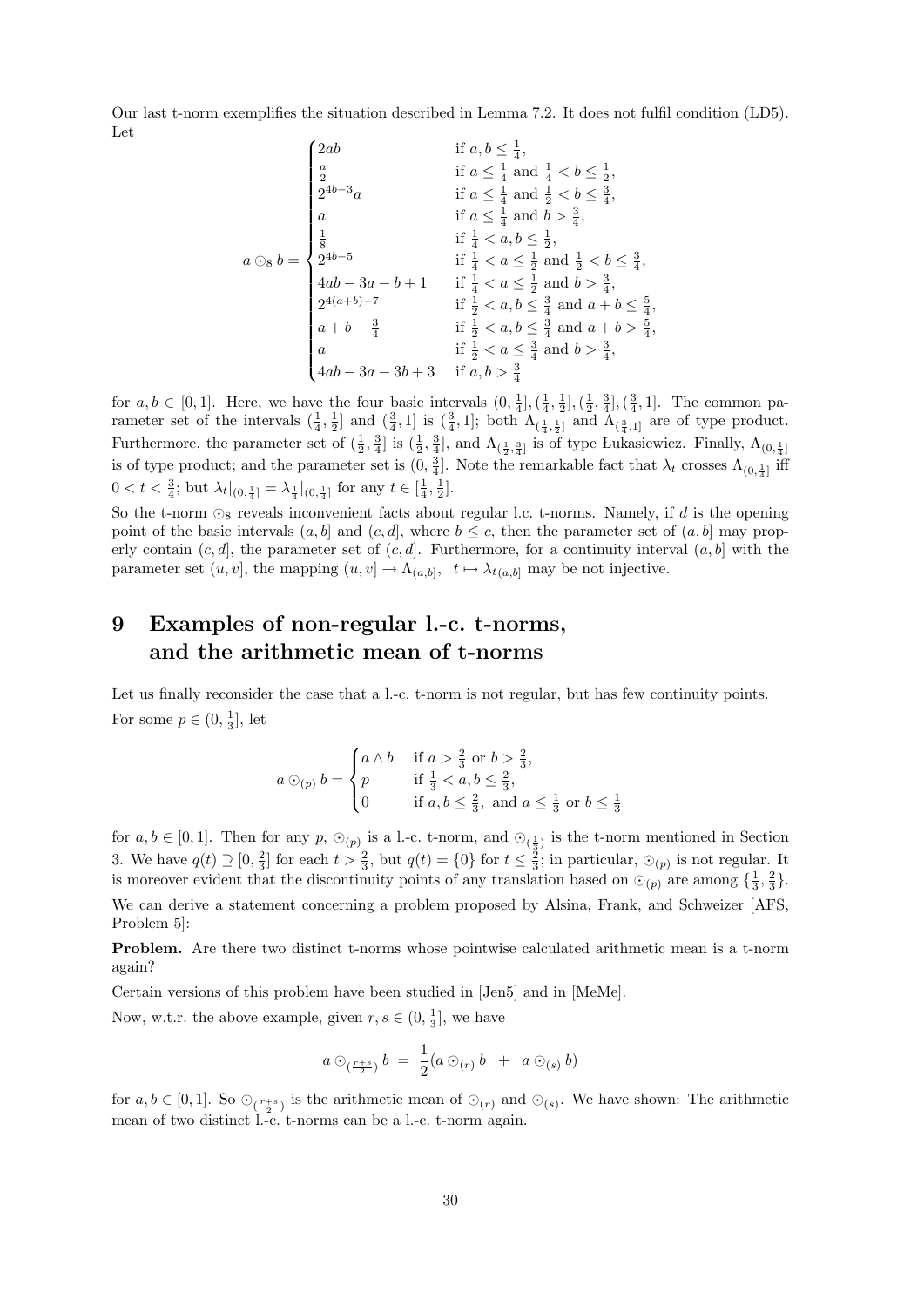## 10 Conclusion

We defined a special kind of left-continuous t-norms, called regular l.-c. t-norms. We showed that the t-norm algebras based on a t-norm in this class, generate the variety of MTL-algebras.

We studied the totally ordered monoids  $([0,1]; \leq, \odot, 0, 1)$  based on a regular l.-c. t-norm. To this end, we analyzed their translation semigroup, which, geometrically, contains the t-norm's vertical cuts. We have shown that we may partition the real unit interval into a finite number of half-open subintervals such that the translations restricted appropriately to one of these subintervals, form a tomonoid which belongs to one out of six different isomorphism types. We associated to each regular l.-c. t-norm its characteristic data, which contains the mentioned isomorphism types of all constituents together with the order in which the constituents are traversed when proceeding from larger to smaller cuts. The characteristic data determines the t-norm to a high extent, and under an easily checked condition, which is met in case of the well-known t-norms, even completely.

Our work may be continued along various different lines. The most natural issue is to find a kind of converse for Theorem 6.8. The characteristic data of a regular l.-c. t-norm cannot be arbitrary, but must obey certain rules; the question is how these rules could look like. Next, the part of the translation tomonoid which is not determined by the characteristic data is not arbitrary; but to find the exact ways allowed for the construction of a t-norm is not an easy problem. Another project is to check how known constructions, like rotation and annihilation, translate into rules within the present framework.

Furthermore, it is likely to be possible that our approach can be generalized to cover more l.-c. tnorms. Consider the examples of t-norms which do not have few discontinuity points, given in Chapter 3. We conjecture that it is not too difficult to generalize our method to include also Hájek's t-norm. Hliněná's t-norm seems to be a difficult case though – in accordance with Hliněná's own decision to call her article "On a peculiar t-norm". Note however that Hlinena's t-norm is po-group representable [Vet1] and hence might be covered in the framework of a more algebraically oriented approach.

In general, however, some care might be in order when weakening the notion of regularity; a guideline could be that the l.-c. t-norms similar to our strange example from Section 9 must remain excluded. Note that in case of this example, you may change the translation tomonoid in a certain area practically arbitrarily, and the result is still the translation tomonoid of a l.-c. t-norm; this is the situation to be avoided.

Finally, the most ambitious project would be to develop the corresponding theory on purely algebraic ground: a theory of "regular MTL-algebras". Given the difficulties which had to be overcome when the theory of continuous t-norm algebras was generalized to a structure theory for BL-algebras, this might be considered the most difficult problem.

The list could easily be enlarged. All in all, the described formalism offers a kind of playground for the construction of l.-c. t-norms; it is up to the creativity of anybody interested, to find new and interesting functions suitable to interpret the conjunction in fuzzy logics.

#### Acknowledgements

This research was partially supported by the Austrian Science Foundation (FWF) Grant P18563-N12.

Furthermore, I would like to thank the anonymous referee whose suggestions led to a substantial improvement of this paper.

### References

- [AFS] C. Alsina, M. J. Frank, B. Schweizer, Problems on associative functions, Aequationes Math. 66 (2003), 128 - 140.
- [CMM] A. Ciabattoni, G. Metcalfe, F. Montagna, Adding modalities to MTL and its extensions, in: S. Gottwald, U. Höhle, P. Klement, "Fuzzy logics and related structures. Selected papers from the 26th Linz seminar on fuzzy set theory (Linz 2005)"; to appear.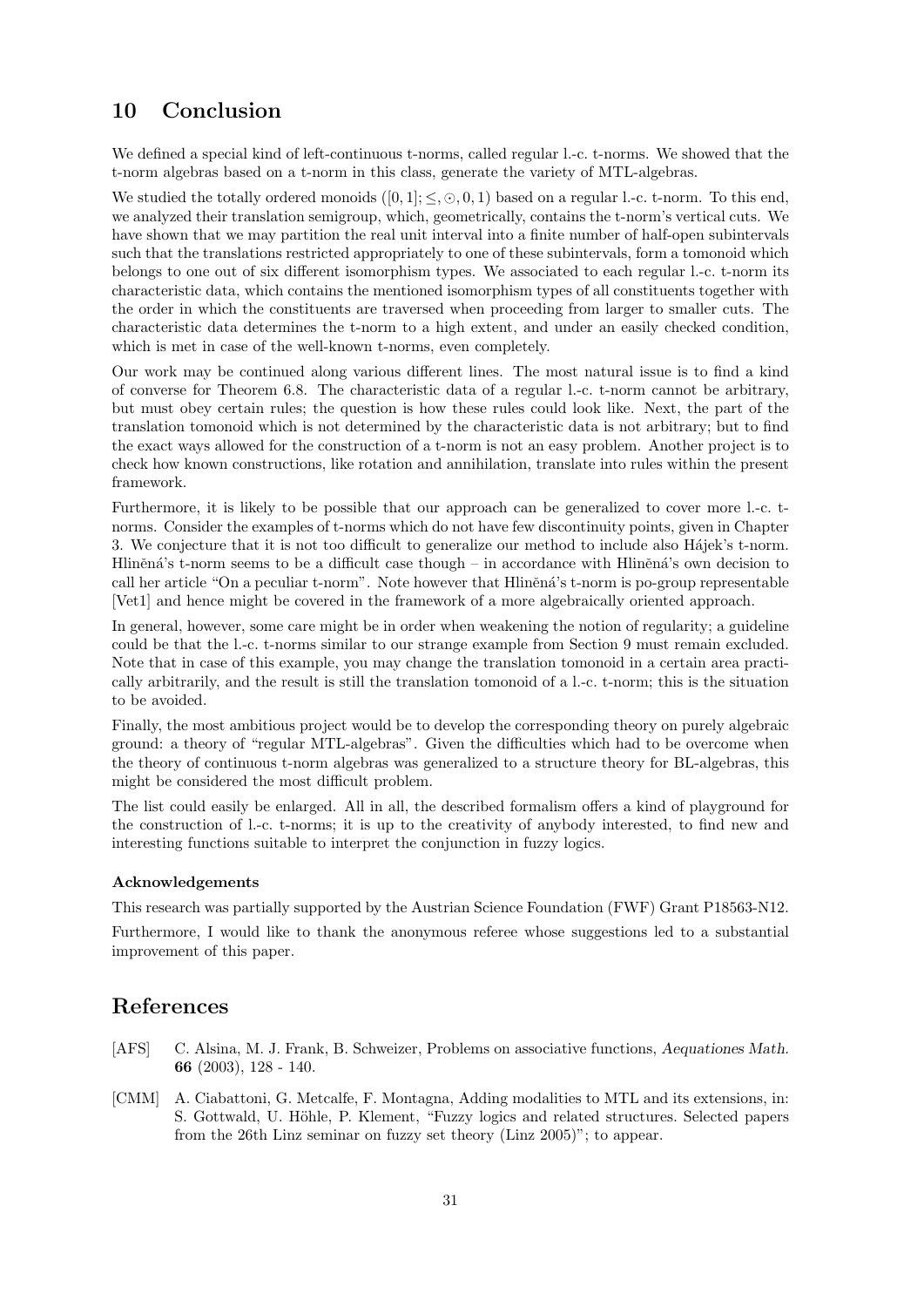- [ClPr] A. H. Clifford, G. B. Preston, "The algebraic theory of semigroups", vol. 1, American Mathematical Society, Providence 1961.
- [EsGo] F. Esteva, L. Godo, Monoidal t-norm based logic: Towards a logic for left-continuous tnorms, Fuzzy Sets Syst. 124 (2001), 271 - 288.
- [EKMMW] K. Evans, M. Konikoff, J. J. Madden, R. Mathis, G. Whipple, Totally ordered commutative monoids, Semigroup Forum 62 (2001), 249 - 278.
- [Fod] J. F. Fodor, Contrapositive symmetry of fuzzy implications, Fuzzy Sets Syst. 69 (1995), 141 - 156.
- [Fra] D. Fraňková, Regulated functions, *Math. Bohem.* **116** (1991), 20 59.
- [Haj1] P. Hájek, "Metamathematics of Fuzzy Logic", Kluwer Acad. Publ., Dordrecht 1998.
- [Haj2] P. Hájek, Observations on the monoidal t-norm logic, Fuzzy Sets Syst. 132 (2003), 107 -112.
- [HoLa] K. H. Hofmann, J. D. Lawson, Linearly ordered semigroups: Historical origins and A. H. Clifford's influence, in: K. H. Hofmann et al. (eds.), "Semigroup theory and its applications" Cambridge University Press, Cambridge 1996; 15 - 39.
- [Hor] R. Horčík, Algebraic Properties of Fuzzy Logics, PhD Thesis, Czech Technical University, Prague 2004.
- [Jen1] S. Jenei, New family of triangular norms via contrapositive symmetrization of residuated implications, Fuzzy Sets Syst. 110 (2000), 157 - 174.
- [Jen2] S. Jenei, Structure of left-continuous triangular norms with strong induced negations. I. Rotation construction. J. Appl. Non-Classical Logics 10 (2000), 83 - 92.
- [Jen3] S. Jenei, Structure of left-continuous triangular norms with strong induced negations. II. Rotation-annihilation construction. J. Appl. Non-Classical Logics 11 (2001), 351 - 366.
- [Jen4] S. Jenei, How to construct left-continuous triangular norms state of the art, Fuzzy Sets Syst. 143 (2004), 27 - 45.
- [Jen5] S. Jenei, On the convex combination of left-continuous t-norms, Aequationes Math. 72  $(2006), 47 - 59.$
- [JeMo1] S. Jenei, F. Montagna, A proof of standard completeness for Esteva and Godo's logic MTL, Stud. Log. 70 (2002), 183 - 192.
- [JeMo2] S. Jenei, F. Montagna, A general method for constructing left-continuous t-norms, Fuzzy Sets Syst. 136 (2003), 263 - 282.
- [KMP] E. P. Klement, R. Mesiar, E. Pap, "Triangular Norms", Kluwer Acad. Publ., Dordrecht 2000.
- [KCG] M. Kuczma, B. Choczewski, R. Ger, "Iterative Functional Equations", Encyclopedia of Mathematics and its Applications, Cambridge University Press, Cambridge 1990.
- [Mes] A. Mesiarová (Mesiarová-Zemánková), H-transformation of t-norms, Inform. Sci. 176 (2006), 1531 - 1545.
- [MeMe] R. Mesiar, A. Mesiarová-Zemánková, Convex combinations of continuous t-norms with the same diagonal function, preprint.
- [MoSh] P. S. Mostert, A. L. Shields, On the structure of semi-groups on a compact manifold with boundary, Ann. Math. 65 (1957), 117 - 143.
- [PoMa] A. D. Polyanin, A. V. Manzhirov, "Handbook of integral equations", CRC Press, Boca Raton 1998.